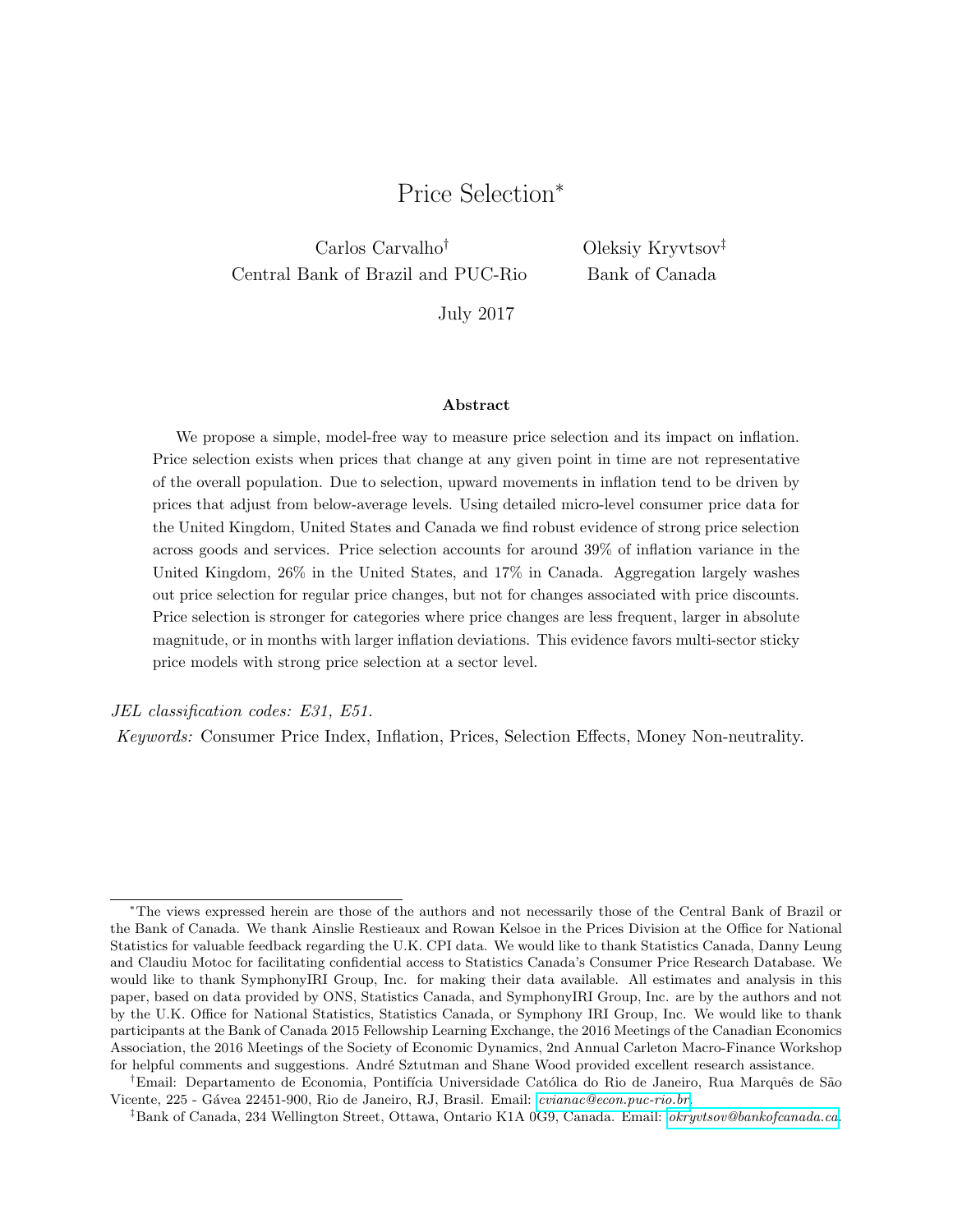### 1 Introduction

The extent to which prices respond to new information—to aggregate shocks, in particular—remains a fundamental question in macroeconomics. Slow adjustment at the microeconomic level lowers the sensitivity of aggregate inflation to economic slack, producing a flat Phillips curve. Such Phillips curves lie at the heart of the monetary transmission mechanism in most quantitative macroeconomic models that are used for policy analysis, and take center stage in characterizing the the monetary policy policy trade-off between inflation and output.<sup>[1](#page-1-0)</sup>

The dominant approach to accounting for slow adjustment of individual prices builds on models of nominal price rigidity usually referred to as "sticky price models." One of the big challenges in this literature, powerfully highlighted by [Chari, Kehoe, and McGrattan \(2000\)](#page-23-0), is to reconcile microeconomic evidence of relatively frequent price changes with flat Phillips curves. Much of the literature has concentrated on exploring the mechanisms that could deliver flat Phillips curves despite ample price flexibility at a disaggregate level.<sup>[2](#page-1-1)</sup> This literature, however, has largely abstracted from price selection—the mechanism that amplifies micro flexibility and therefore presents even more of a challenge for generating smooth inflation dynamics.

Selection exists when prices that change at a point in time are not representative of the overall population. Whether or not prices adjust depends on their gap with their desired level: prices with larger gaps would be more likely to adjust. Hence, in response to a common nominal shock the selection of prices with larger gaps may provide an additional impact on inflation.<sup>[3](#page-1-2)</sup> For example, if prices that adjust in response to an unanticipated nominal expansion come from below-average levels, the associated individual price increases are larger on average, and the resulting inflation response is greater. Although the possibility of price selection is one of the prominent theoretical insights in this literature, there is hardly any evidence on whether it is empirically important.[4](#page-1-3) The goal of this paper is to provide such evidence and explain its implications for sticky price models.

We propose a simple, model-free way of measuring price selection and its impact on inflation. We show how price inflation between periods  $t-1$  and t can be identically represented as the product of the fraction of prices that change between period  $t-1$  and t, and the difference between their average starting and ending levels, which we call preset and reset price levels. Namely, the preset (reset)

<span id="page-1-0"></span><sup>&</sup>lt;sup>1</sup>We follow [Golosov and Lucas](#page-24-0) [\(2007\)](#page-24-0) and occasionally use the term Phillips curve to refer to a correlation between inflation and economic slack. Since we mainly focus on the dynamics conditional on monetary disturbances, we also associate flat Phillips curve with large real effects of monetary shocks.

<span id="page-1-1"></span><sup>&</sup>lt;sup>2</sup>Notable examples are [Christiano, Eichenbaum, and Evans](#page-23-1) [\(2005\)](#page-23-1), and [Smets and Wouters](#page-25-0) [\(2007\)](#page-25-0). [Nakamura and](#page-25-1) [Steinsson](#page-25-1) [\(2013\)](#page-25-1) provide a review of empirical evidence of these mechanisms.

<span id="page-1-2"></span><sup>3</sup>Studies of macroeconomic implications of price selection include [Caplin and Spulber](#page-23-2) [\(1987\)](#page-23-2), [Danziger](#page-24-1) [\(1999\)](#page-24-1), [Caballero and Engel](#page-23-3) [\(2007\)](#page-23-3), [Golosov and Lucas](#page-24-0) [\(2007\)](#page-24-0), [Gertler and Leahy](#page-24-2) [\(2008\)](#page-24-2), [Nakamura and Steinsson](#page-25-2) [\(2010\)](#page-25-2), [Costain and Nakov](#page-24-3) [\(2011b,](#page-24-3) a, b), [Midrigan](#page-25-3) [\(2011\)](#page-25-3), [Karadi and Reiff](#page-24-4) [\(2012\)](#page-24-4), [Head et al.](#page-24-5) [\(2012\)](#page-24-5), [Carvalho and](#page-23-4) [Schwartzman](#page-23-4) [\(2015\)](#page-23-4), [Alvarez and Lippi](#page-23-5) [\(2014\)](#page-23-5), [Alvarez, Le Bihan, and Lippi](#page-23-6) [\(2016\)](#page-23-6).

<span id="page-1-3"></span><sup>4</sup>There are only a few studies of the price pass-through of firm- or product-level shocks to marginal costs, and they provide a wide range of estimates: from none or very small [\(Carlsson, 2016\)](#page-23-7) to virtually full pass-through [\(Eichenbaum, Jaimovich, and Rebelo, 2011\)](#page-24-6). Gagnon, López-Salido, and Vincent [\(2012\)](#page-24-7) study the effect of large inflationary shocks on the timing of price changes using Mexican CPI data: they provide evidence for the response of the timing of price changes to inflation shocks, but they do not identify how much of this response is due to price selection.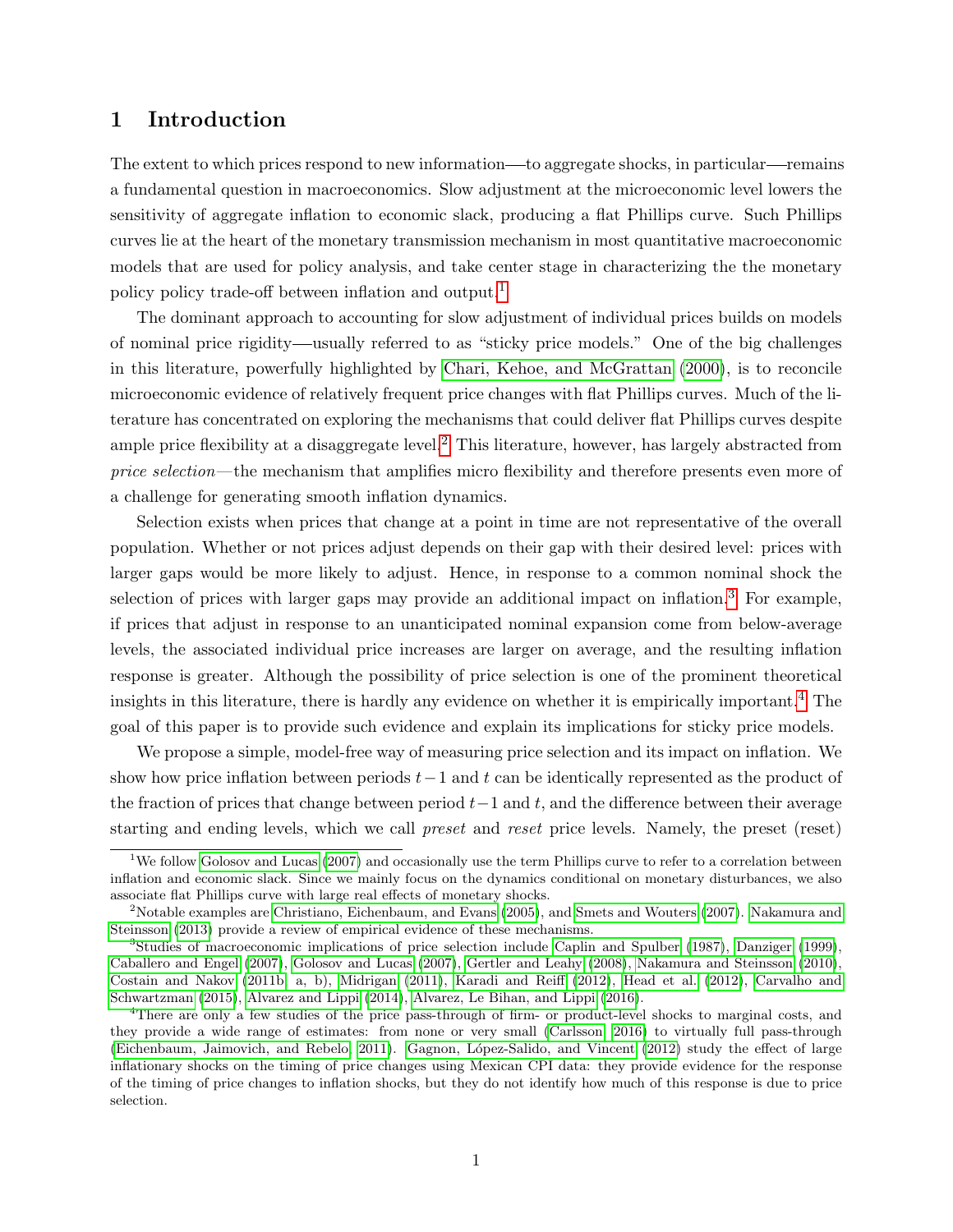price level is the average period- $(t-1)$  (period-t) level of prices that change between periods  $t-1$ and t relative to population average in period  $t-1$ . When selection is present, upward (downward) movements in inflation would be largely driven by prices that adjust from below-(above-)average levels, and so the preset price level would negatively correlate with inflation. In the absence of selection, the average starting level of adjusting prices would coincide with last period's population average, and so the preset price level would not vary. This definition can be easily applied to micro data for assessing the degree of price selection, and to simulated data generated by sticky price models to gauge plausibility of their predictions.

We employ three detailed micro price data sets to document price selection. For the United Kingdom, we use the data set underlying construction of the Consumer Prices Index (CPI) by the U.K. Office for National Statistics (ONS). The data set provides unit prices for goods and services that are included in the household final monetary consumption expenditure component of the U.K. National Accounts, representing about 57% of the U.K. CPI basket. Prices are collected locally for more than 1100 categories of goods and services a month, and more than 14,000 retail stores across the United Kingdom. The sample period includes 236 months, from February 1996 till September 2015. Likewise, for Canada we employ the Consumer Price Research Database (CPRD) compiled by Statistics Canada from price surveys used to construct the non-shelter portion of the Canadian CPI. The dataset contains information about prices posted by retail outlets across Canada during 143 months from February 1998 to December 2009, spanning more than 700 categories of goods and services representing about 61% of the consumption basket underlying the CPI. Finally, for the United States, Symphony IRI scanner dataset provides weekly expenditures and quantities for individual products across 31 product categories over 132 months from January 2001 to December 2011. The product categories cover food and personal care goods sold by grocery stores in 50 U.S. metropolitan areas.

First, we compute the average price change, the fraction of price changes, and reset and preset price levels for each month, product category, and sampling stratum (given by location and store type). Second, in accordance with price measurement methodologies in the United Kingdom, United States, and Canada, we combine these variables across strata to obtain category-specific indices for inflation, the fraction of price changes, and reset and preset price levels, where each stratum receives a weight that reflects its relative importance in households' consumption expenditures.<sup>[5](#page-2-0)</sup> We summarize the extent of price selection by the share of the variance of the average size of price changes explained by the preset price level. This statistic, with a "minus" sign, is given by the coefficient in the regression of the preset price level on the average size of price changes—for brevity, we refer to this coefficient throughout as "price selection". By construction, zero price selection implies that changes in the reset price level do not contribute to inflation fluctuations. We test this hypothesis in the micro data.

For our benchmark case, we exclude price changes associated with price discounts and product substitutions, and we exclude calendar-month fixed effects. The weighted mean price selection

<span id="page-2-0"></span> ${}^{5}$ See [ILO](#page-24-8) [\(2004\)](#page-24-8).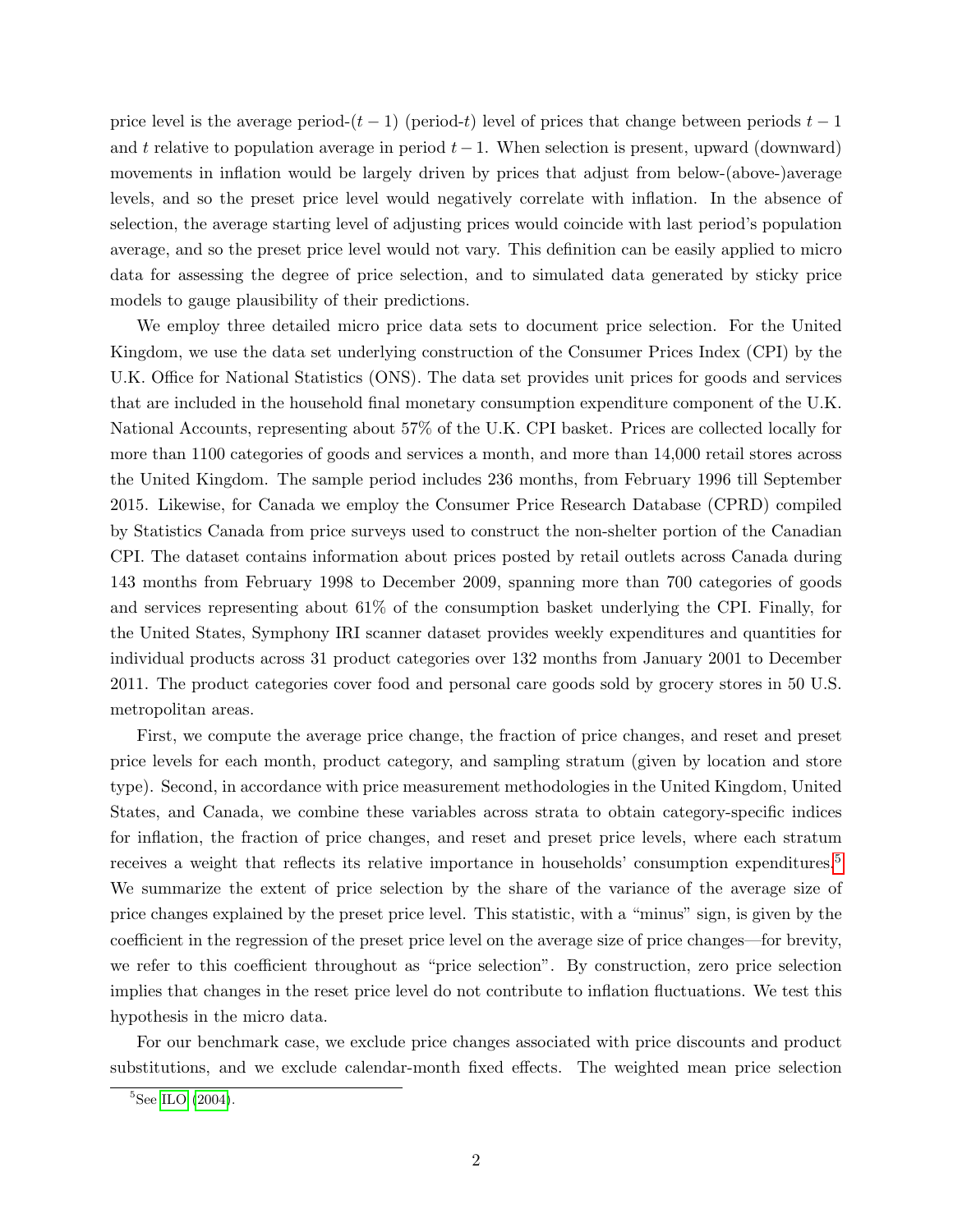across product categories is  $-0.385$  for the U.K.,  $-0.259$  for the U.S., and  $-0.172$  for Canada, all statistically significant at 1% confidence level. These moments are little affected by including calendar-month fixed effects, or by adding category-specific linear trends. Including price changes associated with price discounts or substitutions does not materially influence price selection at a category level. Furthermore, to condition price selection on business cycle frequencies, we strip the regression variables of high and low frequencies by applying the Baxter-King bandpass filter. As a result, price selection remains statistically significant, although its magnitude is roughly half of the magnitude for monthly series:  $-0.231$  for the U.K.,  $-0.143$  for the U.S., and  $-0.044$  for Canada.

The degree of price selection weakens with aggregation of the data. Using evidence for food products in the U.K., we show that when we further disaggregate category-level reset and preset prices by geographical location and store type, price selection is stronger by about a third. By contrast, when we aggregate the variables to COICOP class level—a coarser classification of goods and services—price selection is weaker by about 42%. This evidence cannot be accounted for by standard one-sector sticky price models.

We then study the degree of price selection at the *aggregate* level. Category-level variables are combined using expenditure weights, and the regression of preset price level on the average size of price changes is applied to these aggregate variables. We find that for aggregate time series regular price selection is substantially weakened. For the benchmark case—no discounts, substitutions or seasonal effects—price selection is –0.198 for the U.K., and it is not significantly different from zero for the U.S. and Canada. Similar to the category-level evidence, including substitutions does not change price selection at the aggregate level. By contrast, including price discounts in the regression analysis, preserves a substantial degree of price selection in the U.K. (–0.394) and the U.S. (–0.140), which is close in magnitude to price selection at the category level. Hence, aggregation largely washes out price selection for regular price changes, but not for price discounts. This finding reflects a special nature of price discounts as an independent margin of price adjustment in response to aggregate shocks, and underscores their role for amplifying cyclical variation of the aggregate price level, recently emphasized for the U.K. and U.S. by [Kryvtsov and Vincent \(2017\)](#page-25-4). In Canada, aggregate price selection is zero for either regular or all posted prices, consistent with less cyclicality in sales behaviour.

Price selection is the key mechanism that determines the inflation-output trade-off in businesscycle models. This has been demonstrated by [Caplin and Spulber \(1987\)](#page-23-2), [Danziger \(1999\)](#page-24-1) and [Golosov and Lucas \(2007\)](#page-24-0) using menu-cost models, where selection arises because firms can choose to incur a menu cost to change their prices. Those price that adjust tend to be the most misaligned, and hence the associated price changes tend to be large. This increases the sensitivity of aggregate inflation to economic slack, for any given degree of microeconomic price stickiness. The degree of price selection, however, may be affected by idiosyncratic factors, such as product-level disturbances [\(Gertler and Leahy, 2008\)](#page-24-2), economies of scale in price-adjustment technology [\(Midrigan, 2011\)](#page-25-3), stochastic volatility of idiosyncratic shocks [\(Karadi and Reiff, 2012\)](#page-24-4), the number of products per retailer [\(Alvarez and Lippi, 2014\)](#page-23-5), the risk of pricing mistakes [\(Costain and Nakov, 2011b\)](#page-24-3), the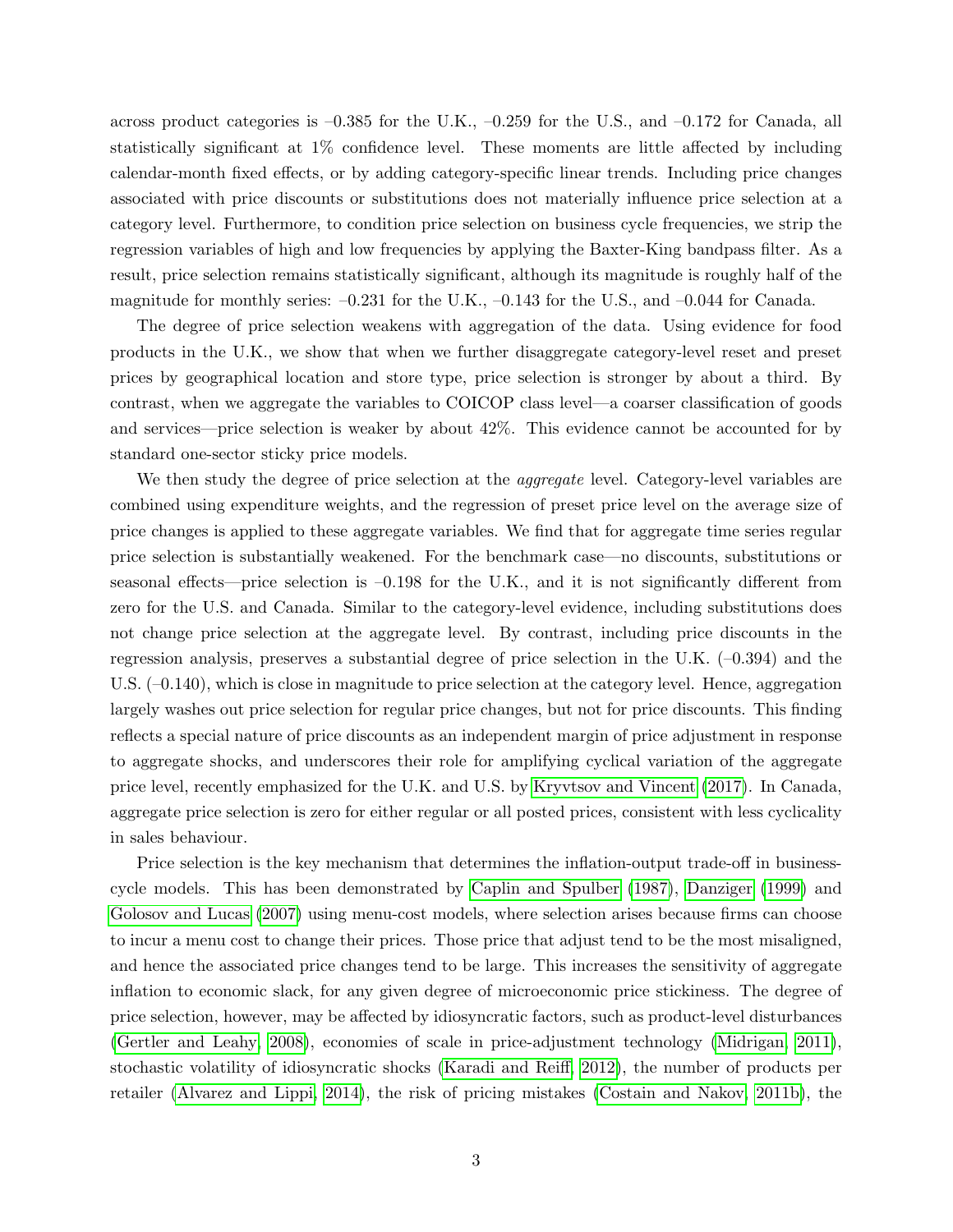slope of the hazard rate of price adjustment and sector heterogeneity in price stickiness [\(Carvalho](#page-23-4) [and Schwartzman, 2015\)](#page-23-4). The most widely used [Calvo \(1983\)](#page-23-8) sticky price model with random and exogenous timing of price adjustments represents an extreme case with zero price selection. Hence, sticky price models offer a wide range of predictions for the degree of price selection, and the associated size of real effects after monetary shocks.

We demonstrate this range by studying price selection in sticky price models. Namely, we calibrate three mainstream sticky price models to match standard price-setting moments from the micro data, and compute price selection for the micro data generated from these models. We entertain three canonical frameworks from the literature [\(Taylor 1980,](#page-25-5) [Calvo 1983,](#page-23-8) and [Golosov](#page-24-0) [and Lucas 2007\)](#page-24-0). Their parameters are chosen to match the same set of key pricing moments. We document that price selection varies substantially across models, accounting for nearly zero fraction of inflation variance in the Calvo model, 34% in Golosov-Lucas (GL) model, and 44% in Taylor model.

To identify and quantify the degree of price selection the literature has relied on indirect inference, whereby the model in question is matched to the key moments of the observed price behavior at the firm level. Despite relative success with broadly matching the micro data, the range of price selection predicted by calibrated sticky price models remains relatively wide. In principle, this failure of theoretical guidance is related to two unresolved issues. First, it is not clear which moments in the micro data pin down price selection and which are not—so matching models to several of the micro moments at a time does not necessarily provide accurate inference about price selection associated with those moments. Second, there are other mechanisms in sticky price models that jointly with price selection determine their empirical fit, most notably, real rigidities.<sup>[6](#page-4-0)</sup>

The relationship between inflation and "reset price inflation" was studied in [Bils, Klenow, and](#page-23-9) [Malin \(2012\)](#page-23-9) (BKM). They define reset price inflation as the estimated rate of change of new prices set by the subset of price changers. Since the subset of price changers varies from month to month, the reset price inflation depends on both changes in the reset price levels and price selection. Using simulations of the [Smets and Wouters \(2007\)](#page-25-0) business cycle model, BKM show that it is inconsistent with joint dynamics of inflation and reset price inflation in the U.S. data. Since price selection makes inflation more volatile and less persistent, our findings suggest that BKM's reset price inflation may be driven to a large extent by price selection. More generally, by offering a direct measure of price selection in the data, our paper helps to better calibrate the features of business cycle models that help them match inflation dynamics, such as price selection and the degree of real rigidities.

To provide additional testable implications for sticky price models, we study the relation between selected micro moments of price adjustment and the degree of price selection in the micro data. By exploiting rich variation in price adjustment across product categories, we document that price selection is stronger for categories where price changes are less frequent or larger in absolute magnitude. We also find support that price selection is stronger in months with larger inflation, thus

<span id="page-4-0"></span> ${}^{6}$ Real rigidities, in the sense of [Cooper and John](#page-24-9) [\(1988\)](#page-24-9), [Ball and Romer](#page-23-10) [\(1990\)](#page-23-10), and [Kimball](#page-25-6) [\(1995\)](#page-25-6) arise when imperfections in goods or factor markets decrease the sensitivity of the individual firm's desired price level to economic conditions. As a result, the Phillips curve becomes flatter for any given degree of microeconomic price stickiness.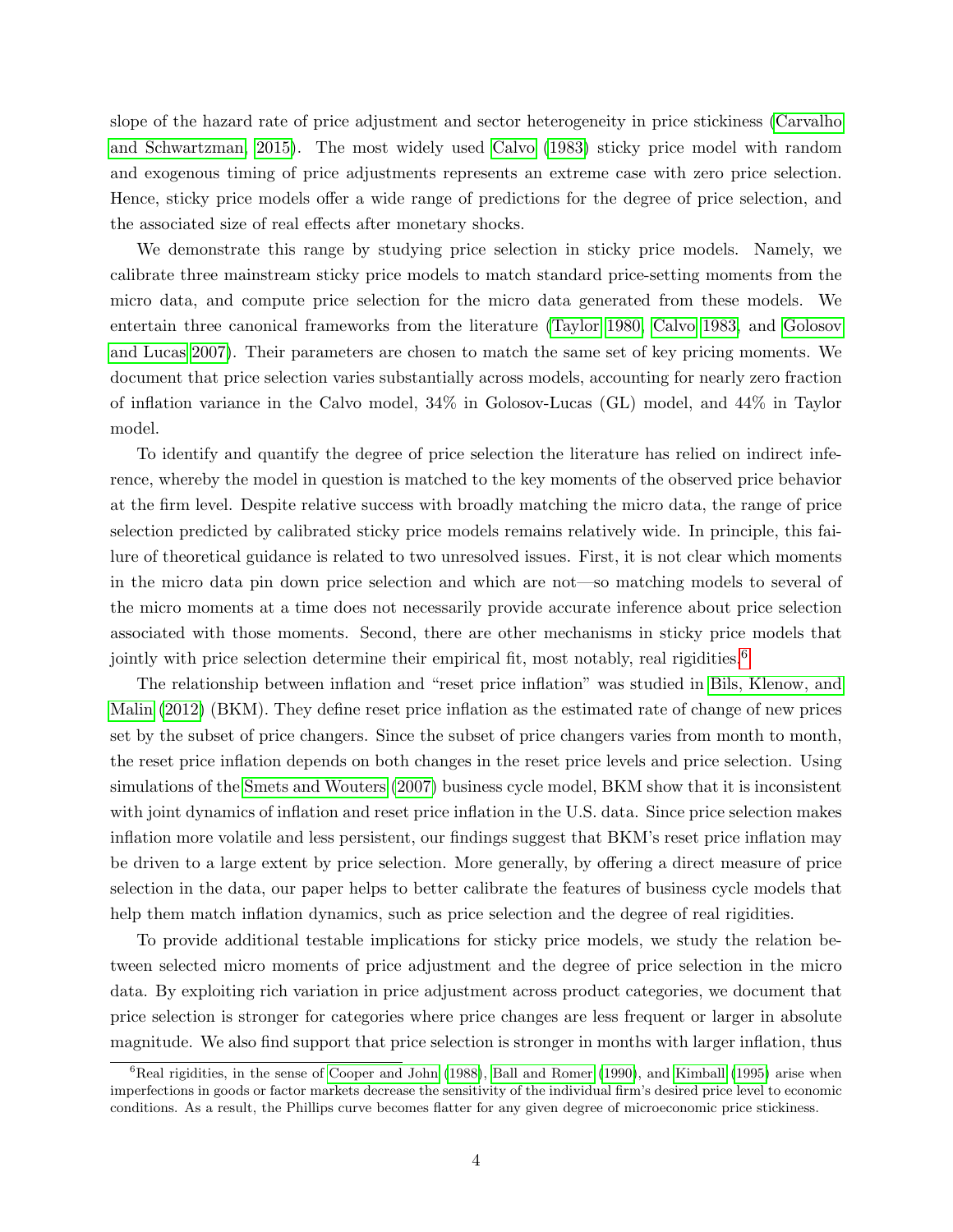amplifying the effect of individual price changes on inflation, which is consistent with predictions of non-linear menu costs models. In all, our category-level evidence supports models with strong selection—menu cost and Taylor models, while Calvo model is more in line with weak-to-none aggregate regular price selection. Matching both aggregate- and sector-level price selection requires models with multiple sectors with state-dependent or Taylor price adjustment at the sector level.

Standard models have predominantly relied on Calvo nominal price adjustment and real rigidities to account for business cycles and the flat Phillips Curve. Our results suggest that a significant share of inflation volatility may be unaccounted for by these models, leading them to predict a flatter Phillips Curve. By construction, our measure of price selection is conditional on inflation, and therefore, we abstract from the shocks driving inflation dynamics or the mechanisms that relate inflation fluctuations to changes in real activity, such as real rigidities. We relegate it to future research to study these mechanisms and shocks jointly with price selection and draw implications for the inflation-output trade-off.

The paper proceeds as follows. We define and explain the concept of price selection in Section 2. Section 3 introduces the data sources and empirical definitions. We then identify and measure price selection in the U.K., U.S. and Canadian micro data in Section 4. Section 5 examines contribution of price selection in the battery of standard sticky price models. Section 6 concludes.

### 2 Definition of price selection

#### 2.1 Basic intuition

The basic intuition behind price selection can be explained using Calvo and Golosov-Lucas (GL) models as examples. The two panels on Figure [1](#page-33-0) provide a stylized representation of the probability of adjustment at a point of time for a log price, p, from a distribution of prices in the population. Let  $p^*$  denote a desired log price level at that point of time, common for all price setters. The dispersion of prices at that point of time is the outcome of infrequent price changes; otherwise, all prices would be equal to  $p^*$ . Two models considered here differ in the shape of the probability of adjustment function. In the Calvo model (Panel A), that probability for a given price follows an exogenous Poisson process with the arrival rate  $\lambda$ , and therefore the probability of adjustment is a flat function of  $p$ . In the GL model (Panel B), firms face fixed cost every time they adjust their prices. Since firm's profit function is concave with respect to the absolute distance between  $p$  and p<sup>\*</sup>, they are more likely to adjust their price the bigger that distance. Hence, the probability of adjustment is a convex function with respect to  $|p-p^*|$ , reaching the maximum of 1 when that distance becomes too big.

Now consider the change in the probability of adjustment in response to a common (aggregate or sector-specific) nominal shock: such a shock increases the desired level  $p^*$ , say, by 1%. Since the shock increases the distance  $|p - p^*|$  for low prices and decreases it for high prices, it affects the probability of their adjustments. Graphically, this is captured by the shift of the probability function to the right by 1%. The distance between the pre-shock probability function (blue line)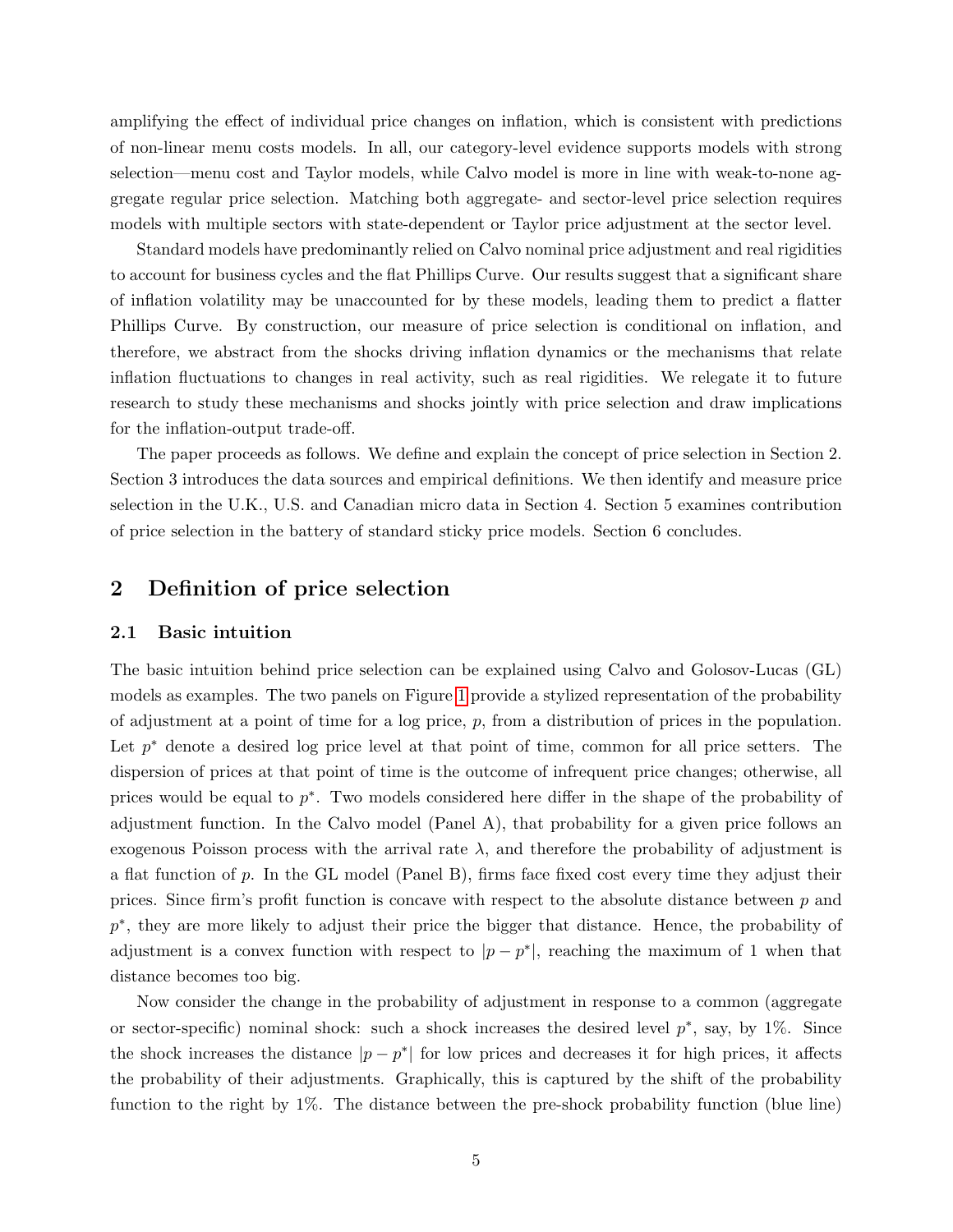and after-shock function (red line) gives the change in the probability of adjustment for any price on the domain.

Since probability function is flat in the Calvo model, there is no change in how likely a given price p will adjust in response to the nominal shock. Hence, prices that adjust in response to that shock are representative of the whole population of adjusting prices. This is the example of no price selection. In the GL model, lower prices are more likely to adjust, and higher prices are less likely to change. Hence, in response to a positive nominal shock the average level of prices that adjust is lower than the average over population of all prices that change. This is the example of price selection.

[Golosov and Lucas \(2007\)](#page-24-0) give an informal explanation of the selection effect along these lines. [Caballero and Engel \(2007\)](#page-23-3) provide a formal treatment. They clarify that although probability of price adjustment monotonically increases with price gap  $|p - p^*|$  in common sticky price models, the marginal contribution to the average price response after a monetary shock does not always monotonically increase with the price gap. Note that in our example the extensive margin complements price selection to amplify fluctuations of the average price level in response to common nominal shocks: both price increases (more frequent) and price decreases (less frequent) push the average price level up. Our definition below captures price selection regardless of whether or not it is correlated with extensive margin.

#### 2.2 Inflation decomposition

Consider an economy with a continuum of goods, indexed by  $i \in [0, 1]$ , with  $p_t(i)$  denoting log price of good i in period t. Let  $G_t(p)$  denote the distribution of log prices in period t. The log of the aggregate price level in period  $t, P_t$ , can be defined as the mean of  $G$ :

<span id="page-6-0"></span>
$$
P_t = \int_{-\infty}^{\infty} p \, dG_t \, (p) \; .
$$

Inflation, therefore, can be fully characterized by the sequence of price distributions  $\{G_t(p)\}$ :

<span id="page-6-1"></span>
$$
P_{t} - P_{t-1} = \int_{-\infty}^{\infty} p d [G_{t} (p) - G_{t-1} (p)] . \qquad (1)
$$

We can simplify this expression by focusing on prices that change from  $t-1$  to t. Let  $\Lambda_{t|t-1}(p)$ denote the measure of prices in the interval  $[p, p + dp]$  in period  $t - 1$  that adjust between periods  $t-1$  and t; and let  $H_{t|t-1}(p'|p)$  denote their distribution in period t. The measure of prices in the interval  $[p, p + dp]$  in period t is

$$
G_{t}(p) dp = (1 - \Lambda_{t|t-1}(p)) dG_{t-1}(p)
$$
  
+ 
$$
\left[ \int_{-\infty}^{\infty} H_{t|t-1}(p | \tilde{p}) \Lambda_{t|t-1}(\tilde{p}) dG_{t-1}(\tilde{p}) \right] dp.
$$
 (2)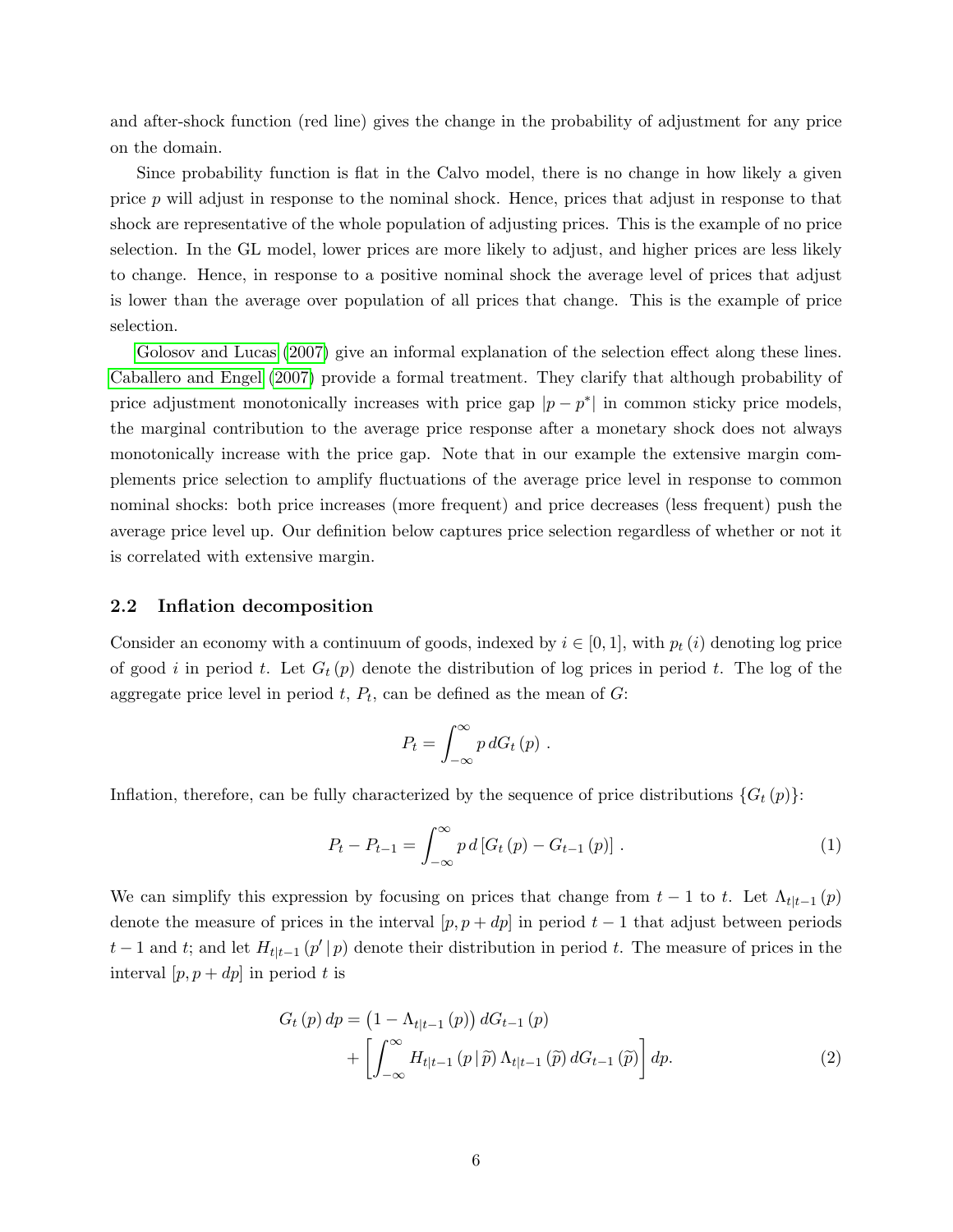The first term on the right-hand side is the measure of prices that were in the interval  $[p, p + dp]$ in period  $t - 1$  and did not change. The second term is the measure of prices that did change to the level in the interval  $[p, p + dp]$  in period t. To obtain this measure, first, for each price  $\tilde{p}$  in the domain, compute the measure of prices from an interval  $[\tilde{p}, \tilde{p} + dp]$  in period t – 1 that are adjusted to a point in the interval  $[p, p + dp]$  in period  $t -$  it is given by  $H_{t|t-1}(p|\tilde{p})\Lambda_{t|t-1}(\tilde{p})dG_{t-1}(\tilde{p});$ second, sum across all prices  $\tilde{p}$ . Using [\(2\)](#page-6-0) to substitute for  $G_t(p) dp$  in [\(1\)](#page-6-1), yields

<span id="page-7-0"></span>
$$
P_{t} - P_{t-1} = -\int_{-\infty}^{\infty} p \,\Lambda_{t|t-1} \left(p\right) dG_{t-1} \left(p\right)
$$

$$
+ \int_{-\infty}^{\infty} p \left[ \int_{-\infty}^{\infty} H_{t|t-1} \left(p \mid \widetilde{p}\right) \Lambda_{t|t-1} \left(\widetilde{p}\right) dG_{t-1} \left(\widetilde{p}\right) \right] dp \tag{3}
$$

The first term on the right-hand side is (the negative of) the weighted mean of time- $(t - 1)$  level of those log prices that change between periods  $t - 1$  and t, and the second term is their weighted mean time-t level, with both means weighted by the measure of adjusting prices. It is convenient to rewrite expression [\(3\)](#page-7-0) in terms of price levels conditional on price adjustment. Let  $Fr_t$  denote the measure of price changes in period  $t, P_t^{pre}$  $t_t^{pre}$  is the average time- $(t-1)$  level of log prices that adjust between periods  $t-1$  and  $t$  ("preset price"), and  $P_t^{res}$  denote their average time-t level ("reset price"):

$$
Fr_{t} = \int_{-\infty}^{\infty} \Lambda_{t|t-1} (p) dG_{t-1} (p),
$$
  
\n
$$
P_{t}^{pre} = Fr_{t}^{-1} \int_{-\infty}^{\infty} p \Lambda_{t|t-1} (p) dG_{t-1} (p),
$$
  
\n
$$
P_{t}^{res} = Fr_{t}^{-1} \int_{-\infty}^{\infty} p \left[ \int_{-\infty}^{\infty} H_{t|t-1} (p | \tilde{p}) \Lambda_{t|t-1} (\tilde{p}) dG_{t-1} (\tilde{p}) \right] dp.
$$

Then inflation decomposition [\(3\)](#page-7-0) can be written as

<span id="page-7-1"></span>
$$
P_t - P_{t-1} = Fr_t \left( P_t^{res} - P_t^{pre} \right). \tag{4}
$$

Price selection then is identified by movements in  $P_t^{pre}$  $t_t^{pre}$ , the average level of adjusting prices relative to the average level of all prices,  $P_{t-1}$ . Co-movement of  $P_t^{pre} - P_{t-1}$  with inflation captures the workings of price selection as summarized earlier in this Section.

#### 2.3 Comparisons to alternative inflation decompositions

Decomposition [\(4\)](#page-7-1) provides a novel spin on decomposition in [Klenow and Kryvtsov \(2008\)](#page-25-7), who cast inflation as the product of the average fraction of price changes and their average size conditional on adjustment. Our decomposition represents the average size of price changes,  $DP_t$ , as the difference between the average price level of newly set prices and their average level prior to adjustment,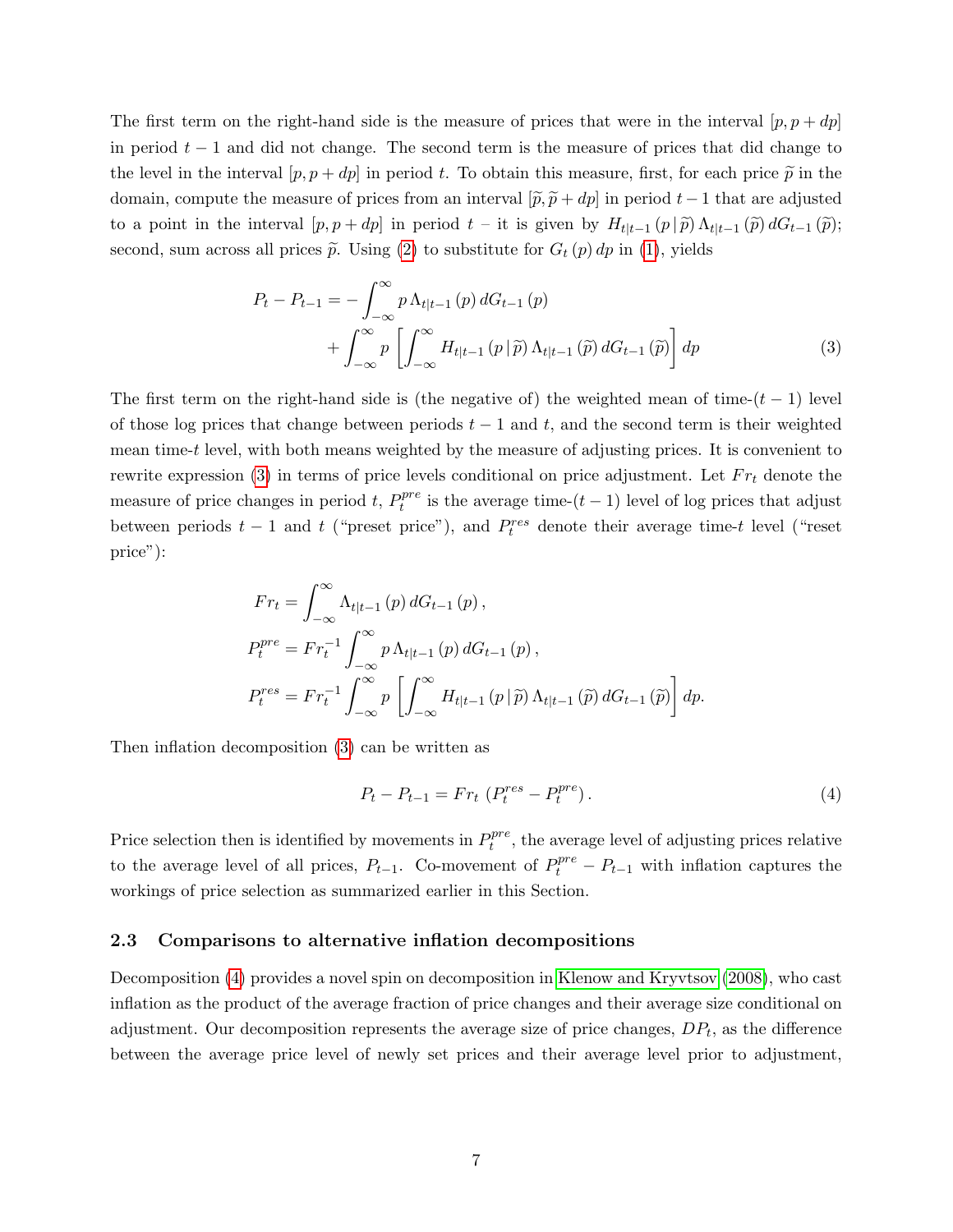$DP_t \equiv P_t^{res} - P_t^{pre}$  $i^{pre}.7$  $i^{pre}.7$ 

The relationship between inflation and "reset price inflation" was studied in [Bils, Klenow, and](#page-23-9) [Malin \(2012\)](#page-23-9). They define reset price inflation as the estimated rate of change of new prices set by the subset of price changers. Since the subset of price changers varies from month to month, the reset price inflation depends on both changes in the reset price levels and price selection. Therefore, their approach does not allow to identify price selection and quantify its impact on inflation dynamics.[8](#page-8-1)

In a related approach, [Caballero and Engel \(2007\)](#page-23-3), and [Costain and Nakov \(2011a\)](#page-24-10) propose decomposition of inflation response to a monetary shock. This response is due to the cumulative impact of desired log price adjustments (price gaps),  $p - p^*$ , and can be decomposed into the contributions from changes in the size of adjustments by those prices that are adjusting regardless of the shock (the intensive margin) and from the changes in the fraction of price increases and decreases caused by the shock (the extensive margin). These definitions must rely on model assumptions about the process for the desired price level,  $p^*$ , and the conditional probability of adjustment as a function of the price gap,  $p-p^*$ . While this approach is well suited for demonstrating theoretical implications of price selection, it is not suitable for empirical assessment of price selection because the desired price level is not observed and is hard to measure in the micro data.<sup>[9](#page-8-2)</sup> [Caballero and Engel \(2007\)](#page-23-3) argue that in theory price selection is neither necessarily nor sufficient to increase the response of inflation to a nominal shock and propose instead focusing on the extensive margin. They clarify, however, that the extensive margin combines selection of price adjustments with their respective impacts on the average price response to a common nominal shock.<sup>[10](#page-8-3)</sup>

In contrast to these approaches, our method is "model-free" requiring only information about price adjustments at the micro level, and it does not mix in the other adjustment margins, such as reset price changes. Decomposition [\(4\)](#page-7-1) focuses solely on selection of prices that adjust from month to month—summing log price *levels* for those prices that adjust: the average starting and ending price levels of adjusting prices are what we call preset and reset price levels. We show that their difference, multiplied by the fraction of price adjustments is identically equal to inflation. The contribution of movements in the preset price level relative to population average,  $P_t^{pre} - P_{t-1}$ , to inflation dynamics then identifies price selection.

While our method does not rely on the desired price level or identified monetary shock, like

<span id="page-8-0"></span><sup>&</sup>lt;sup>7</sup>[Klenow and Kryvtsov](#page-25-7) [\(2008\)](#page-25-8) and [Nakamura and Steinsson](#page-25-8) (2008) decompose the variance of  $DP<sub>t</sub>$  into terms due to price increases and decreases. Using U.S. CPI micro data they find that price increases play an important role in inflation fluctuations, while the role of price decreases may depend on the definitions of the time series and other controls.

<span id="page-8-1"></span><sup>&</sup>lt;sup>8</sup>Using simulations of the [Smets and Wouters](#page-25-0) [\(2007\)](#page-25-0) business cycle model, [Bils, Klenow, and Malin](#page-23-9) [\(2012\)](#page-23-9) show that it is inconsistent with joint dynamics of inflation and reset price inflation in the U.S. data. [Kara](#page-24-11) [\(2015\)](#page-24-11) shows that this issue is less severe if business cycle models incorporate different degree of price flexibility across consumption sectors.

<span id="page-8-2"></span> ${}^{9}$ [Carlsson](#page-23-7) [\(2016\)](#page-23-7) uses the producer price and cost micro data from Sweden to estimate firm-specific marginal cost changes (and therefore  $p^*$ ); he finds a weak response of the timing of individual price changes to firms' marginal costs. In contrast, [Eichenbaum, Jaimovich, and Rebelo](#page-24-6) [\(2011\)](#page-24-6) find an almost perfect passthrough of cost to prices using scanner data for retail prices.

<span id="page-8-3"></span> $^{10}$ Gagnon, López-Salido, and Vincent [\(2012\)](#page-24-7) provide evidence of the quantitative importance of the extensive margin using Mexican CPI data in response to large nominal shocks—peso devaluation in 1994 and VAT hikes in 1994 and 2010.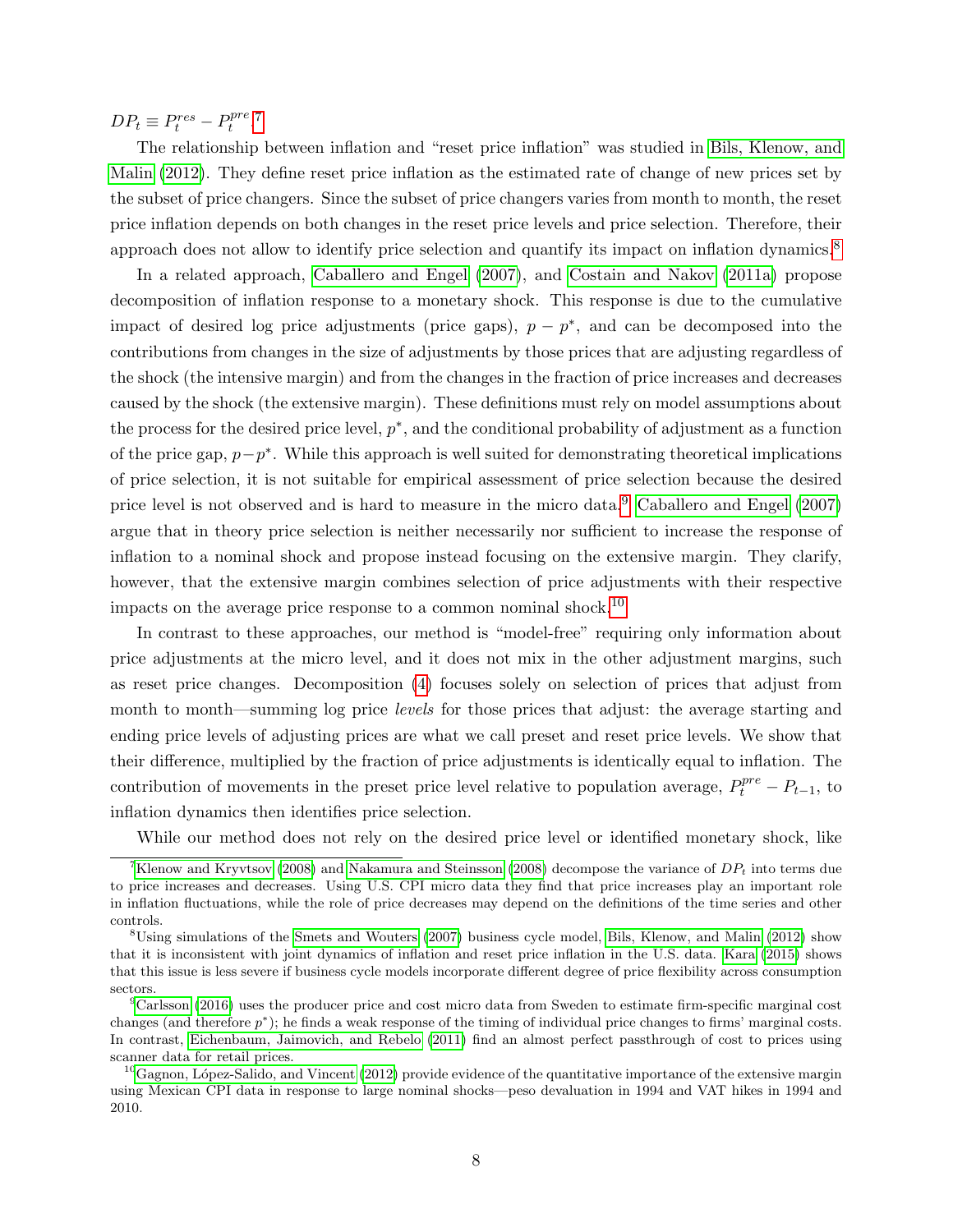in [Caballero and Engel \(2007\)](#page-23-3) or [Costain and Nakov \(2011a\)](#page-24-10), we show that it provides plausible measurement of price selection in a variety of sticky price models. In Supplementary Material (Section C), we theoretically derive contribution of price selection to inflation variance in plainvanilla sticky-price models. In line with well-known results, price selection is zero in [Calvo \(1983\)](#page-23-8) model, and it is infinitely large in [Caplin and Spulber \(1987\)](#page-23-2). [Head et al. \(2012\)](#page-24-5) (HLMW) study a model in which price dispersion arises due to decentralized trade and search frictions in the goods market. Their model nests Caplin-Spulber's "elevator-shift" mechanism as a special case; we show that with the benchmark parameter values, price selection in HLMW model accounts for almost one third of inflation variance. In [Taylor \(1980\)](#page-25-5) model price selection accounts for the fraction  $\frac{T-1}{2T}$ of inflation variance, where T is the duration of price contracts.<sup>[11](#page-9-0)</sup>

In Section [\(5\)](#page-19-0) we focus on versions of three most-commonly used sticky price models with both common and product-specific shocks: [Taylor \(1980\)](#page-25-5), [Calvo \(1983\)](#page-23-8), and [Golosov and Lucas \(2007\)](#page-24-0). Model parameters are chosen so that all models fit the same set of moments of micro-price behaviour. Since all variables in [\(4\)](#page-7-1) can be measured directly in the micro data, our approach allows us to apply decomposition [\(4\)](#page-7-1) in the same way to micro data and artificial price data generated by the models. We show in Section [\(5\)](#page-19-0) that price selection varies substantially across different sticky price models; we then draw takeaways from comparing price selection in sticky price models to price selection we find in the data.

### 3 U.K., U.S. and Canadian micro data

To measure the relationship between inflation and reset and preset price levels we need data on price changes at the level of individual goods and services. We employ three datasets for the United Kingdom, United States, and Canada. The datasets from the U.K. Office for National Statistics (ONS) and Statistics Canada provide prices for goods and services collected monthly from retail outlets used for the construction of the Consumer Prices Index (CPI) in these countries. The Symphony IRI dataset provides weekly scanner transactions data for grocery stores in the United States. Unlike ONS and Statistics Canada datasets that provide prices posted by retailers, the IRI dataset provides transaction prices. To the extent possible, our treatments of these datasets make the statistics comparable. The U.K. dataset has a broader coverage than the IRI dataset, and it is also available online unlike the Canadian dataset for which we have confidential access. We therefore rely extensively on the U.K. dataset for the multitude of our robustness checks. We also describe it in more detail below. The union of the three datasets provide rich coverage of micro price adjustment in three developed countries, and serve as an excellent source of evidence of price selection, see Table [\(1\)](#page-26-0).

<span id="page-9-0"></span> $11$ [Carvalho and Schwartzman](#page-23-4) [\(2015\)](#page-23-4) show that Taylor sticky price model has the strongest price selection among models with time-dependent price setting.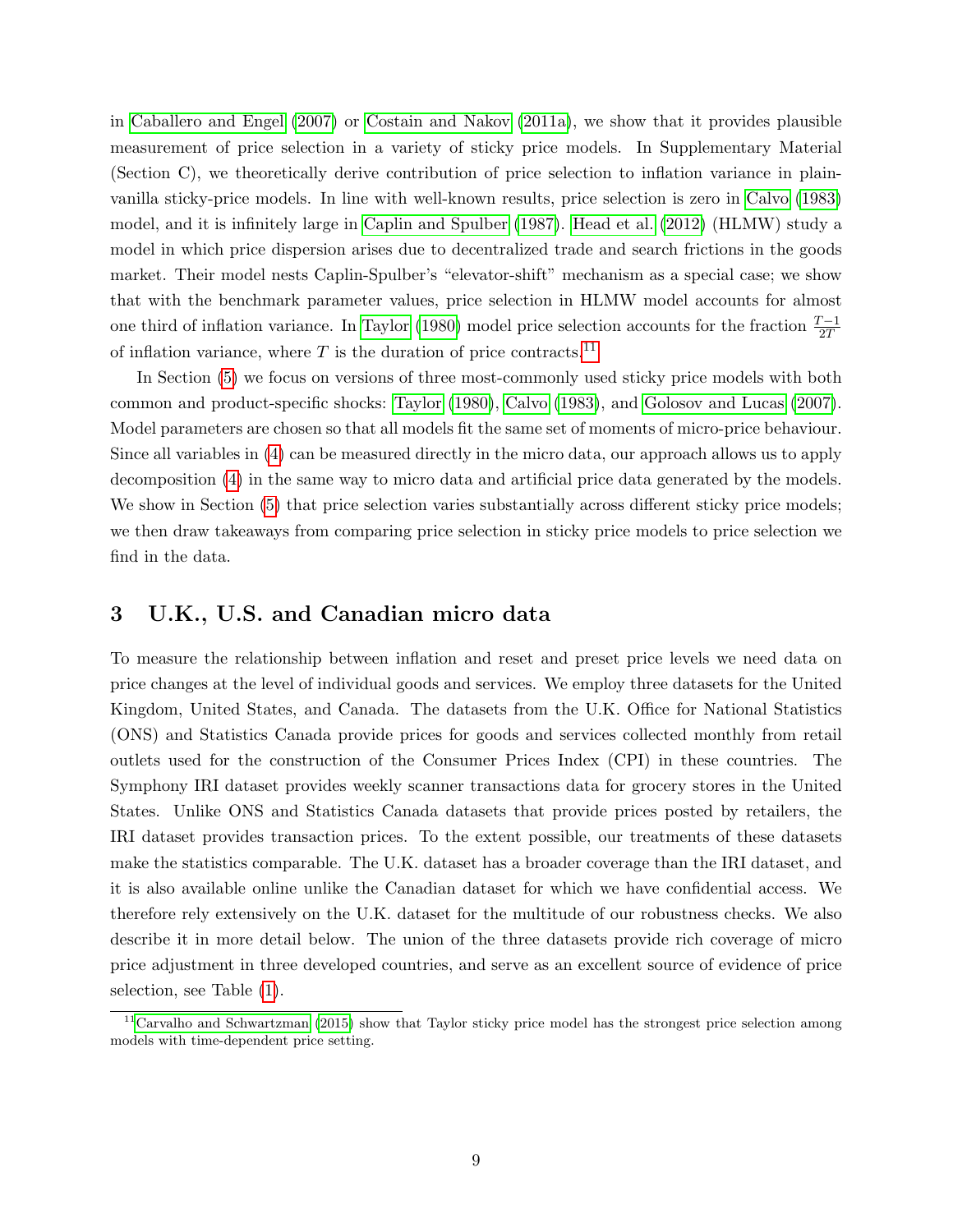### 3.1 U.K. CPI micro data

The dataset is compiled from the survey of prices for goods and services that are included in the household final monetary consumption expenditure component of the U.K. National Accounts. The survey includes prices for more than 1100 individual goods and services a month, collected across more than 14,000 retail stores across the United Kingdom. The survey excludes housing portion of consumer prices, such as mortgage interest payments, house depreciation, insurance and other house purchase fees. Also expenditures for purposes other than final consumption are excluded, e.g., those for capital and financial transactions, direct taxes, cash gifts. The portion of the data published on ONS website includes only locally collected prices, covering about 57% of the U.K. CPI basket.

Most prices are collected monthly, except for some services in household and leisure groups, and seasonal items. The sample period includes 236 months, from February 1996 till September 2015. The total number of observations is over 24 million, or about  $100,000$  per month.<sup>[12](#page-10-0)</sup> Prices are collected across 12 geographical regions, e.g., London, Wales, East Midlands. There are four levels of sampling for local price collection: locations, outlets within location, product categories, and individual product varieties. For each geographical region locations and outlets based on a probability-proportional-to-size systematic sampling with a size measures based on the number of employees in the retail sector (locations) and the net retail floor space (outlets). The dataset contains prices collected locally in around 150 locations with an average of more than 90 outlets per location.

Product or service categories—or "representative items"—are selected based on a number of factors, including expenditure size and product diversity, variability of price movements, availability for purchase throughout the year (except for certain goods that are seasonal). There are currently over 1100 categories in the basket. Examples of categories include: Onions, Edam, Envelopes, Men's Suit (ready made), Electric Heater, Single Bed. Finally, for each category-outlet-location, individual products and varieties are chosen by price collectors based on their shelf size and regular stock replenishment.

For each category, ONS stratifies the sample by "strata," given by region and shop type pairing. For each category and stratum, ONS dataset provides sampling weights that reflect that categorystratum's relative importance in households' consumption expenditures. For constructing the CPI, ONS first construct elementary price indices for each product category-stratum bin by taking geometric means of all prices within the bin, with equal weights. These elementary indices are then aggregated into the CPI using consumption expenditure weights.<sup>[13](#page-10-1)</sup>

<span id="page-10-0"></span><sup>&</sup>lt;sup>12</sup>Detailed description of the CPI data sampling and collection can be found in the [ONS](#page-25-9) [\(2014\)](#page-25-9) and [Clews, Sander](#page-24-12)[son, and Ralph](#page-24-12) [\(2014\)](#page-24-12). The price quote data are available via ONS website: [http://www.ons.gov.uk/ons/datasets](http://www.ons.gov.uk/ons/datasets-and-tables/index.html)[and-tables/index.html.](http://www.ons.gov.uk/ons/datasets-and-tables/index.html) Recent related work and additional details on data cleaning can be found in [Kryvtsov and](#page-25-4) [Vincent](#page-25-4) [\(2017\)](#page-25-4), and [Chu et al.](#page-23-11) [\(2015\)](#page-23-11).

<span id="page-10-1"></span><sup>&</sup>lt;sup>13</sup>Categories in the CPI are classified into 71 classes, according to the international classification of household expenditure, Classification of Individual Consumption by Purpose (COICOP). A CPI "class" represents a basic group category, such as "Meat", "Liquid Fuels" or "New Cars". Category and class weights a calculated based on the Household Final Monetary Consumption Expenditure (HFMCE) and ONS Living Cost and Food Survey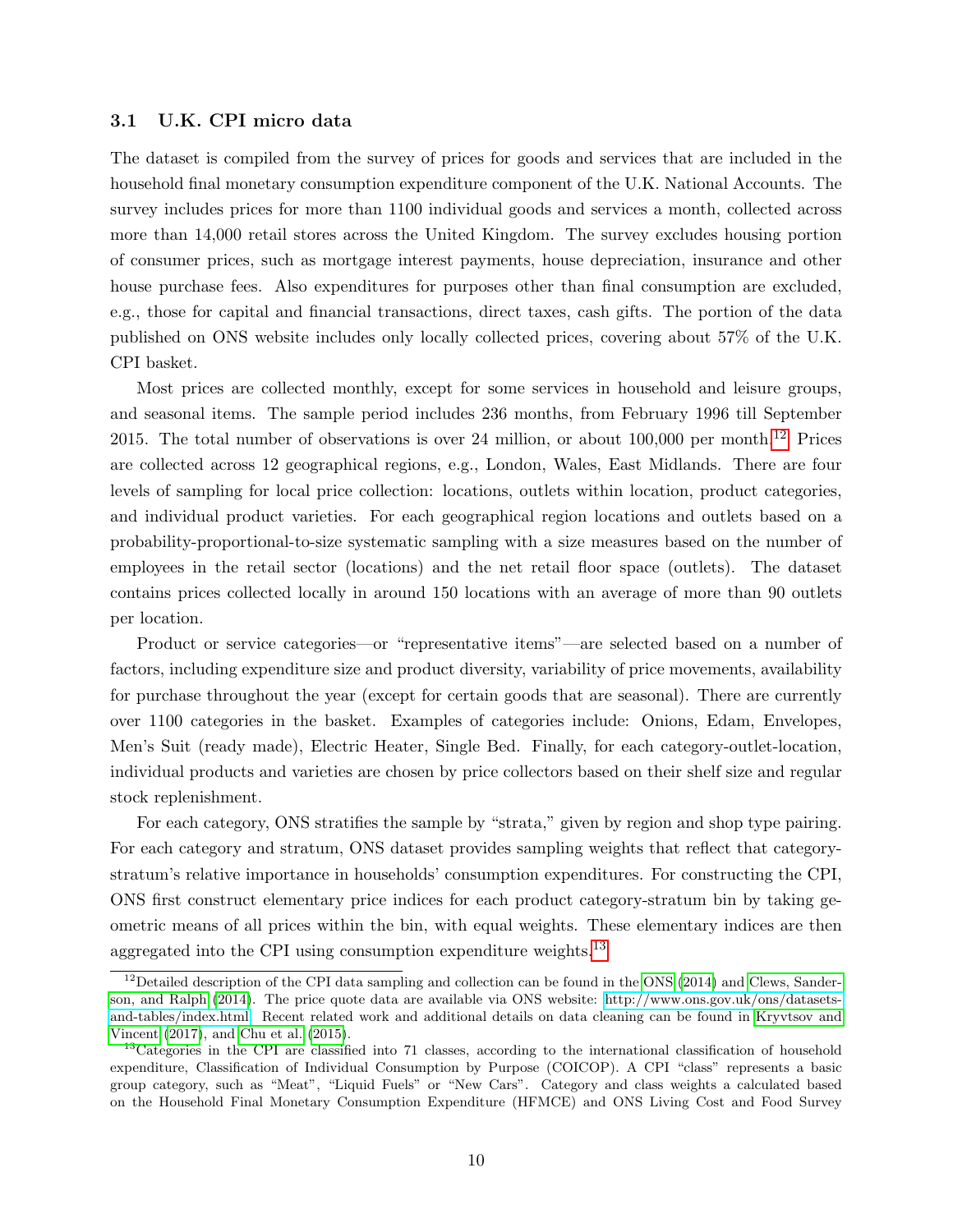Throughout the paper, we provide two alternative treatments of price changes at individual product level. First, we distinguish price changes associated with temporary price discounts ("sales"). While sales are relatively infrequent—4.6% per month in the U.K.—they usually come with much larger and shorter-lived price swings than regular prices. We adopt ONS' definition of sale prices as temporary reductions on goods that are likely to be available again at regular prices or as endof-season reductions. When posted price is discounted, the unobserved regular price equals to the posted price in the month preceding the first month of the sale; and it is equal to the posted price if there is no sale. These definitions are reliable for describing sales behaviour and are commonly used in the literature.<sup>[14](#page-11-0)</sup>

Second, we differentiate price changes associated with product substitutions. When previously collected price-product is no longer available to a field agent, they make a substitution for another product from the same category. Such substitutions—5.6% per month in the U.K.—are more commonly associated with price increases  $(68\%$  of price changes during substitutions).<sup>[15](#page-11-1)</sup> Symphony IRI data contain prices for uniquely-defined products, and therefore we do not apply this treatment to these data.

#### 3.2 Statistics Canada CPI data

Consumer Price Research Database (CPRD) compiled by Statistics Canada from price surveys used to construct the non-shelter portion of the Canadian CPI. The dataset contains information about prices for goods and services posted by retail outlets across Canada from February 1998 to December 2009, or 143 months. Overall, the CPRD contains more than 8.4 million observations (almost 60,000 per month) and covers about 61% of the consumption basket underlying the CPI. Since the CPRD is a dataset of individual prices, it excludes goods for which prices are aggregated indexes, such as utility rates, insurance premiums, transportation fares, sport and theater tickets, books and newspapers, entertainment CDs and DVDs, and computer equipment.

Similar to ONS, Statistics Canada defines a product category (representative item)—a single commodity, such as potatoes, yogurt, gas barbecue, women's gloves, oil filter, selected to represent a basic class of goods and services in the index. There are 705 specific product categories in the dataset. The selection of these items takes into account the following criteria: the price movement of the item should represent the price movement of the given class, the item has to be available on the market for a reasonable length of time.

Prices are collected from a variety of retail outlets, including supermarkets, specialty shops, department stores, garages, dental offices, and salons. In most cases, the main determining factor in

<sup>(</sup>LCF). Changes in the expenditure weights over time reflect changes in the expenditure composition of households' consumption baskets. Using class, category, stratum and shop type weights, we follow ONS methodology to construct observation-specific weights for our sample.

<span id="page-11-0"></span><sup>&</sup>lt;sup>14</sup>[Nakamura and Steinsson](#page-25-8) [\(2008\)](#page-25-8) demonstrate that sales affect the measurement of the extent of nominal price stickiness in the U.S. CPI data. [Kryvtsov and Vincent](#page-25-4) [\(2017\)](#page-25-4) provide evidence of the countercyclical variation in the number of sales in the U.K. and U.S.; they also discuss different definitions of sales in the data.

<span id="page-11-1"></span><sup>&</sup>lt;sup>15</sup>[Klenow and Malin](#page-25-10) [\(2010\)](#page-25-10) provide and overview of the incidence of sales and substitutions and their implications for price adjustment. [Bils](#page-23-12) [\(2009\)](#page-23-12) and [Kryvtsov](#page-25-11) [\(2016\)](#page-25-11) document the occurrence of price substitutions and assess the extent of the associated quality bias in the U.S. and Canadian CPI data, respectively.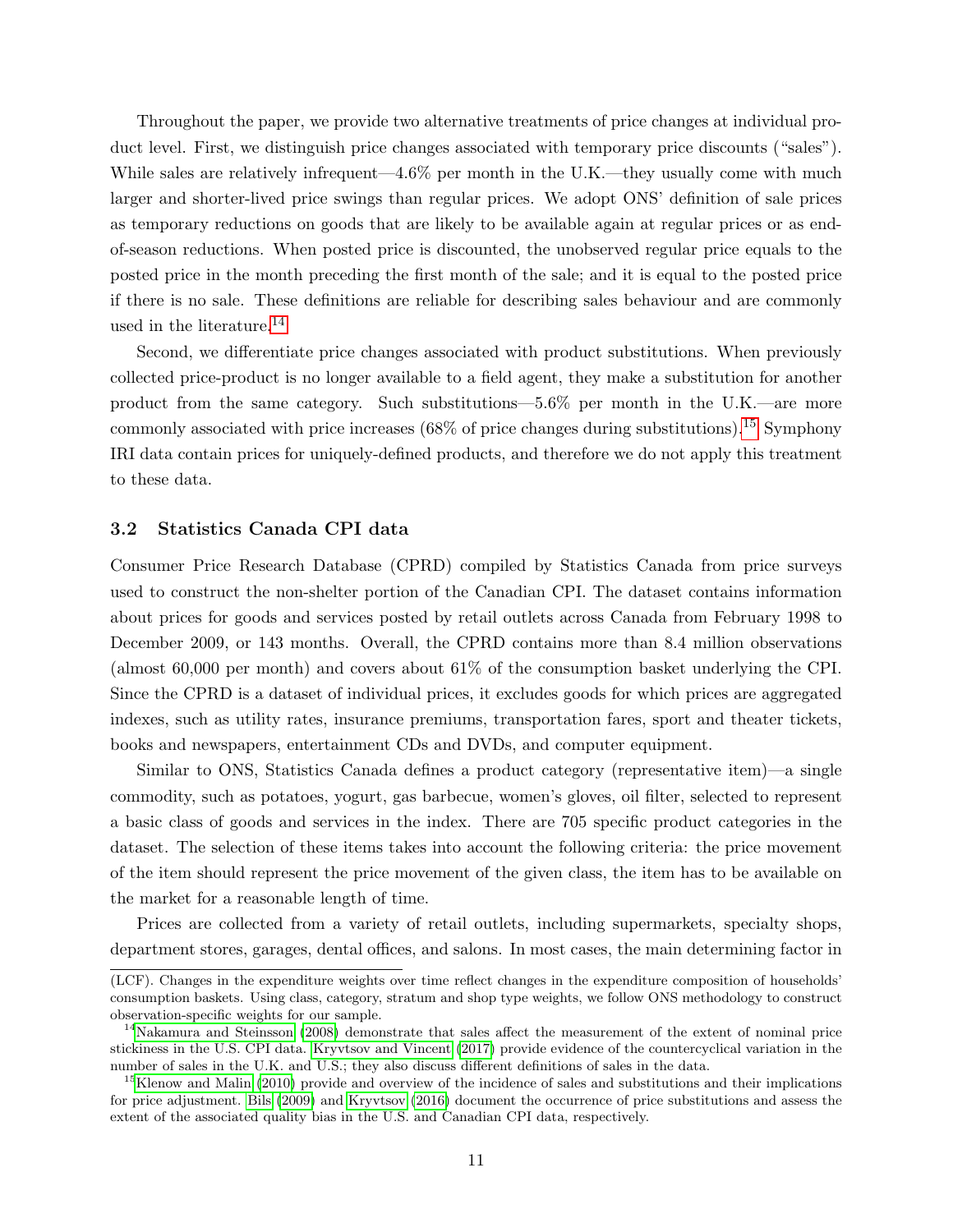the selection of outlets is the value of sales revenues for the items being priced. However, geographic dispersion and outlet type are also important factors to be considered. Pricing information is collected in up to 92 urban centres across Canada, generally in urban centres with a population of 30,000 or more.

Like the U.K. dataset, the Canadian dataset provides flags for the months corresponding to a sale  $(9.0\%$  of monthly observations) or a product substitutions  $(3.5\%)$ . We therefore treat those observations in the same way as we do for the U.K. dataset.

#### 3.3 Symphony IRI Inc. data for the U.S.

Symphony IRI is a marketing and market research dataset that contains scanner data, product description data, store data and household data.<sup>[16](#page-12-0)</sup> The scanner data are provided at a weekly frequency for a panel of 31 grocery products, such beer, coffee, milk, razors, laundry detergents, frozen pizza. To make IRI data set comparable to the CPI data sets, we convert weekly observations into monthly by using the first available weekly observations from that month. In all, the dataset contains around 1.5 billion observations, or 36.2 million monthly observations, covering the span of 132 months, from January 2001 to December 2011, or around 274 thousand per month.

The data are provided for grocery stores in 50 U.S. metropolitan areas. Each store has a unique identifier, so its prices and quantities can be tracked over time. Scanner data include the revenue and quantity for weekly purchases for each product, identification for the product, display indicator and sale indicator. For each individual product in a product category, we define a unique product identifier by matching UPC codes for that product with product description (e.g., Budweiser lager 355ml). We only include stores belonging to chains that exist throughout the entire sample period. We exclude products that belong to a store's private label (their coding was changed by IRI in 2007 and 2008), and products which have less than two observations per week; and we exclude observations with a unit price less than \$0.10.

Similar to strata in the ONS and Statistics Canada data, we define an elementary bin in IRI data to be represented by a category and metropolitan location. The share of nominal revenues over the sample period in total revenues over the sample period is used as a stratum weight. In a given week, unit prices for each UPC are constructed by dividing weekly revenue by the quantity sold. For weeks in which transactions occur during price discounts, regular unit prices are equal to the last observed regular unit price. Around 9.0% of monthly observations are price discounts.<sup>[17](#page-12-1)</sup>

#### <span id="page-12-2"></span>3.4 Empirical definitions

The micro data used in this paper presents us with two challenges for accurate measurement of price selection: heterogeneity across products, locations and stores, and measurement errors. These

<span id="page-12-1"></span><span id="page-12-0"></span><sup>16</sup>More details are provided in [Bronnenberg, Kruger, and Mela](#page-23-13) [\(2008\)](#page-23-13).

 $17$ [Coibion, Gorodnichenko, and Hong](#page-24-13) [\(2015\)](#page-24-13) use the Symphony IRI dataset to study retail prices and household expenditures across metropolitan areas, finding that reallocation of expenditures across retailers during local recessions lowers average prices paid by consumers.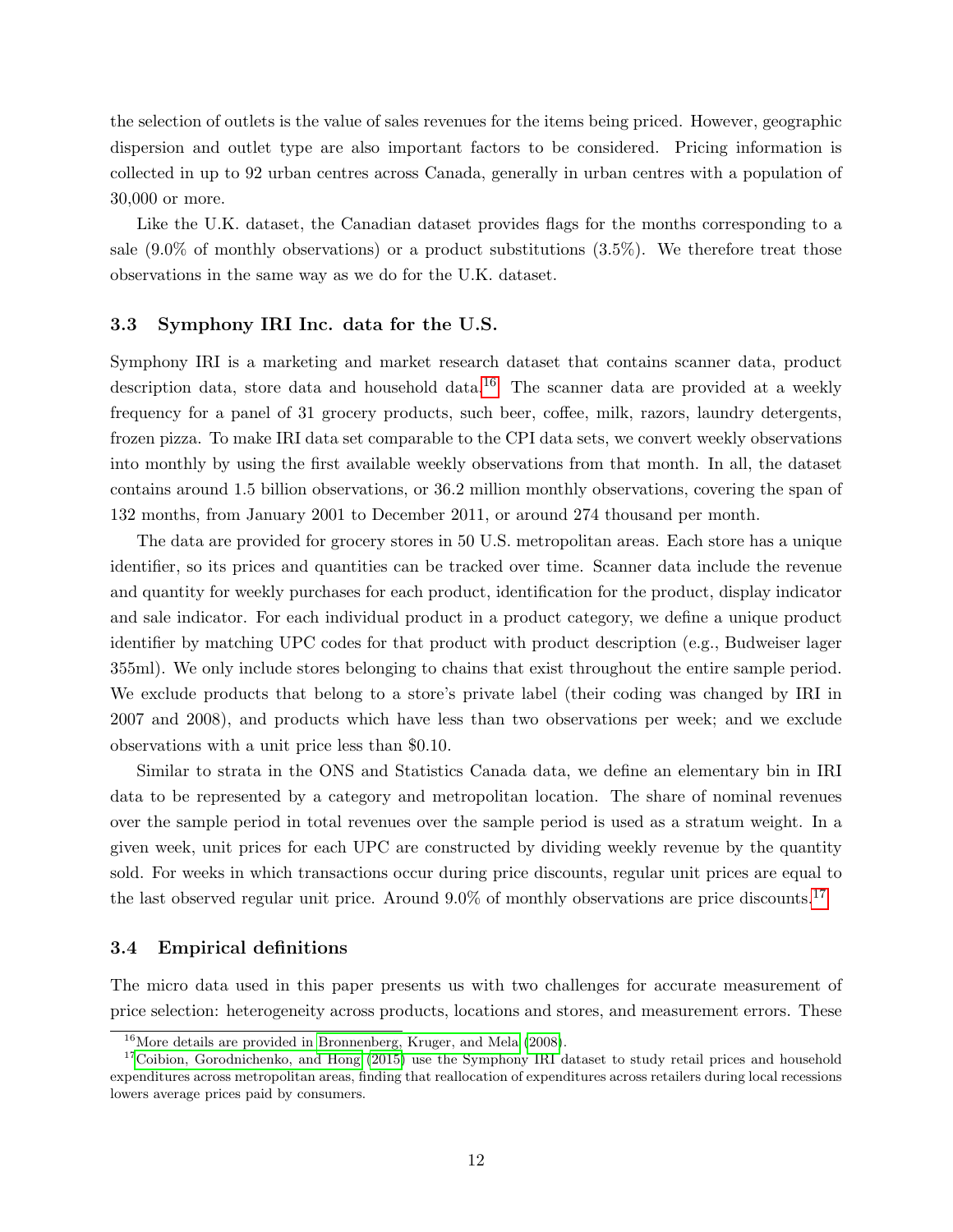issues may lead to biased estimates of price moments in the data, such as price selection.[18](#page-13-0)

Heterogeneity of price behaviours across products, stores and locations has been well-documented, including not only the differences in the frequency and size of price changes, but also the incidences of price discounts, product churning, and stockouts.<sup>[19](#page-13-1)</sup> To minimize the effect of heterogeneity on average statistics, we first define "elementary" reset and preset price levels for each product category at the level of an elementary price index, stratum (i.e., location and store-type pairing). For each category-stratum preset (reset) price level is defined as the unweighted means of starting (ending) log price levels for all products in the category-stratum in each month. To avoid comparing reset and preset price "dollar" levels across different categories, they are expressed as log deviations from the average for all log prices in the respective category-stratum. We then take weighted averages of reset and preset prices across strata for each category or across all strata and categories to obtain, respectively, category-specific or aggregate reset and preset price levels. Such an approach—treating prices equally within category-strata and weighting them by consumption expenditure weights when aggregating across strata and categories—is very similar to how the statistical agencies construct their CPI's [\(ILO, 2004\)](#page-24-8).

Taking category-stratum averages helps to correct random coding errors, such as, for example, entering a price of 9.99\$ instead of 99.99\$. To account for other rare but volatile month-to-month price movements we exclude observations with log-price changes larger in absolute value than the 99th percentile of absolute log price changes within each category-stratum, similar to the treatment in [Alvarez, Le Bihan, and Lippi \(2016\)](#page-23-6). We also exclude strata with less than 10 price changes over the sample period.

The empirical counterparts of the four variables entering inflation decomposition [\(4\)](#page-7-1) are constructed as follows. Let  $p_{i, set}$  denote log price of product i in stratum s and category c in month t, and let  $P_{sct}$  denote the elementary price index for stratum s and category c in month t. Index i uniquely identifies an individual product in a particular retail outlet and location. Let  $\omega_{sct}$  denote expenditure weight corresponding to stratum s and category c in month t, and  $N_{sct}$  be the number of observations in stratum s and category c in month t. To control for level- and trend-effects across products, we define month-t log price deviation as the log price level in month  $t$  relative to the elementary price level in month  $t-1$ ,  $\hat{p}_{isct} = p_{isct} - P_{sct-1}$ , and month-t lagged log price deviation as the price level in month  $t-1$  relative to the elementary price level in month  $t-1$ ,  $\hat{p}_{-1,iset} = p_{isct-1} - P_{sct-1}$ . Let  $I_{i, set}$  be an indicator of a price change for product i in month t,  $I_{i, set} = 1$  if  $p_{i, set} - p_{i, set-1} \neq 0$ , and 0 otherwise. Noting that  $p_{isct} - p_{isct-1} \equiv I_{isct} (p_{isct} - P_{sct-1} + P_{sct-1} - p_{isct-1})$ , we can write inflation in stratum s and category  $c$  in month  $t$  as the weighted mean of log price changes in that

<span id="page-13-0"></span><sup>18</sup>For example, [Alvarez, Le Bihan, and Lippi](#page-23-6) [\(2016\)](#page-23-6) demonstrate how heterogeneity and measurement errors introduce an upward bias in measured kurtosis of price changes.

<span id="page-13-1"></span><sup>&</sup>lt;sup>19</sup>[Klenow and Malin](#page-25-10) [\(2010\)](#page-25-10)and [Nakamura and Steinsson](#page-25-1) [\(2013\)](#page-25-1) provide detailed reviews of microeconomic evidence on price dynamics and the extent of heterogeneity.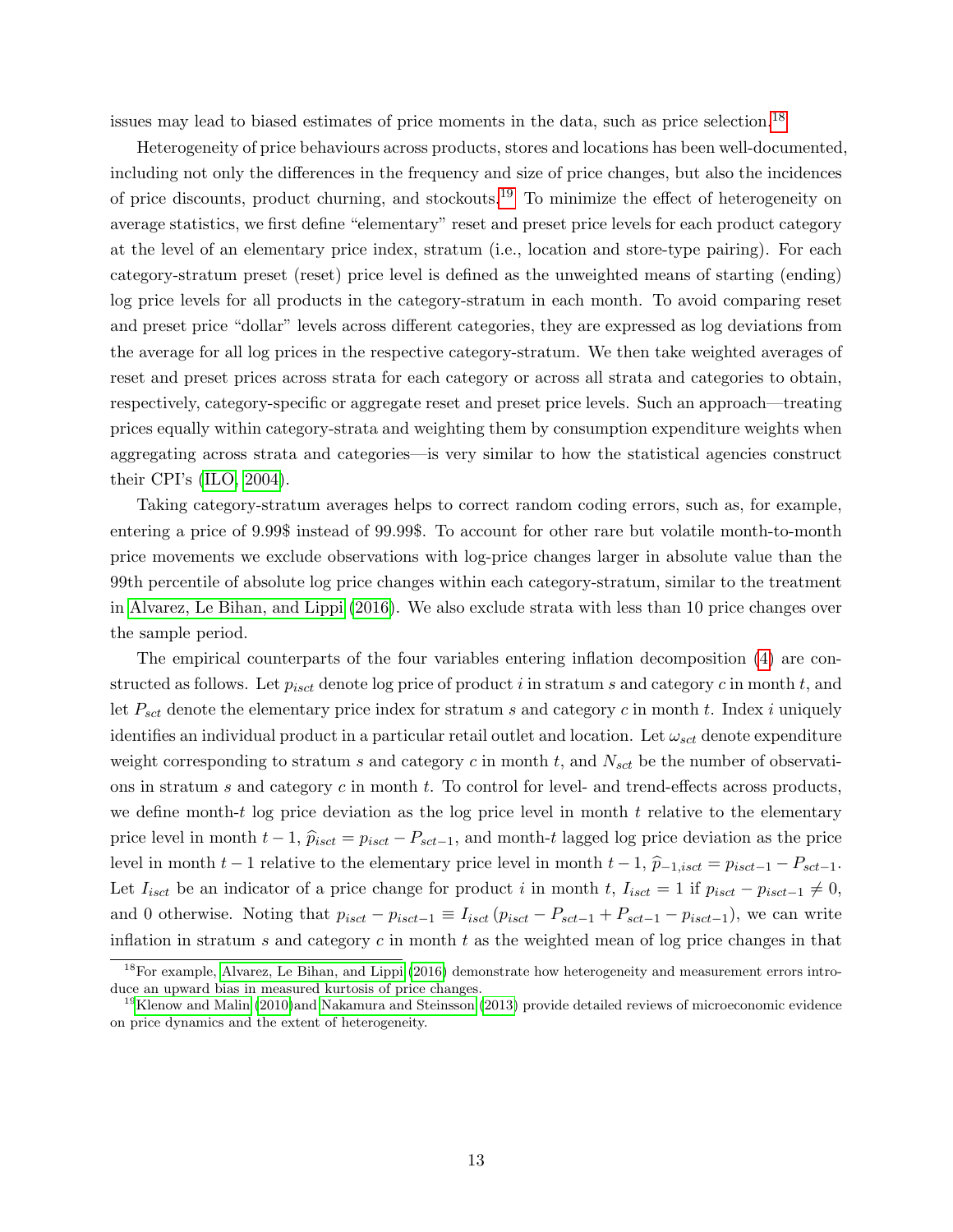bin and month, and express it identically as follows:

<span id="page-14-0"></span>
$$
\pi_{sct} \equiv \frac{\sum_{i}(p_{isc,t} - p_{isc,t-1})}{N_{sct}} \equiv \frac{\sum_{i} I_{isc,t}}{N_{sct}} \times \left[ \frac{\sum_{i} I_{isc,t} \hat{p}_{isct}}{\sum_{i} I_{isc,t}} - \frac{\sum_{i} I_{isc,t} \hat{p}_{-1,isct}}{\sum_{i} I_{isc,t}} \right],
$$
\n
$$
\left[ \frac{\sum_{i} I_{isc,t} \hat{p}_{isct}}{P_{sct}} - \frac{\sum_{i} I_{isc,t} \hat{p}_{-1,isct}}{P_{sct}} \right],
$$
\n
$$
(5)
$$

which, when aggregated over strata for each category, takes the same form as [\(4\)](#page-7-1):

<span id="page-14-1"></span>
$$
\pi_{ct} \equiv Fr_{ct} \cdot \underbrace{\left[P_{ct}^{res} - P_{ct}^{pre}\right]}_{DP_{ct}},\tag{6}
$$

where  $Fr_{ct} = \sum_{s} \omega_{sct} Fr_{sct}$  is the weighted mean fraction of products in category c changing price in month t; reset price  $P_{ct}^{res} = \sum_s \omega_{sct} \frac{F_{r_{sct}}}{F_{r_{ct}}}$  $F_{r_{c}t}^{r_{s_{c}t}}$   $P_{sct}^{res}$  is the weighted mean of prices that changed in month  $t$ (relative to category-average price level in month  $t-1$ ); and preset price  $P_{ct}^{pre} = \sum_{s} \omega_{sct} \frac{F_{Tst}}{F_{Tct}}$  $\frac{F r_{sct}}{F r_{ct}} P_{sct}^{pre}$  is their corresponding weighted mean level prior to change, in period  $t-1$  (relative to category c price level in month  $t-1$ ). Expressions [\(5\)](#page-14-0) and [\(6\)](#page-14-1) is the empirical counterpart of inflation decomposition [\(4\)](#page-7-1): inflation is the product of the fraction of price changes and the difference between reset and preset price levels. Note that the latter can be defined as the weighted-average size of prices that change in month t,  $DP_{ct} \equiv P_{ct}^{res} - P_{ct}^{pre}$ . Decomposition [\(6\)](#page-14-1), therefore, nests the breakdown of inflation into extensive and intensive margins (represented by  $Fr_{ct}$  and  $DP_{ct}$  respectively), proposed by [Klenow and Kryvtsov \(2008\)](#page-25-7), namely,  $\pi_{ct} \equiv Fr_{ct} \cdot DP_{ct}$ .

In our empirical analysis in the next section, we assess price selection for category-level time series, using the variables defined in [\(6\)](#page-14-1). We also repeat the estimation of price selection for aggregate variables, which are constructed as the weighted means of category-level variables:  $Fr_t =$  $\sum_{c} \omega_{ct} Fr_{ct}, P_t^{pre} = \sum_{c} \omega_{ct} \frac{Fr_{ct}}{Fr_t}$  $\frac{F r_{ct}}{F r_t} P_{ct}^{pre}$ , and  $P_t^{res} = \sum_c \omega_{ct} \frac{F r_{ct}}{F r_t}$  $\frac{F r_{ct}}{F r_t} P_{ct}^{res}$ , where  $\omega_{ct} = \sum_s \omega_{sct}$  are category c consumption-expenditure weights.

The relationship between inflation and "reset price inflation" was studied in [Bils, Klenow, and](#page-23-9) [Malin \(2012\)](#page-23-9). The define reset price inflation as the estimated rate of change of new prices set by the subset of price changers. Since the subset of price changers varies from month to month, the reset price inflation will depend on both changes in the reset price level as we define above and price selection. Using simulations of the [Smets and Wouters \(2007\)](#page-25-0) business cycle model, [Bils,](#page-23-9) [Klenow, and Malin \(2012\)](#page-23-9) show that it is inconsistent with joint dynamics of inflation and reset price inflation in the U.S. data. By offering a direct measure of price selection in the data, our paper helps to better calibrate the features of business cycle models that help them match inflation dynamics, such as price selection and the degree of real rigidities—we return to this point in the next Section.

Table [1](#page-26-0) provides descriptive statistics for the U.K., U.S. and Canadian data for the case which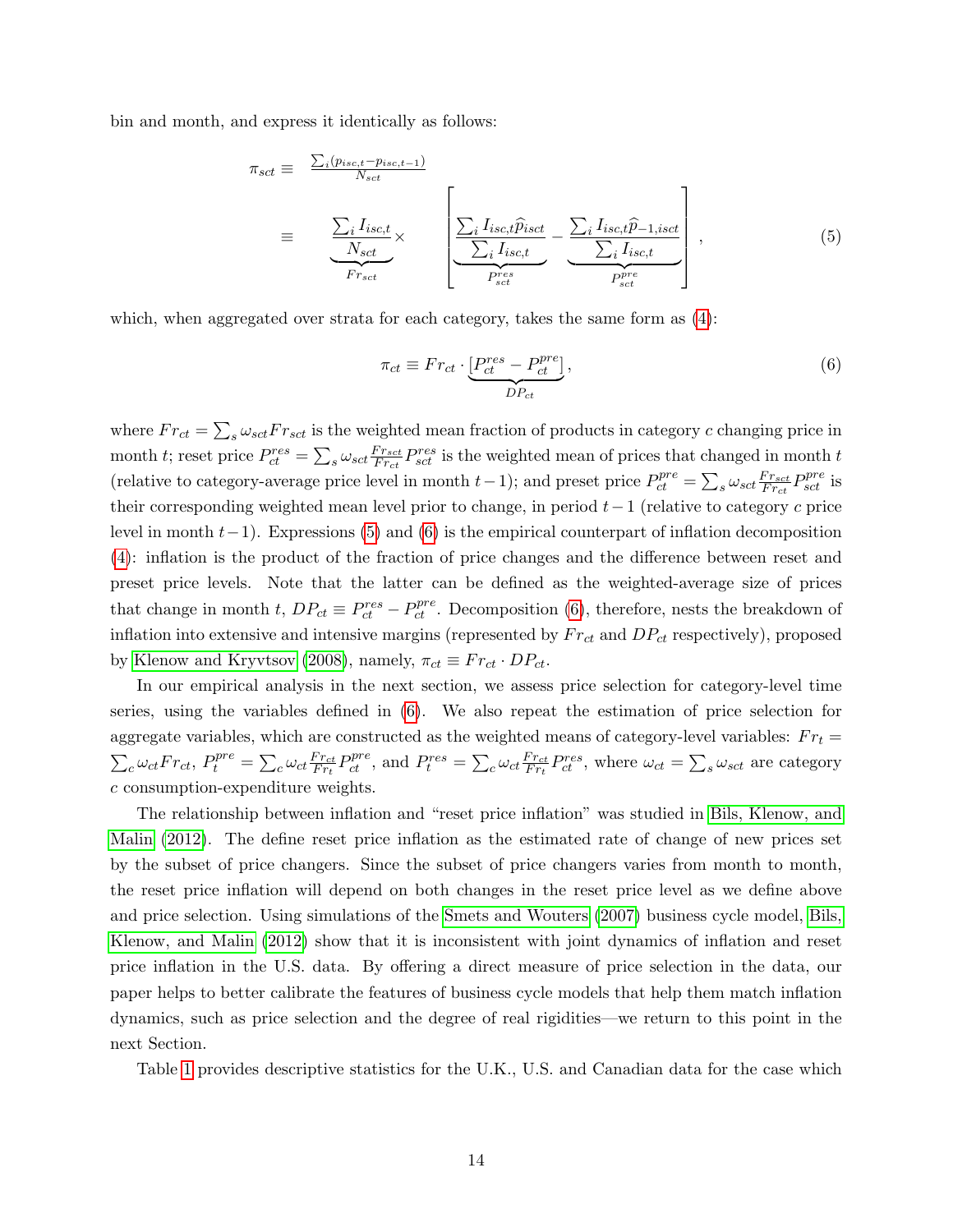excludes price changes due to sales and substitutions.<sup>[20](#page-15-0)</sup> Regular price inflation in the both U.K. and Canada averaged 0.12% and 0.17% per month, or around 1.5% and 2.0% per year, during respective sample periods. In the U.S. grocery data, it was twice as high, at 0.28% per month, or 6.8% per year. In a given month, 12.4% of regular prices change in the U.K., or around once every 8 months. Prices in Canada and grocery prices in the U.S. change 21.7% and 21.3% of time, or once in every 4 months on average. An average magnitude of price changes therefore is 0.92% , 0.83%, and 1.28% in the U.K., Canada, and the U.S, respectively. Reset and preset price levels are expressed as % deviations from the population average, and therefore their averages may vary depending on inflation experiences over the samples in the country datasets. Indeed, both levels are positive for the U.K.  $(1.39\% \text{ and } 0.46\%)$ , negative for the U.S.  $(-1.07\% \text{ and } -2.35\%)$ , and both signs for Canada  $(0.37\%$  and  $-0.46\%)$ . While our focus is on price selection for variation in inflation, we return to these averages in the context of sticky price models in Section [5.](#page-19-0) The remaining rows in Table [1](#page-26-0) provide the auxiliary statistics that we use for calibrating and evaluating sticky price models.

### 4 Price selection in the U.K., U.S. and Canadian micro data

#### 4.1 Evidence from product categories

To quantify the degree of price selection at a category level, we estimate the following baseline empirical specification:

<span id="page-15-1"></span>
$$
P_{ct}^{pre} = \beta DP_{ct} + \delta_{cal} + error \tag{7}
$$

where the dependent variable,  $P_{ct}^{pre}$ , is preset price level for a product category c in month t, and the independent variable of interest is the average size of price changes for category c in month t,  $DP_{ct}$ . Since, by definition,  $DP_{ct} \equiv P_{ct}^{res} - P_{ct}^{pre}$ , the absolute value of the estimated regression coefficient  $\beta$  is equal to the estimated fraction of  $DP_{ct}$  variance accounted for by variation in preset price level  $P_{ct}^{pre}$ , with the remaining fraction due to reset price level changes. Hence, we adopt the estimated  $\hat{\beta}$  as our measure of price selection. By definition,  $\hat{\beta}$  is expected to be between –1 and 0, so values of  $\hat{\beta}$  that are significantly different (and below) 0 are interpreted as evidence of price selection. Our baseline specification [\(7\)](#page-15-1) also includes calendar-month fixed effects  $\delta_{cal}$ , and category fixed effects  $\delta_c$ . Equation [\(7\)](#page-15-1) is estimated by a pooled weighted least squares regression.

Table [2](#page-27-0) (Panel A) provides the results of this estimation for regular prices, and excluding price changes due to product substitutions. The estimated price selection is –0.385 for the U.K., –0.259 for the U.S., and –0.172 for Canada, all statistically significant at 1% confidence level (row 1 in the Table).<sup>[21](#page-15-2)</sup> While we see a range of values across three countries, we argue below that at least some

<span id="page-15-0"></span> $\frac{20}{20}$ Tables A.1–A.3 in Supplementary Material compare descriptive statistics across different treatments of sales and substitutions.

<span id="page-15-2"></span> $^{21}$ Table A.13 in Supplementary Material provides comparisons with alternative standard errors: [Driscoll and Kraay](#page-24-14) [\(1998\)](#page-24-14), clustered by category, and clustered by month. The results remain highly significant. Furthermore, including a constant in the regression changes price selection coefficient by about 3%, so it is immaterial for the results below. Table A.14 shows that price selection estimated from the unweighted regressions is very close (around 0.02 difference)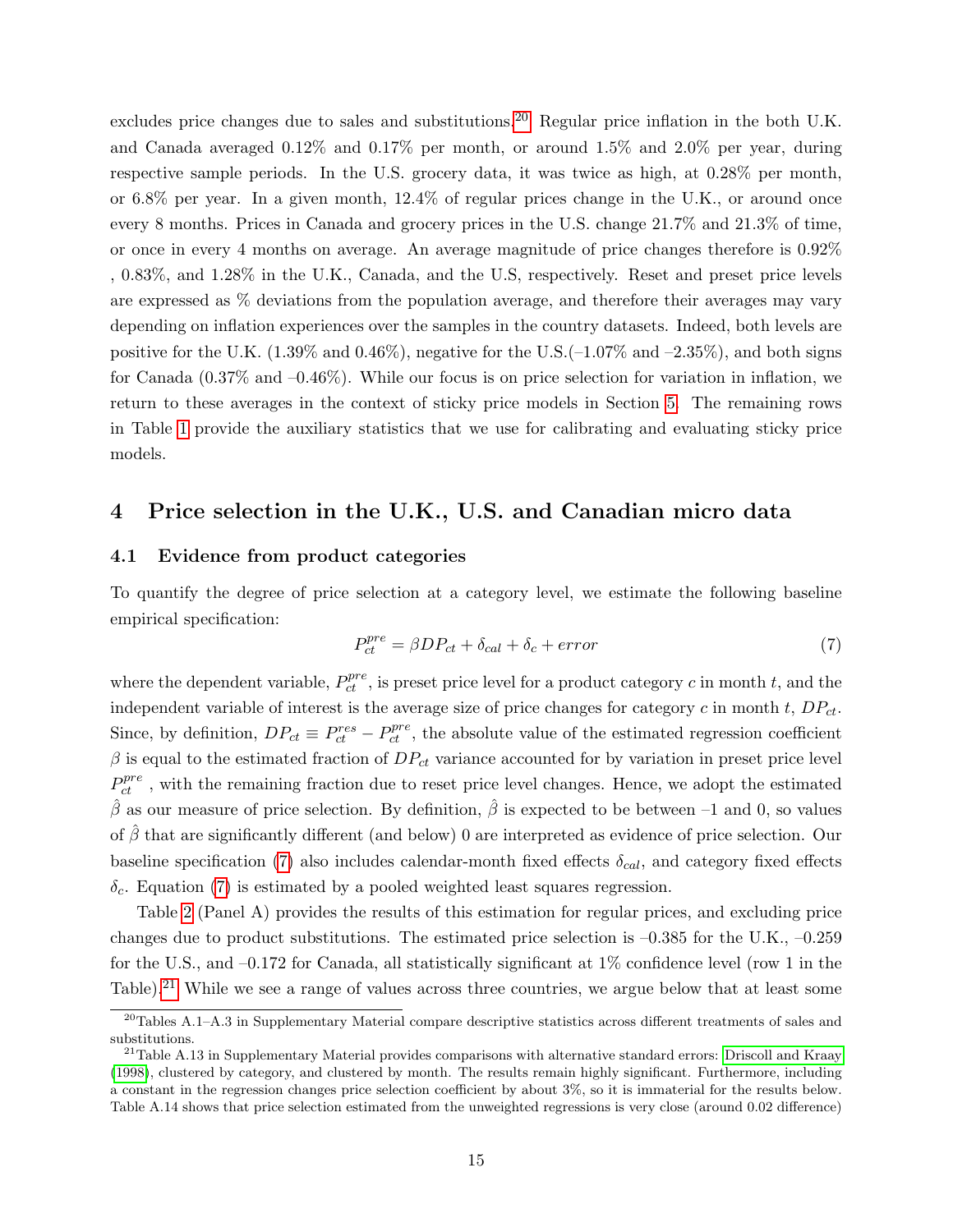of these differences can be attributed to differences in product coverage and the frequency of price changes. The degree of price selection is little affected by including calendar-month fixed effects, or by adding category-specific linear trends (rows 2 and  $3$ ).<sup>[22](#page-16-0)</sup> To visualize price selection, Figure [2](#page-34-0) provides scatter plots for nine selected product categories in the U.K., including oil, milk, hotel, and cigarettes. For each category, each point on the plot represents a monthly observation for the average size of price changes (x-axis) and preset price level (y-axis). Hence, each plot represents joint variation of  $P_{ct}^{pre}$  and  $DP_{ct}$  across months for a given category c. The slope of the trend line is equal to  $\hat{\beta}$ , representing the estimated degree of price selection. While there is substantial variation in both variables for each category and across categories, they tend to correlate negatively for all categories, pointing to common incidence of price selection.[23](#page-16-1)

To rule out price selection as a high-frequency phenomenon, we condition price selection on business cycle frequencies by stripping the regression variables of high and low frequencies using the Baxter-King (12,96,24) bandpass filter. As a result, price selection remains highly statistically significant, although its magnitude is roughly half of the magnitude for monthly series: –0.231 for the U.K.,  $-0.143$  for the U.S., and  $-0.044$  for Canada (row 4 in Table [2\)](#page-27-0).

Panel B in Table [2](#page-27-0) provides the results for all price changes—both regular and those associated with price discounts. Including price discounts makes price selection at a category level slightly weaker for the U.K. and the U.S.,  $-0.359$  and  $-0.217$ , respectively; and slightly stronger for Canada, –0.255. Including price changes associated with product substitutions, shown in Tables A.4–A.6 in Supplementary Material makes price selection a bit stronger in the U.K., and slightly weaker in Canada, –0.404 and –0.142; and substitutions are not conducted in the IRI dataset. Hence, price discounts and substitutions do not appear to materially influence price selection at a category level.

We further investigate how much price selection differs across categories. Figure [3](#page-35-0) shows the histogram of price selection coefficients estimated individually for each category in the United Kingdom, for the case with regular prices and no substitutions. The empty red bars show the histogram for all estimated coefficients. To focus on the coefficients that are accurately estimated, we also plot the histogram of the coefficients that are statistically different from zero (solid bars). Almost all such coefficients are included in the theoretical range between –1 and 0. The weighted mean across all price selection values (all non-zero values) is  $-0.355$  ( $-0.444$ ), and the weighted median is lower at  $-0.356$  ( $-0.527$ ) since the distribution of price selection is somewhat negatively skewed.

How much does the level of aggregation matter for price selection? We repeat the estimation for two alternative levels of aggregation used for computing the variables in [\(7\)](#page-15-1). At a finer level, we compute the variables by category-stratum, i.e., at the level for which goods and services differ not

to the point estimates from the weighted regressions.

<span id="page-16-0"></span><sup>&</sup>lt;sup>22</sup>We also experimented taking out stochastic trends at a category-stratum level—price selection is stronger by about a third.

<span id="page-16-1"></span><sup>&</sup>lt;sup>23</sup>Variation in the average size of price changes,  $DP_{ct}$ , accounts for most of the variation in inflation, as pointed out by [Klenow and Kryvtsov](#page-25-7) [\(2008\)](#page-25-7)—71% for the U.K. at a category level. Hence, if we regress  $P_{ct}^{pre}$  (multiplied by the mean fraction of price changes  $Fr_c$ ) on inflation  $\pi_{ct}$ , instead of the average size of price changes  $DP_{ct}$ , the estimated coefficients remain significant and negative  $(-0.118$  for the U.K).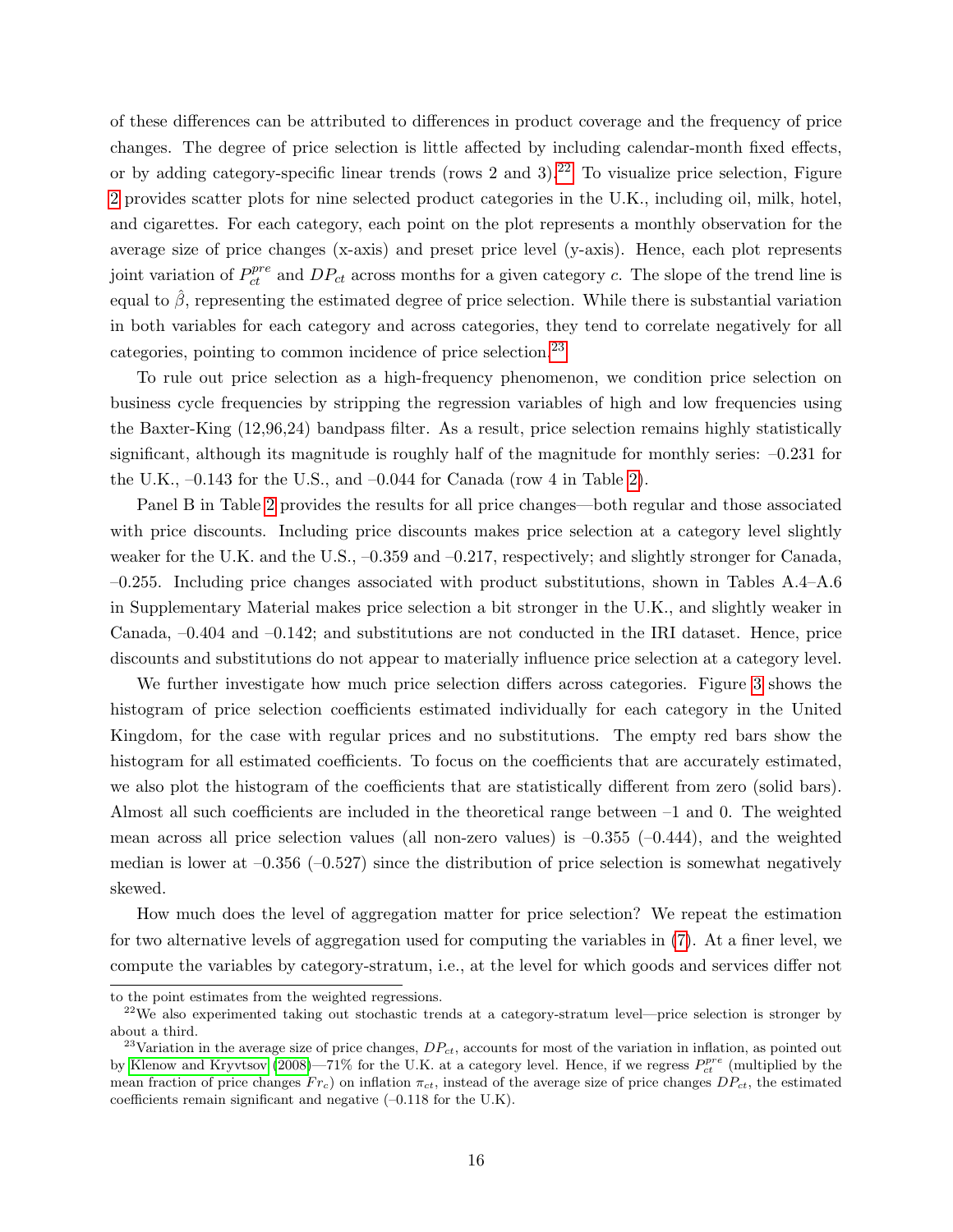only by their physical characteristics, but also by geographical location and store type (less or more than 10 outlets); at this level statistical agencies define elementary price indices treating all price observations with equal weights. In the U.K. data, this increases the size of cross-section by a factor of 24. At a coarser level, we compute the variables by COICOP class, decreasing the cross-section by a factor of 16. To handle a large number of fixed effects at a category-stratum level, we estimate [\(7\)](#page-15-1) only for food products, which are captured in 298 categories, or around 28% of all categories in the basket, see Table [3.](#page-28-0) At a category level, price selection for food is somewhat weaker than for all categories, –0.269 versus –0.385, for regular prices and no substitutions. Note that this estimate is much closer to –0.259 obtained using the Symphony IRI dataset for the U.S., which covers grocery items. At a finer, category-stratum level price selection for food in the U.K. is stronger by about a third, –0.359 versus –0.269. In turn, at a coarser, class level selection is weaker by about 42%, –0.156 versus –0.269. Hence, price selection weakens with aggregation. This finding is robust when price discounts or product substitutions are included. This evidence is unaccounted for by standard one-sector sticky price models; and, as we argue in Section 5, it provides guidance for research with multi-sector models.

#### 4.2 Evidence from aggregate time series

We then study the degree of price selection at the *aggregate* level. The regression of preset price level on the average size of price changes is applied to these aggregate variables:

<span id="page-17-0"></span>
$$
P_t^{pre} = \beta DP_t + \delta_{cal} + error \tag{8}
$$

where as before  $\delta_{cal}$  denotes calendar-month fixed effects.

Panel A in Table [4](#page-29-0) provides the results of this estimation for regular prices. We find that for aggregate time series price selection is substantially weakened for regular prices: –0.198 for the U.K., and it is not significantly different from zero for the U.S. and Canada. Similar to the category-level evidence, including substitutions does not change price selection at the aggregate level.

By contrast, when regression variables are constructed using all prices—both regular and sales prices—substantial degree of price selection remains at the aggregate level for the U.K. and U.S., as shown in Panel B of Table [4:](#page-29-0)  $-0.394$  for the U.K. and  $-0.140$  for the U.S., which is close in magnitude to price selection at the category level. Hence, while aggregation of category-level regular price changes largely washes out price selection, the opposite happens when price discounts are included. This suggests that price discounts represent an important margin of price adjustment in response to aggregate shocks. This finding is consistent with [Kryvtsov and Vincent \(2017\)](#page-25-4) who use evidence from the U.K. and U.S. CPI micro data and find that the incidence of price discounts is strongly countercyclical, amplifying fluctuations in the price of aggregate consumption. In Canada, aggregate price selection is zero for either regular or all posted prices, consistent with less cyclicality in sales behaviour.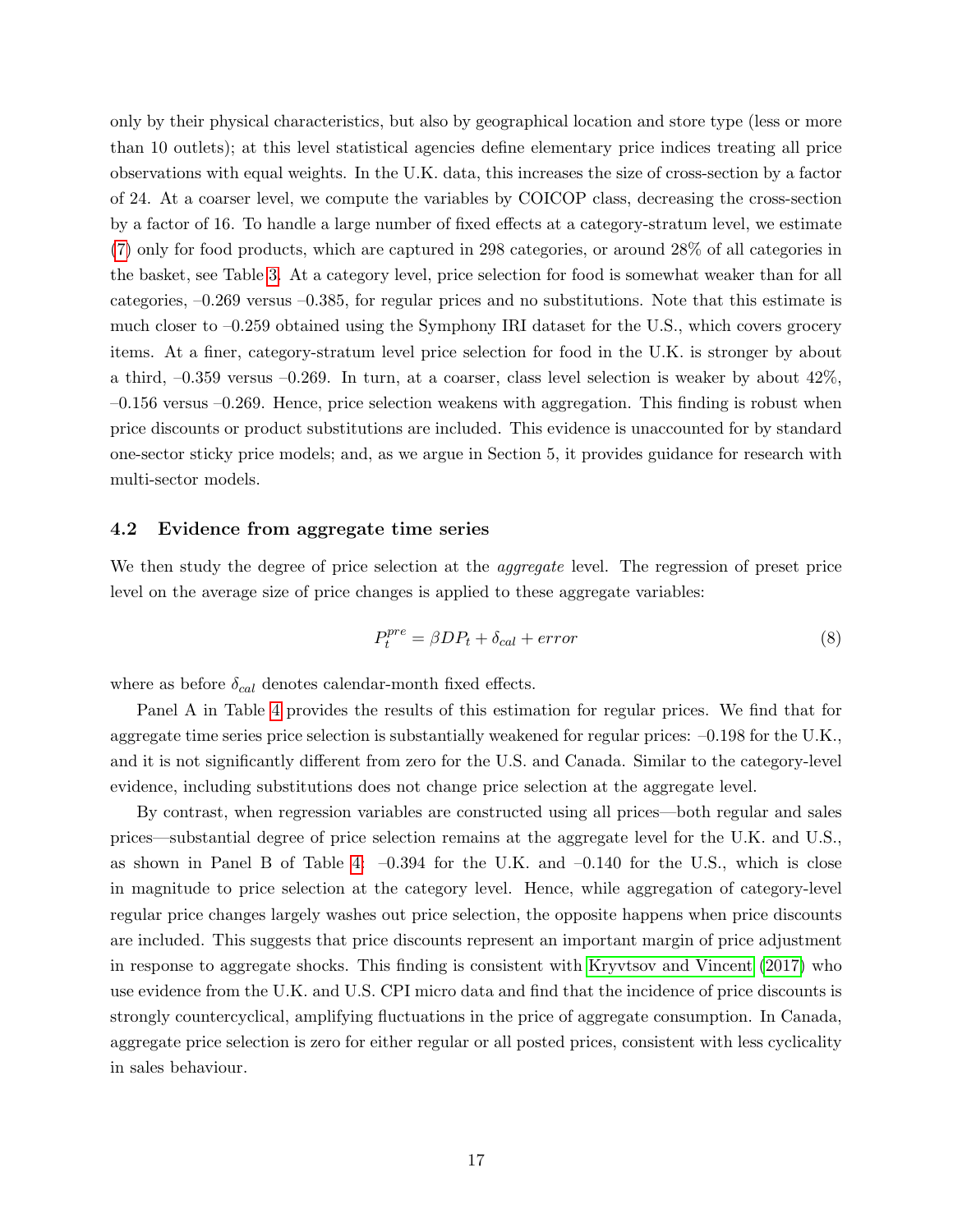#### <span id="page-18-1"></span>4.3 Price selection and price adjustment

How does price selection vary with price behaviour? We explore the richness of the datasets at hand to answer this question and provide more guidance for business cycle models, discussed in Section [5.](#page-19-0) We modify the panel regression [\(7\)](#page-15-1) by allowing price selection to vary with price adjustment moments, so that  $\beta = \beta_1 + \beta_2 \Gamma_{ct}$ , where  $\Gamma_{ct}$  is one of price adjustment moments for category c in month t. in two ways. We also focus on cross-section variation since it is larger than variation across time, thus giving us a better chance of detecting the relationship between price selection and price adjustment. This leads us to the following empirical specification:

<span id="page-18-0"></span>
$$
P_{ct}^{pre} = \beta_1 DP_{ct} + \beta_2 DP_{ct} \times \Gamma_{ct} + \delta_t + error \tag{9}
$$

where  $DP_{ct} \times \Gamma_{ct}$  are the interaction terms between  $DP_{ct}$  and  $\Gamma_{ct}$ , and  $\delta_t$  and month fixed effects. For the interaction terms, we consider five price adjustment moments: the frequency and average size of price changes,  $Fr_{ct}$  and  $DP_{ct}$ , the average absolute size of individual price changes, kurtosis of non-zero price changes, and standard deviation of complete price spells. The last two moments are first computed for each category and stratum, and then averaged across strata using weighted means.

Table [5](#page-30-0) provides estimation results for regular prices and no substitutions. Without interaction terms (column A), price selection across section is consistent with price selection stemming from variation across time, reported above:  $-0.317$  for the U.K.,  $-0.256$  for the U.S., and  $-0.204$  for Canada, all highly statistically significant. We visualize our cross-section findings in Figure [4,](#page-36-0) which provides scatter plots for nine selected months in the U.K. for all prices and excluding substitutinos. For each month, each point on the plot represents a observation for a particular product category, giving the average size of price changes (x-axis) and preset price level (y-axis). The size of each point represents that category's consumption weight. Hence, each plot represents joint variation of  $P_{ct}^{pre}$ ct and  $DP_{ct}$  across categories in given month. The slope of the trend line is equal to  $\hat{\beta}$ , representing the estimated degree of price selection. Similar to the case for time variation, there is substantial variation in both variables across categories in a given month, but they tend to correlate negatively for all months, pointing to common incidence of price selection across section.

Column B in Table [5](#page-30-0) provides the results for full specification [\(9\)](#page-18-0), which includes all five interaction terms. Tables A.7 and A.8 in Supplementary Material contain estimation results for [\(9\)](#page-18-0) where we add interaction terms one-by-one, and Tables A.9–A.11 in Supplementary Material provide the results for alternative treatments of observations with price discounts and product substitutions. We look for the results that are robust across all specifications and across all three datasets.

First, we find that price selection is stronger for categories where price changes are less frequent or larger in absolute magnitude, given by the estimated elasticities  $\hat{\beta}_2$  for the interaction terms  $DP_{ct} \times Fr_{ct}$  and  $DP_{ct} \times ADP_{ct}$ . These estimates imply that a 10 percentage point decrease in the fraction of price changes strengthens price selection from  $-0.317$  to  $-0.356$  for the U.K., from  $-0.256$ to –0.310 for the U.S., and from –0.204 to –0.280 for Canada. And a 10 percentage point increase in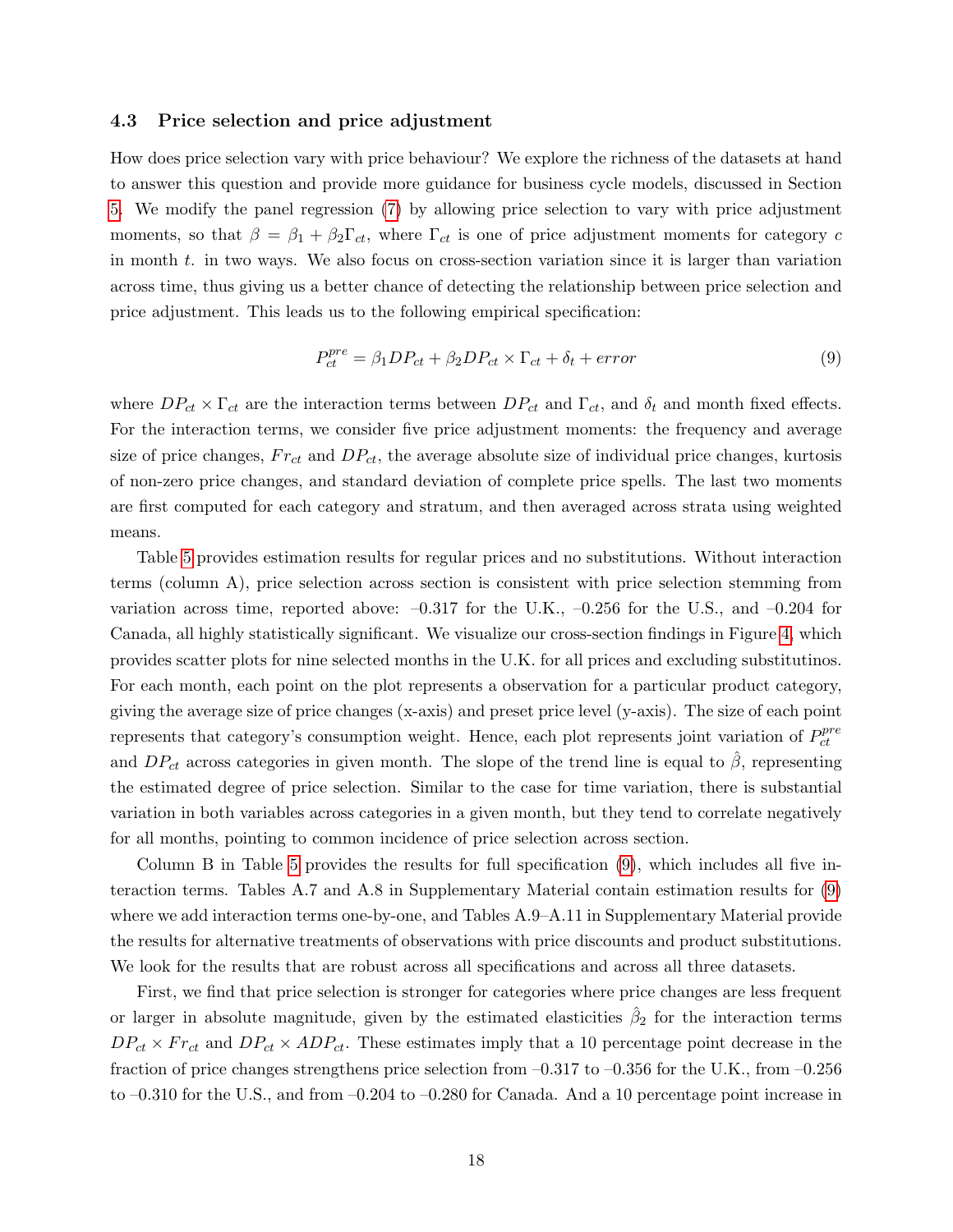the absolute magnitude of price changes, strengthens price selection from  $-0.317$  to  $-0.337$  for the U.K., from  $-0.256$  to  $-0.336$  for the U.S., although it weakens in for Canada, from  $-0.204$  to  $-0.154$ . Note that higher frequency of price changes in Canada relative to the U.K. (21.7% versus 12.4% on average) may account for somewhat weaker price selection in Canada.[24](#page-19-1) This evidence is consistent with intuition for price selection: less frequent price changes or larger idiosyncratic shocks imply that a larger fraction of prices is misaligned relative to the desired level, and therefore in response to a shock of the same magnitude, a larger mass of prices will move closer to the desired price. For example, in [Taylor \(1980\)](#page-25-5) model price selection accounts for the fraction  $\frac{T-1}{2T}$  of inflation variance, where  $T$  is the duration of price contracts, i.e., price selection strengthens with price stickiness. This evidence is also corroborated by comparing price selection across the types of product. As reported in Supplementary Material (Table A.12), Services (the lowest frequency of price changes) and Semi-durables (the largest absolute size of price changes) have the first and second strongest price selection; and Non-durables (the highest frequency of price changes) feature the weakest price selection.

Second, price selection is stronger in months in which the average price change is higher, given by  $\hat{\beta}_2$  for the interaction term  $DP_{ct} \times DP_{ct}$ . If the average size if higher by 5 percentage points, price selection strengthens from  $-0.317$  to  $-0.343$  for the U.K., from  $-0.256$  to  $-0.261$  for the U.S., and from –0.204 to -0.229 for Canada. This finding implies that price selection amplifies fluctuations in inflation. We show in the next section that this prediction is born out in non-linear menu cost models.

Finally, we do not find a robust relationship between price selection and kurtosis of non-zero price changes or standard deviation of price spell durations. Hence, our findings do not appear to support the use of these moments as sufficient statistics for the size of monetary neutrality, proposed by [Alvarez, Le Bihan, and Lippi \(2016\)](#page-23-6) and [Carvalho and Schwartzman \(2015\)](#page-23-4). We provide some discussion for future work using the sufficient statistic approach in the next section.

### <span id="page-19-0"></span>5 Price selection in sticky price models

In this section we compare predictions of standard sticky price models with the facts presented in the previous section. In particular, we study price dynamics in [Taylor \(1980\)](#page-25-5), [Calvo \(1983\)](#page-23-8), and [Golosov](#page-24-0) [and Lucas \(2007\)](#page-24-0) models, and the models that nest them. For each model we simulate equilibrium paths of inflation, number of adjusting prices, their average size, and reset and preset price levels. We decompose inflation dynamics into its components due to reset and preset price dynamics and compare it to empirical decomposition in the previous section. We show that price selection varies substantially across models. Model details are provided in Section B of the Supplementary Material.

Each model represents an economy populated by a large number of infinitely lived households and monopolistically competitive producers of intermediate goods. The shocks in this economy

<span id="page-19-1"></span><sup>&</sup>lt;sup>24</sup>Using the elasticities for the effect of the frequency of price changes on price selection from the U.K. and Canada (0.386 for the U.K., 0.756 for Canada, see Table [5\)](#page-30-0), we estimate that the difference in frequencies of price changes can account for between one and two thirds of the difference in price selection.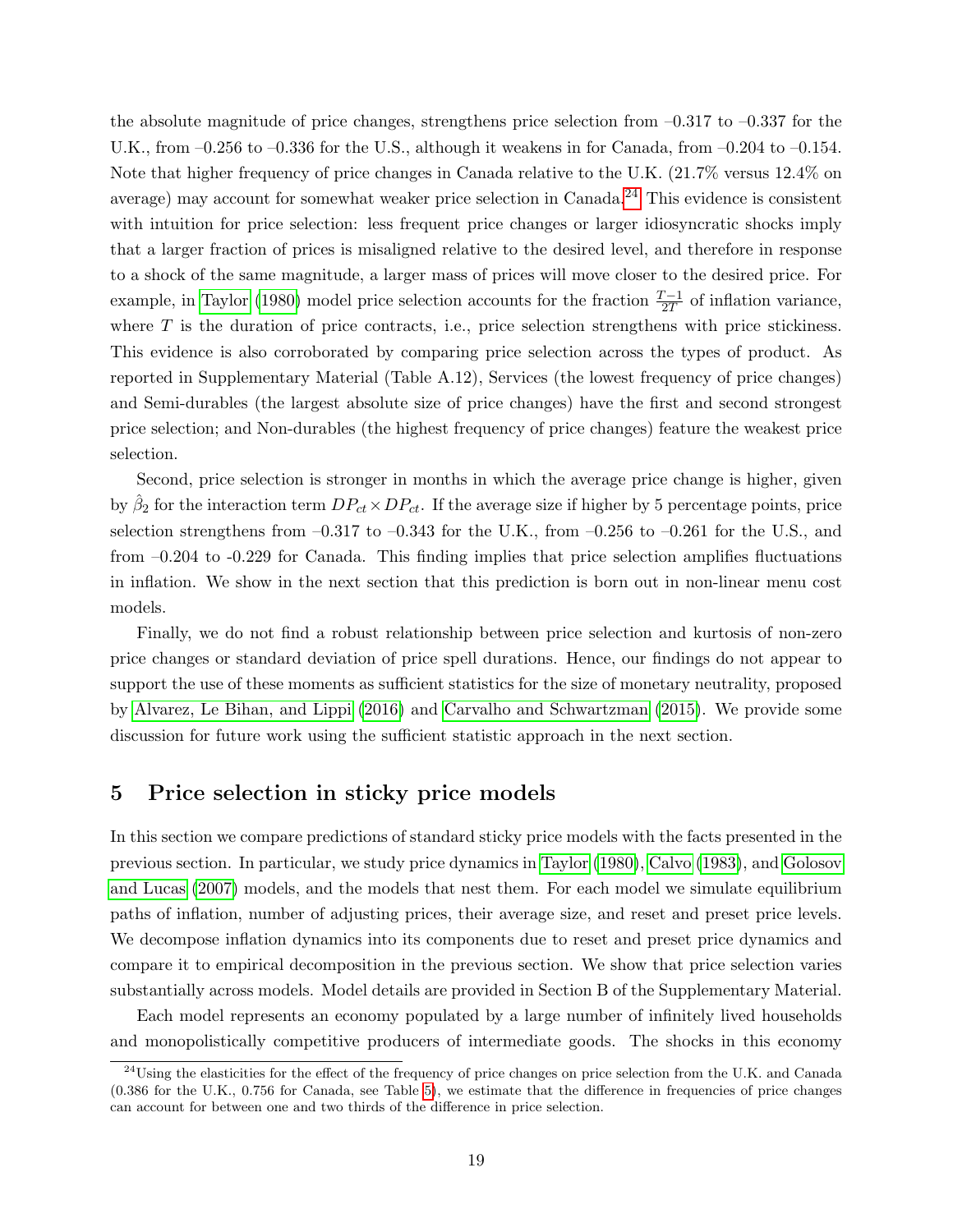are aggregate shocks to the money supply and idiosyncratic productivity shocks. The idiosyncratic shocks follow an AR(1) process normally distributed i.i.d. innovations, and money supply follows random walk with drift, also with normally distributed i.i.d. innovations.

Each model is parameterized to match three moments regarding micro-level price behaviour: the average fraction of price changes in a given month, their average absolute size, and serial correlation of newly adjusted prices. For concreteness, we use the moments for the U.K. reported in Table [1,](#page-26-0) but we note that the takeaways we develop in this Section are not sensitive to which combination of moments we use. In the U.K. data, we use regular price changes (excluding substitutions) to compute the weighted mean fraction and absolute size of price changes; their across-time means are 0.124 and 12.2%, respectively. To compute serial correlation of adjusted prices, we compute a linear trend for each regular price quote line and express prices in terms of percent deviations from the trend. For each month, we then compute a weighted  $AR(1)$  correlation coefficient between such prices across months in which they changed. The mean correlation across months is –0.03. We also pick the size of the monetary shocks to match the standard deviation of regular-price inflation in the data, 0.23%.

The remaining parameters are assigned as follows: the discount factor is  $0.96^{1/12}$ , corresponding to a 4% annualized average real rate of interest. Mean rate of the money growth is 0.12 to have the model match the mean rate of regular price inflation of 0.12, or 1.5% per year.

The demand for product varieties is derived under assumptions of constant elasticity of substitution between consumption goods, which we choose to equal to 3, in line with studies of retail price behaviour [\(Midrigan, 2011\)](#page-25-3), and strategic neutrality of pricing decisions, as usually assumed in menu cost models [\(Golosov and Lucas, 2007\)](#page-24-0).[25](#page-20-0)

We confront sticky price models with our findings for the dynamics of inflation and its components. To compute the moments, we simulate equilibrium dynamics in each model over 235 months for a given draw of a money growth shocks and  $10000$  draws of idiosyncratic productivity shock.<sup>[26](#page-20-1)</sup> For each simulation we compute the time series for each of the components of the inflation decomposition given by [\(6\)](#page-14-1) and the model counterparts of the empirical moments reported in Table [2.](#page-27-0) All moments are computed by applying the same definitions as in Section [3.4](#page-12-2) to the artificial model-generated data. We repeat this simulation 100 times and report the means and standard deviations of model moments over these simulations in Table [7.](#page-32-0)

We find significant differences in the degree of price selection across the models (Panel B in Table [7\)](#page-32-0). In the Calvo model price selection is close to zero,  $27 \text{ since the timing of price changes is}$  $27 \text{ since the timing of price changes is}$ independent of the state of the economy. By contrast, in Golosov-Lucas and Taylor models price selection is significant,  $-0.34$  and  $-0.44$ , respectively. Hence, in accordance with [Golosov and Lucas](#page-24-0) [\(2007\)](#page-24-0) and [Carvalho and Schwartzman \(2015\)](#page-23-4) we document strong price selection in these two

<span id="page-20-0"></span> $^{25}$ In the accompanying paper [\(Carvalho and Kryvtsov, 2017\)](#page-23-14), we explore the implication of both price selection and real rigidities for the degree of monetary non-neutrality in these models.

<span id="page-20-2"></span><span id="page-20-1"></span> $^{26}$ We simulate the dynamics for 255 months and discount the first 20 months to remove the effect of initial conditions.

 $27$ In the Calvo model there is a small negative correlation between the average size of price changes and reset price level. This is because in months following the monetary impulse, the gradual decrease in the average size of price changes is associated with steady increase in the reset price level.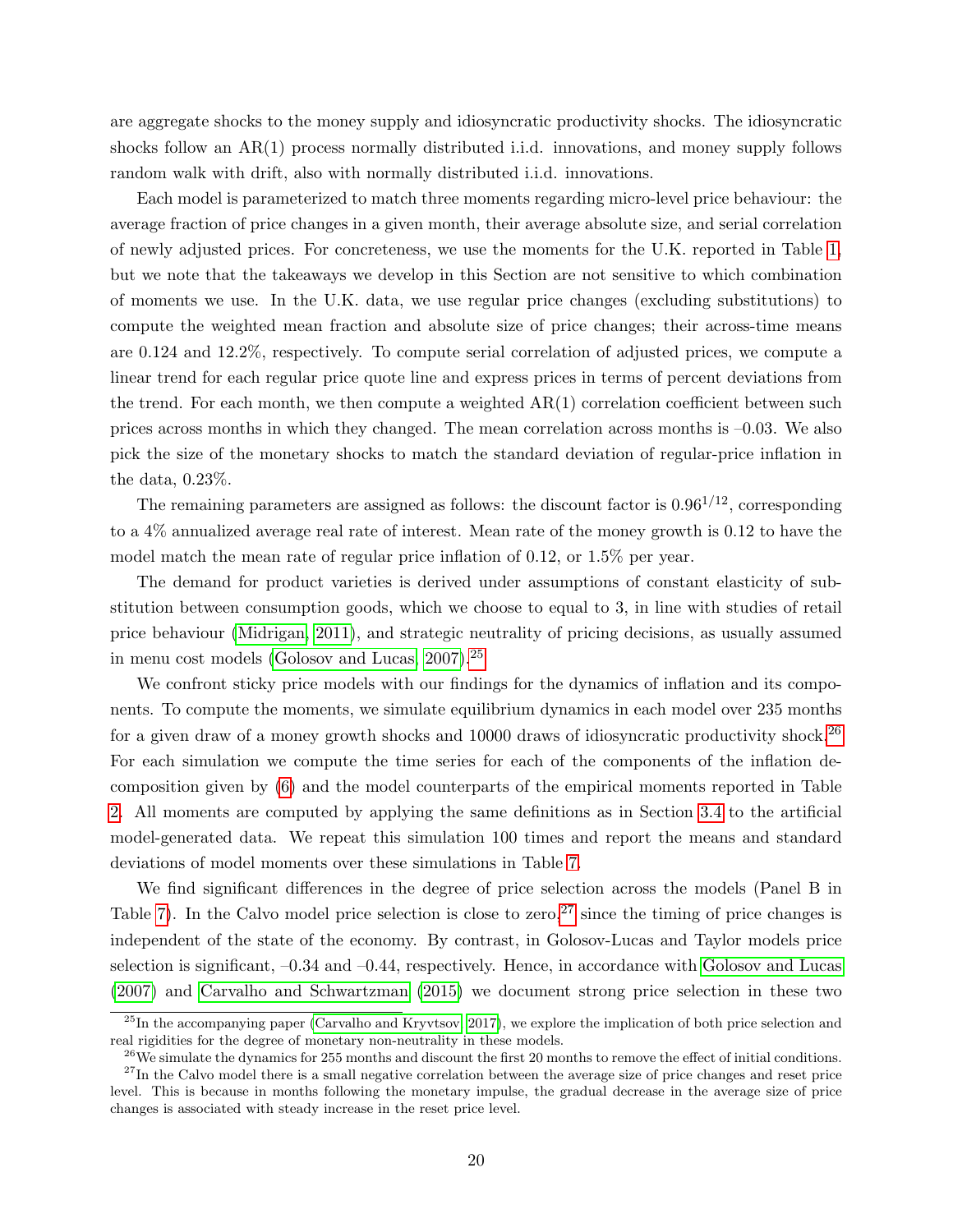models.

Evidently, price selection in standard sticky price models are on the opposite extremes of the range of values we find in the data, reported in Tables [2](#page-27-0) and [4.](#page-29-0) Calvo model is in line with zero selection at the aggregate level for the U.S. and Canada, although not for the U.K. where aggregate price selection is –0.153 or stronger. Golosov-Lucas and Taylor models are consistent with price selection at a category level for the U.K.. They predict stronger price selection than in the U.S. and Canada, although some of these differences can be due higher frequencies of price changes in the U.S. and Canada than what we used for model calibration.

Clearly, none of these one-sector models can match both strong selection at a sector level and weak selection at the aggregate level. This creates a challenge for assessing the degree of inflationoutput trade-off because these models' predictions about the trade-off are closely linked to the degree of price selection. For example, Panel C in Table [7](#page-32-0) shows that the degree of monetary non-neutrality in Calvo model, measured by the half-life of consumption impulse responses to  $+1\%$ impulse to money growth, is larger than in Golosov-Lucas (Taylor) model by a factor of 4.6 (1.6).

Our analytical results suggest that multi-sector models based on Golosov-Lucas or Taylor price adjustment may be more successful in matching price selection at both aggregate and sector levels. At a sector level we already established that state-dependent or Taylor can generate strong price selection observed at that level in the micro data. At the aggregate level, price selection in the multi-sector model weakens due to two distinct mechanisms.

First, higher frequency of price changes weakens price selection. In Section C.3 of Supplementary Material we show that price selection in a plain-vanilla Taylor model with price duration  $T$  is equal  $\text{to } -\frac{T-1}{2T}$  $\frac{C-1}{2T}$ . In Taylor model, the oldest prices tend to be those that are most misaligned and so their adjustment is associated with price selection. The larger price stickiness (large  $T$  ) the stronger price selection.[28](#page-21-0) Hence, sectors with more flexible prices may contribute to weaker price selection at the aggregate level.

Second, aggregation in itself weakens selection. In Section C.4 of Supplementary Material we provide a simple analytical example in simple Taylor model with two sectors with price durations  $T_1 = 2$  and  $T_2 = 4$ . Sector level price selection coefficients in this case are equal to  $-\frac{1}{4}$  $rac{1}{4}$  and  $-\frac{3}{8}$  $\frac{3}{8}$ , respectively. It turns out that aggregate price selection is  $-\frac{11}{40}$ , which is weaker than the average price selection  $-\frac{5}{16}$ . As explained in [Kara \(2015\)](#page-24-11) and [Carvalho and Schwartzman, 2015,](#page-23-4) additional weakening of price selection is due to the fact price adjustments in a flexible sector are over-represented among all price changes. In our example, in any period two thirds of all price changes are in sector l even though both sectors are equally weighted in the price index. Since price selection associated with these price changes is weaker, the aggregate selection is weaker than the average.

Our findings are complimentary to the "sufficient statistic" approach in this literature that explores the theoretical mapping between particular moments in the price data and the size of monetary non-neutrality. According to this approach, conditional on matching the sufficient statis-

<span id="page-21-0"></span><sup>&</sup>lt;sup>28</sup> Price selection in time-dependent pricing models are more generally studied in [Carvalho and Schwartzman, 2015.](#page-23-4)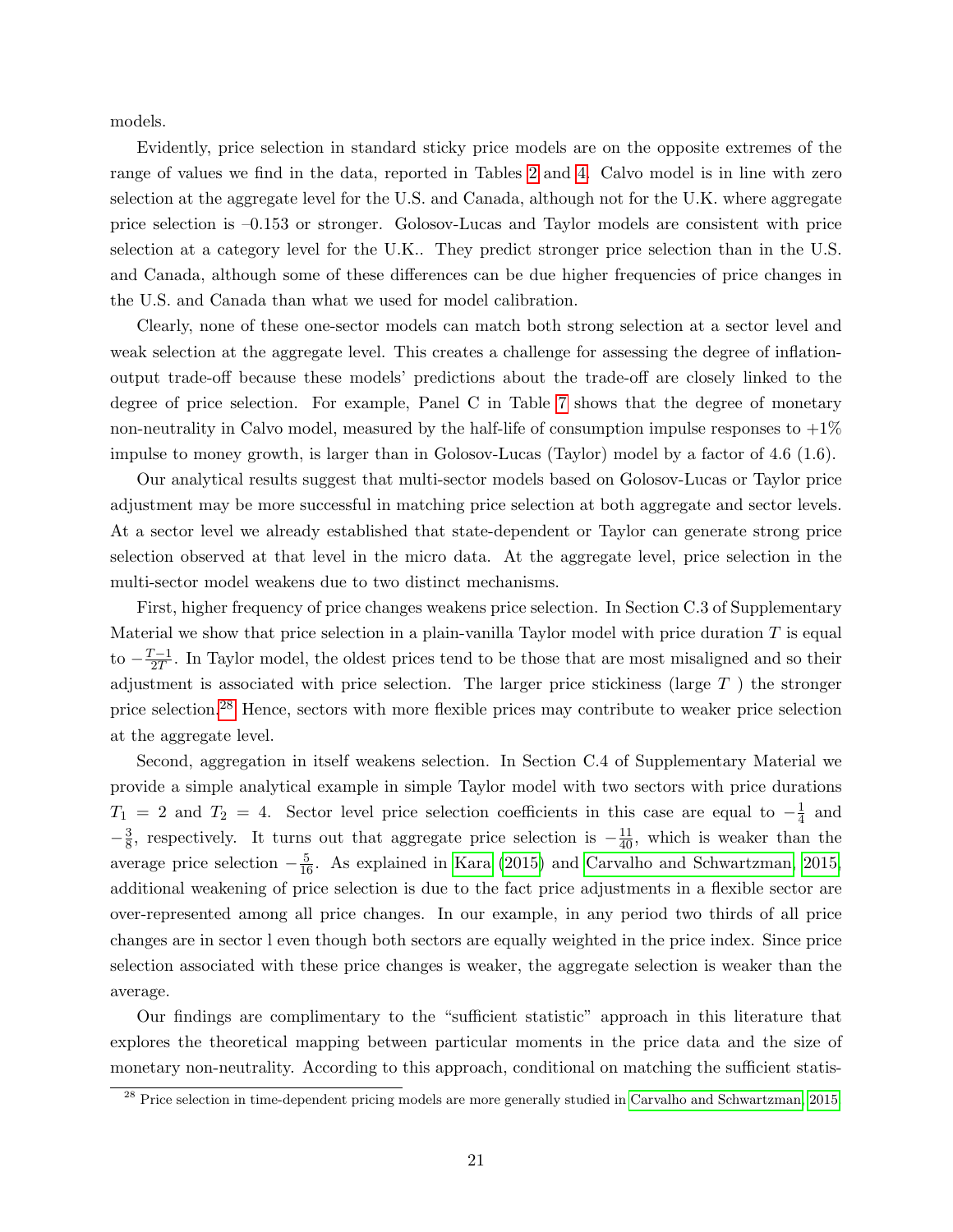tic—assumed to be available in the micro data—sticky price models provide an accurate prediction for the size of monetary non-neutrality, regardless of the mechanisms behind it. The two most recently proposed sufficient statistics are based on the kurtosis of price changes [\(Alvarez, Le Bihan,](#page-23-6) [and Lippi, 2016\)](#page-23-6) and the standard deviation of price spell durations [\(Carvalho and Schwartzman,](#page-23-4) [2015\)](#page-23-4). Unlike the sufficient-statistic approach that relies on theory, we provide a direct measure of one of the mechanisms linking micro moments with monetary non-neutrality. Evidence from crosssection regressions in Section [4.3](#page-18-1) provides only mixed support for the relationship between price selection and either of the two sufficient statistics. We hypothesize that combining our measure of price selection with the sufficient statistics approach may help to assess the importance of other drivers of monetary non-neutrality, such as real rigidities.<sup>[29](#page-22-0)</sup>

### 6 Conclusions

We propose a new decomposition of monthly inflation into components varying with the number of individual prices that change, and with their levels before and after the change, which we call a reset and a preset price components. We use the decomposition to learn about inflation dynamics and assess different models of price setting. To that end, we apply our decomposition to U.K., U.S. and Canadian CPI inflation, using its underlying micro price data. We find that at a product category level the average level from which prices adjust is negatively correlated with inflation, accounting for around 39% of its variance in the United Kingdom, 26% in the United States, and 17% in Canada. Aggregation largely washes out price selection for regular price changes, but not for changes associated with price discounts. Price selection is stronger for categories where price changes are less frequent, larger in absolute magnitude, or in months with larger inflation deviations.

We then apply our decomposition to to artificial micro data generated by calibrated versions of [Taylor \(1980\)](#page-25-5), [Calvo \(1983\)](#page-23-8), and [Golosov and Lucas \(2007\)](#page-24-0) models of price setting. We find that price selection in standard sticky price models are on the opposite extremes of the range of values we find in the data, and none of these one-sector models can match both strong selection at a sector level and weak selection at the aggregate level. Our analytical results suggest that multi-sector sticky price models with strong price selection at a sector level may be more successful in matching price selection at both aggregate and sector levels.

Standard models have predominantly relied on Calvo nominal price adjustment and real rigidities to account for business cycles and the flat Phillips Curve. Our results suggest that a significant share of inflation volatility may be unaccounted for by these models, leading them to predict a flatter Phillips Curve. By construction, our measure of price selection takes inflation as given, and therefore, this method abstracts from the shocks driving inflation dynamics or the mechanisms that relate inflation fluctuations to changes in real activity, such as real rigidities. Future research should study these mechanisms and shocks jointly with price selection and draw implications for business cycles and the inflation-output trade-off.

<span id="page-22-0"></span> $^{29}$ In the accompanying paper [\(Carvalho and Kryvtsov, 2017\)](#page-23-14), we explore the implication of both price selection and real rigidities for the degree of monetary non-neutrality in sticky price models.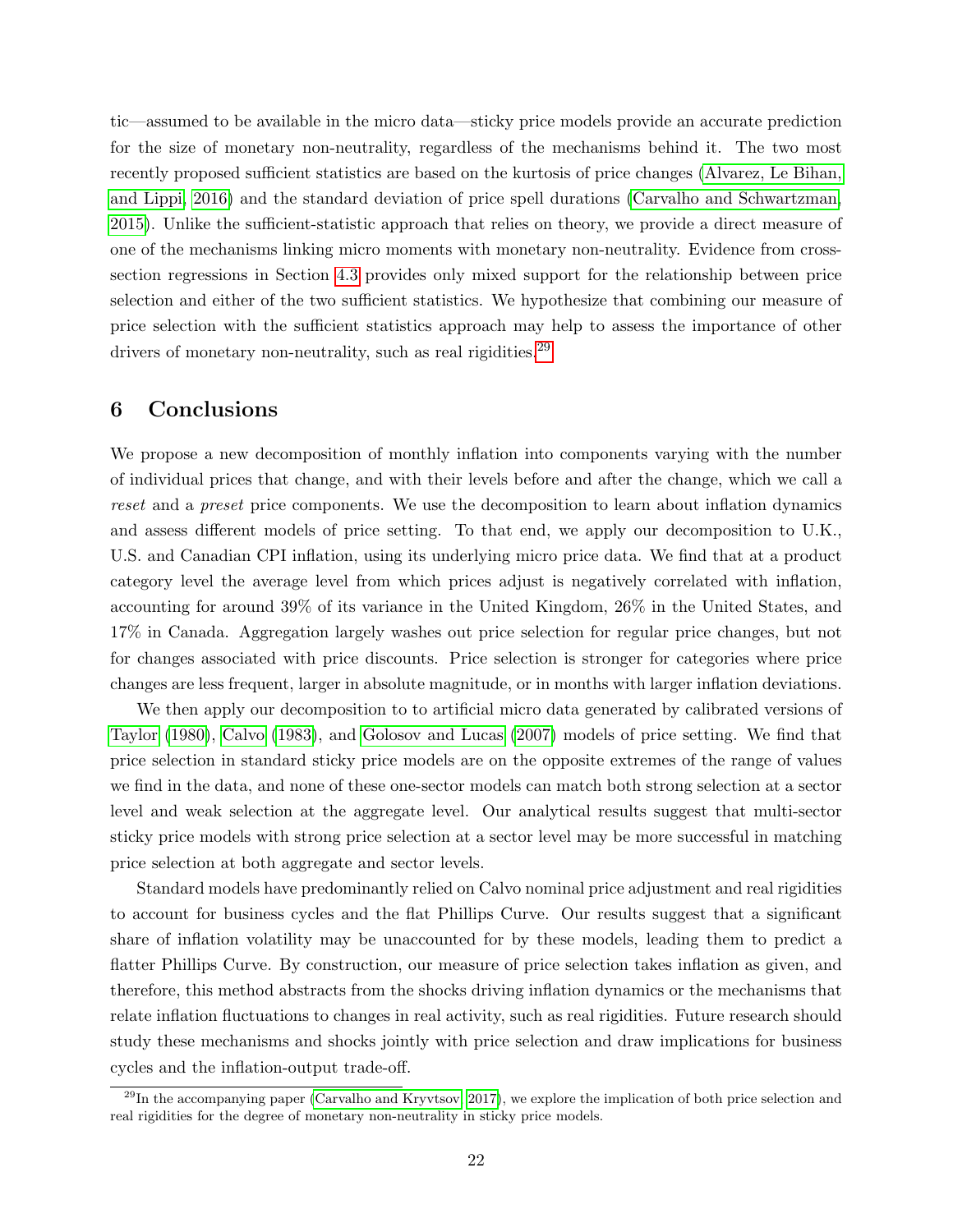## References

- <span id="page-23-6"></span>Alvarez, Fernando, Hervé Le Bihan, and Francesco Lippi. 2016. "The real effects of monetary shocks in sticky price models: a sufficient statistic approach." American Economic Review 106 (10):2817– 2851.
- <span id="page-23-5"></span>Alvarez, Fernando and Francesco Lippi. 2014. "Price Setting With Menu Cost for Multiproduct Firms." Econometrica 82 (1):89–135.
- <span id="page-23-10"></span>Ball, Laurence and David Romer. 1990. "Real rigidities and the non-neutrality of money." Review of Economic Studies 57 (2):183–203.
- <span id="page-23-12"></span>Bils, Mark. 2009. "Do Higher Prices For New Goods Reaect Quality Growth or Inflation?" Quarterly Journal of Economics 124 (2):637–675.
- <span id="page-23-9"></span>Bils, Mark, Peter J. Klenow, and Benjamin A. Malin. 2012. "Reset Price Inflation and the Impact of Monetary Policy Shocks." American Economic Review 102 (6):2798–2825.
- <span id="page-23-13"></span>Bronnenberg, Bart J., Michael W. Kruger, and Carl F. Mela. 2008. "Database paper: The IRI marketing data set." *Marketing Science* 27 (4):745–748.
- <span id="page-23-3"></span>Caballero, Ricardo J. and Eduardo M.R.A. Engel. 2007. "Price stickiness in Ss models: New interpretations of old results." *Journal of Monetary Economics* 54 (Supplement):100–121.
- <span id="page-23-8"></span>Calvo, Guillermo A. 1983. "Staggered Prices in a Utility-Maximizing Framework." Journal of Monetary Economics 12 (3):383–398.
- <span id="page-23-2"></span>Caplin, Andrew S. and Daniel F. Spulber. 1987. "Menu Costs and the Neutrality of Money." Quarterly Journal of Economics 102 (4):703–726.
- <span id="page-23-7"></span>Carlsson, Mikael. 2016. "Microdata Evidence on the Empirical Importance of Selection Effects in Menu-Cost Models." Mimeo.
- <span id="page-23-14"></span>Carvalho, Carlos and Oleksiy Kryvtsov. 2017. "Price Selection and Real Rigidities in Sticky Price Models." Mimeo.
- <span id="page-23-4"></span>Carvalho, Carlos and Felipe Schwartzman. 2015. "Selection and Monetary Non-Neutrality in Time-Dependent Pricing Models." Journal of Monetary Economics 76:141–156.
- <span id="page-23-0"></span>Chari, V.V., Patrick Kehoe, and Ellen McGrattan. 2000. "Sticky Price Models of the Business Cycle: Can the Contract Multiplier Solve the Persistence Problem?" Econometrica 68 (5):1151–1179.
- <span id="page-23-1"></span>Christiano, Lawrence J., Martin Eichenbaum, and Charles Evans. 2005. "Nominal Rigidities and the Dynamic Effects of a Shock to Monetary Policy." Journal of Political Economy.
- <span id="page-23-11"></span>Chu, Ba M., Kim P. Huynh, David T. Jacho-Chavez, and Oleksiy Kryvtsov. 2015. "On the Evolution of the United Kingdom Price Distributions." Mimeo.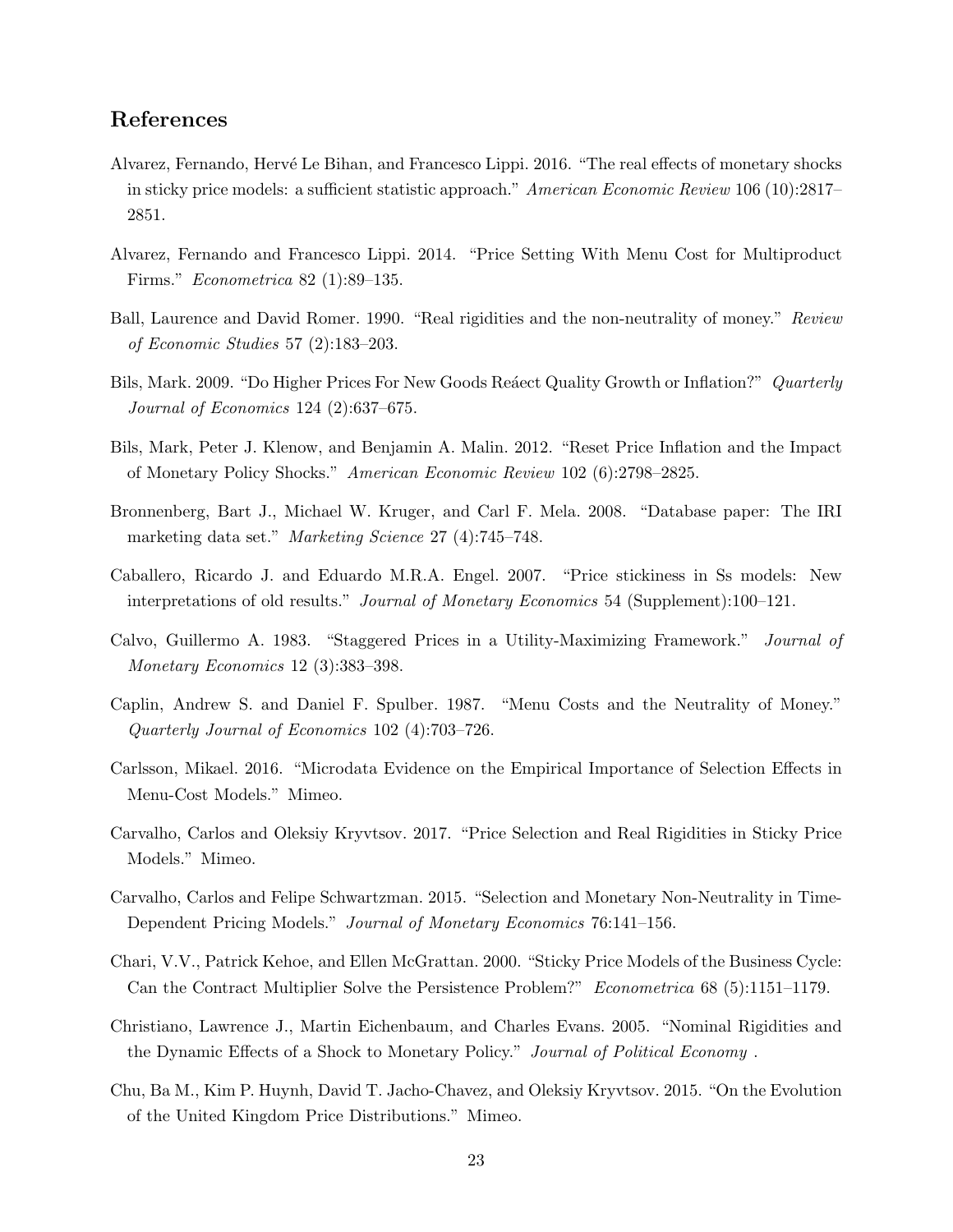- <span id="page-24-12"></span>Clews, Gareth, Ria Sanderson, and Jeff Ralph. 2014. "Calculating a Retrospective Superlative Consumer Prices Index for the UK." Technical report, Office for National Statistics.
- <span id="page-24-13"></span>Coibion, Olivier, Yuriy Gorodnichenko, and Gee Hee Hong. 2015. "The Cyclicality of Sales, Regular and Effective Prices: Business Cycle and Policy Implications." American Economic Review 105 (3):993–1029.
- <span id="page-24-9"></span>Cooper, Russell and Andrew John. 1988. "Coordinating Coordination Failures in Keynesian Models." The Quarterly Journal of Economics 103 (3):441–463.
- <span id="page-24-10"></span>Costain, James and Anton Nakov. 2011a. "Distributional dynamics under smoothly state-dependent pricing." Journal of Monetary Economics 58:646–665.
- <span id="page-24-3"></span>— 2011b. "Price Adjustments in a General Model of State-Dependent Pricing." *Journal of* Money, Credit and Banking 43:385–406.
- <span id="page-24-1"></span>Danziger, Leif. 1999. "A Dynamic Economy with Costly Price Adjustments." American Economic Review 89:878–901.
- <span id="page-24-14"></span>Driscoll, John C. and Aart C. Kraay. 1998. "Consistent Covariance Matrix Estimation With Spatially Dependent Panel Data." The Review of Economics and Statistics 80 (4):549–560.
- <span id="page-24-6"></span>Eichenbaum, Martin, Nir Jaimovich, and Sergio Rebelo. 2011. "Reference Prices, Costs, and Nominal Rigidities." American Economic Review 101 (1):234–62.
- <span id="page-24-7"></span>Gagnon, Etienne, David L´opez-Salido, and Nicolas Vincent. 2012. "Individual Price Adjustment along the Extensive Margin." In *NBER Macroeconomics Annual 2012, Volume 27*, NBER Chapters. National Bureau of Economic Research, Inc, 235–281.
- <span id="page-24-2"></span>Gertler, Mark and John Leahy. 2008. "A Phillips curve with an Ss foundation." Journal of Political 116:533–572.
- <span id="page-24-0"></span>Golosov, Mikhail and Robert E. Lucas, Jr. 2007. "Menu Costs and Phillips Curves." *Journal of* Political Economy 115:171–199.
- <span id="page-24-5"></span>Head, Allen, Lucy Q. Liu, Guido Menzio, and Randall Wright. 2012. "Sticky prices: a new monetarist approach." Journal of European Economic 10:939–973.
- <span id="page-24-8"></span>ILO. 2004. Consumer Price Index Manual: Theory and Practice. International Labour Office.
- <span id="page-24-11"></span>Kara, Engin. 2015. "The reset inflation puzzle and the heterogeneity in price stickiness." Journal of Monetary Economics 76 (C):29–37.
- <span id="page-24-4"></span>Karadi, Peter and Adam Reiff. 2012. "Large shocks in menu cost models." Working Paper, European Central Bank, Frankfurt.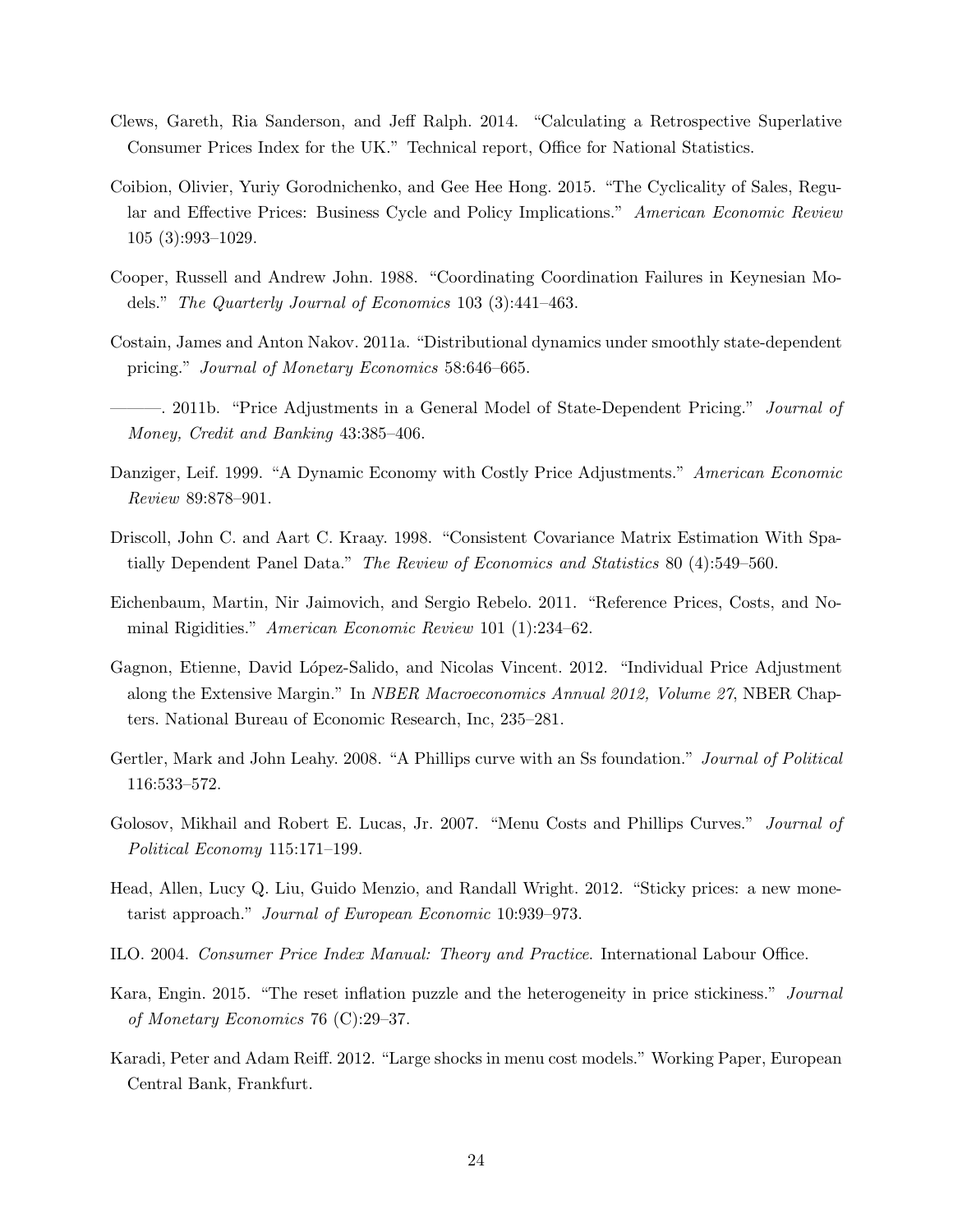- <span id="page-25-6"></span>Kimball, Miles S. 1995. "The Quantitative Analytics of the Basic Neomonetarist Model." Journal of Money, Credit and Banking 27 (4):1241–1277.
- <span id="page-25-7"></span>Klenow, Peter J. and Oleksiy Kryvtsov. 2008. "State-Dependent or Time-Dependent Pricing: Does It Matter for Recent U.S. Inflation?" Quarterly Journal of Econoimcs 123 (3):863–904.
- <span id="page-25-10"></span>Klenow, Peter J. and Benjamin A. Malin. 2010. "Microeconomic Evidence on Price-Setting." Handbook of Monetary Economics 16 (1):231–284.
- <span id="page-25-11"></span>Kryvtsov, Oleksiy. 2016. "Is There a Quality Bias in the Canadian CPI? Evidence from Micro Data." Canadian Journal of Economics 49 (4):1401-1424.
- <span id="page-25-4"></span>Kryvtsov, Oleksiy and Nicolas Vincent. 2017. "The Cyclicality of Sales and Aggregate Price Flexibility." Mimeo, February.
- <span id="page-25-3"></span>Midrigan, Virgiliu. 2011. "Menu Costs, Multi-Product Firms and Aggregate Fluctuations." Econometrica 79:1139–80.
- <span id="page-25-8"></span>Nakamura, Emi and Jon Steinsson. 2008. "Five Facts About Prices: A Reevaluation of Menu Cost Models." Forthcoming, Quarterly Journal of Economics 123 (4):1415–1464.
- <span id="page-25-2"></span>- 2010. "Monetary non-neutrality in a multi-sector menu cost mode1." *Quarterly Journal of* Economics 125 (3):961–1013.
- <span id="page-25-1"></span>Nakamura, Emi and Jón Steinsson. 2013. "Price Rigidity: Microeconomic Evidence and Macroeconomic Implications." Annual Review of Economics 213 (5):133-163.
- <span id="page-25-9"></span>ONS. 2014. "Consumer Price Indices - Technical Manual." The Office of National Statistics, Prices Division, Newport, United Kingdom.
- <span id="page-25-0"></span>Smets, Frank and Rafael Wouters. 2007. "Shocks and Frictions in US Business Cycles: A Bayesian DSGE Approach." American Economic Review 97 (3):586–606.
- <span id="page-25-5"></span>Taylor, John. 1980. "Aggregate Dynamics and Staggered Contracts." Journal of Political Economy 88 (1):1–23.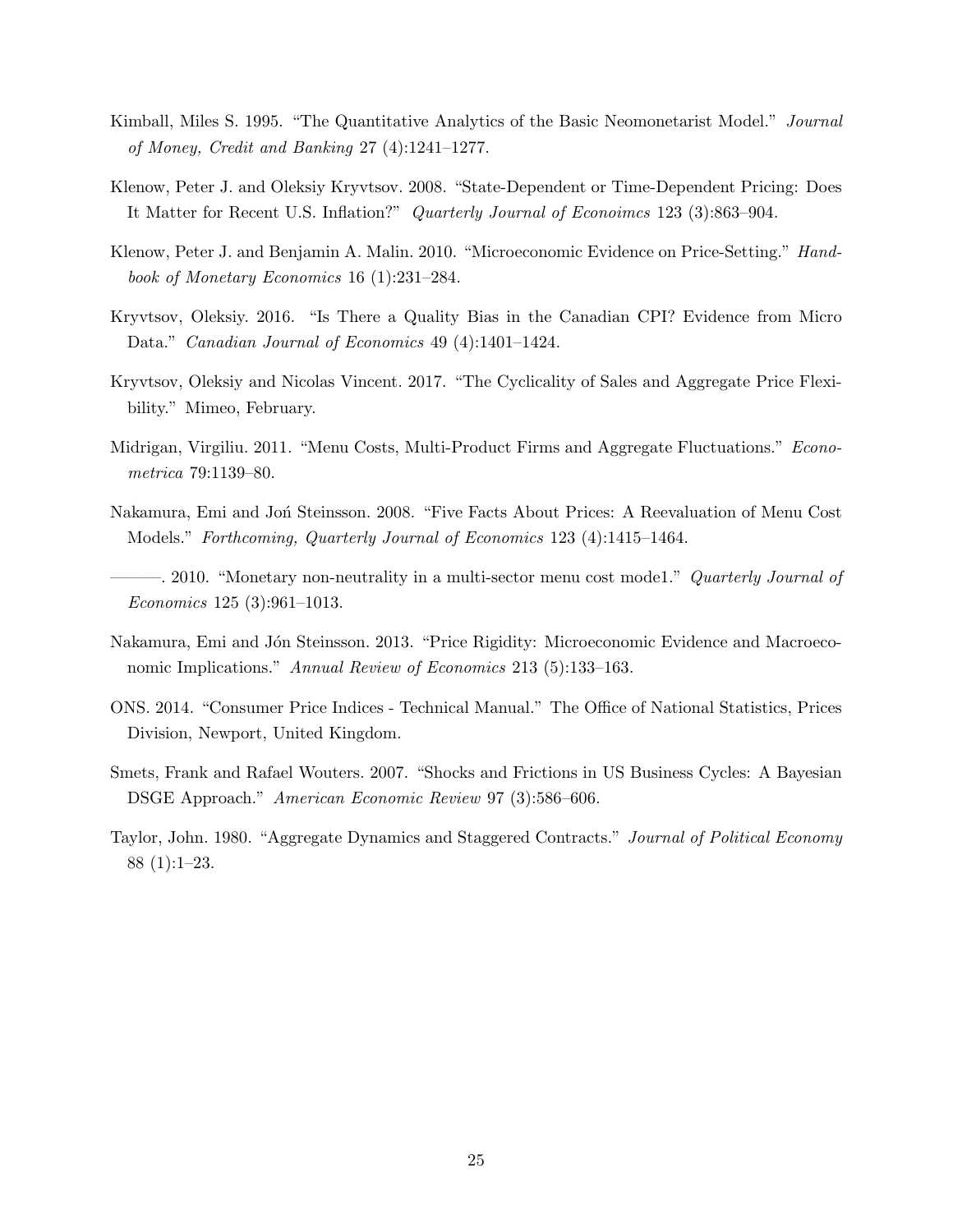|      | Statistic               | U.K.                              | Canada                            | U.S.              |
|------|-------------------------|-----------------------------------|-----------------------------------|-------------------|
|      | Consumption<br>coverage | Non-shelter goods<br>and services | Non-shelter goods<br>and services | Grocery products  |
|      | Sample                  | 1996:02 - 2015:09                 | 1998:02 - 2009:12                 | 2001:01 - 2011:12 |
|      | # of months             | 236                               | 143                               | 132               |
|      | # of obs/month          | 102,801                           | 58,670                            | 274,369           |
|      | # of categories         | 1152                              | 705                               | 31                |
|      |                         |                                   |                                   |                   |
| (1)  | $\pi$                   | 0.121                             | 0.171                             | 0.282             |
| (2)  | Fr                      | 0.124                             | 0.217                             | 0.213             |
| (3)  | DP                      | 0.924                             | 0.832                             | 1.281             |
| (4)  | $P^{pre}$               | 1.387                             | 0.370                             | $-1.066$          |
| (5)  | $P^{pre}$               | 0.463                             | $-0.462$                          | $-2.347$          |
|      |                         |                                   |                                   |                   |
| (6)  | adp                     | 12.16                             | 8.14                              | 8.32              |
| (7)  | corr                    | $-0.033$                          | 0.165                             | $-0.028$          |
| (8)  | sd_delta                | 15.65                             | 9.88                              | 10.90             |
| (9)  | kurt                    | 5.73                              | 4.72                              | 4.96              |
| (10) | meandur                 | 5.65                              | 6.85                              | 3.47              |
| (11) | sd_dur                  | 5.33                              | 6.21                              | 3.95              |
|      |                         |                                   |                                   |                   |
| (12) | frac of sales           | 5.6                               | 9.0                               | 9.0               |
| (13) | frac of subs            | 4.6                               | 3.5                               | N/A               |

<span id="page-26-0"></span>Table 1: Descriptive statistics

Notes: Data are from the U.K. Office for National Statistics CPI database, available at http://www.ons.gov.uk/ons/datasets-and-tables/index.html, the Statistics Canada's Consumer Price Research Database, and the Symphony IRI Inc.. Sample period: [UK]: from February 1996 through September 2015; [Canada]: from February 1998 to December 2009; [U.S.]: from January 2001 to December 2011.

The entries are means across time of the monthly values of each variable. The monthly values of the variables are across-product weighted means with weights based on consumption expenditures. For computing statistics in rows (1)-(11), price changes due to sales or substitutions are excluded (Tables 1- 3 in Supplementary Material provide statistics for other cases). p - inflation, in %; Fr - the fraction of items with changing prices; DP - the size of price changes, in %; Ppre (Pres) - preset (reset) price level defined as the unweighted means of starting (ending) log price levels for all products in the categorystratum in each month, expressed as % deviations from the average for all log prices in the respective category-stratum; adp - the average absolute size of price changes, in %; corr - serial correlation of newly set prices for an individual product; sd\_delta - standard deviation of non-zero price changes for a given category-stratum, in %; kurt - kurtosis of non-zero price changes for a given stratum; meandur mean price spell duration (for complete spells), in months; sd\_dur - standard deviation of price spell durations for a given stratum (for complete spells), in months; frac of sales - fractions of observations with discounted price; mean frac of subs - mean fraction of observations with product substitutions.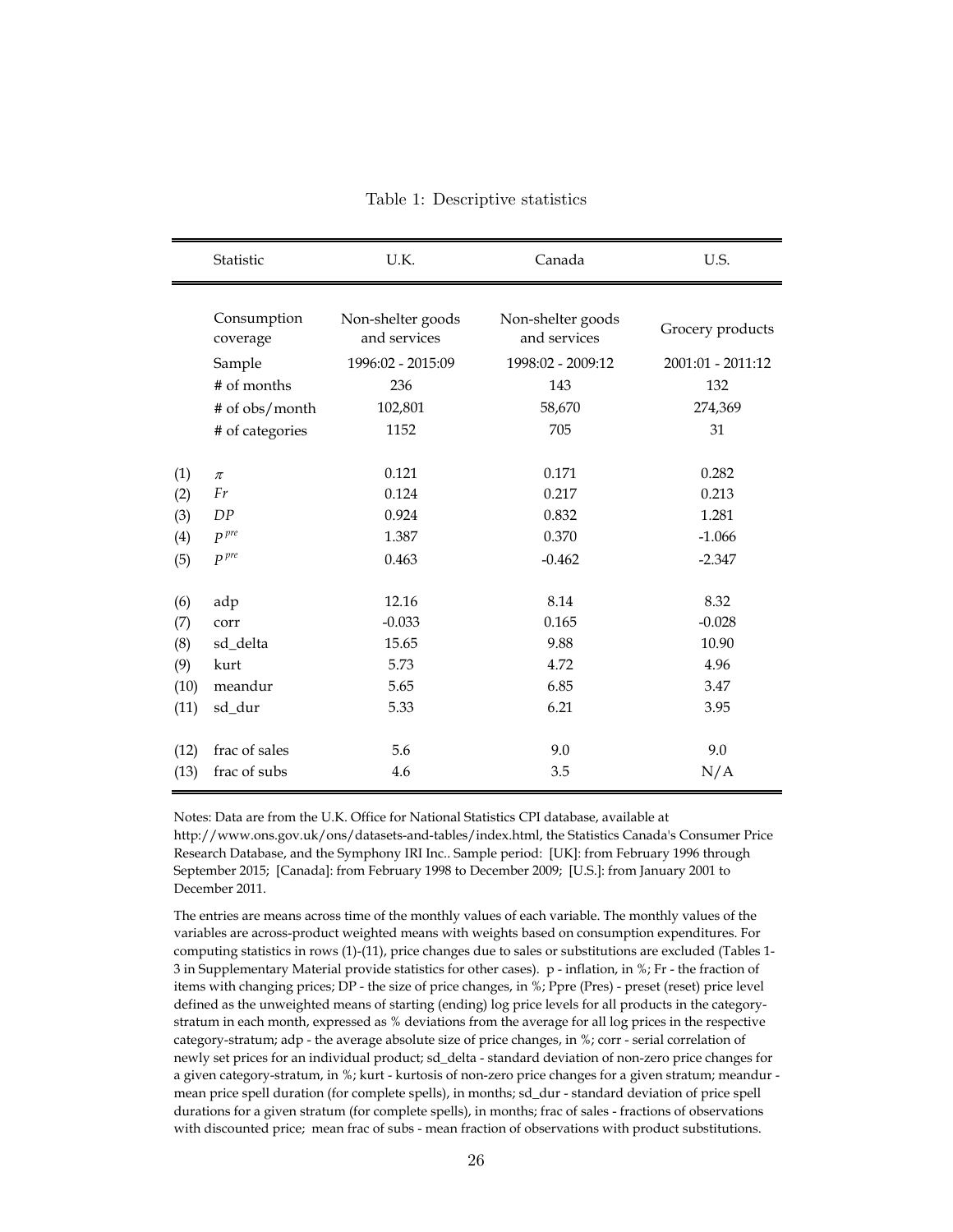|     | Sample                 | U.K.                        | Canada      | U.S.        |
|-----|------------------------|-----------------------------|-------------|-------------|
|     |                        | A. Regular prices           |             |             |
| (1) | Excl. seasonal effects | $-0.385***$                 | $-0.172***$ | $-0.259***$ |
|     |                        | (0.006)                     | (0.011)     | (0.001)     |
| (2) | Incl. seasonal effects | $-0.384***$                 | $-0.168***$ | $-0.256***$ |
|     |                        | (0.006)                     | (0.011)     | (0.001)     |
| (3) | Linear trend           | $-0.373***$                 | $-0.184***$ | $-0.254***$ |
|     |                        | (0.006)                     | (0.011)     | (0.001)     |
| (4) | Bandpass filtered      | $-0.231***$                 | $-0.044***$ | $-0.143***$ |
|     |                        | (0.017)                     | (0.013)     | (0.003)     |
|     | Number of obs for (1)  | 115,776                     | 49,545      | 390,620     |
|     | $R^2$ for (1)          | 0.108                       | 0.158       | 0.278       |
|     |                        |                             |             |             |
|     |                        | <b>B.</b> All posted prices |             |             |
| (5) | Excl. seasonal effects | $-0.359***$                 | $-0.255***$ | $-0.217***$ |
|     |                        | (0.005)                     | (0.004)     | (0.001)     |
| (6) | Incl. seasonal effects | $-0.360***$                 | $-0.252***$ | $-0.215***$ |
|     |                        | (0.005)                     | (0.004)     | (0.001)     |
| (7) | Linear trend           | $-0.341***$                 | $-0.254***$ | $-0.211***$ |
|     |                        | (0.005)                     | (0.004)     | (0.001)     |

<span id="page-27-0"></span>Table 2: Price selection, category time series

Notes: Data sources are described in notes for Table 1. Price changes due to sales or substitutions are excluded. The entries are the estimated values of the coefficient in the weighted panel regression (7) of preset price level on the average size of price changes, with variation across product categories and across months. Panel regression includes calendar-month fixed effects and category fixed effects. Panel A provides estimates for the sample excluding price discounts and product substitutions. Panel B uses all prices and excludes substitutions. Standard errors are in parentheses. \*\*\* -- denotes statistical significance at 1% confidence level,  $** - 5%$  level, and  $* - 10%$  level. Rows (1) and (5) denote benchmark case, rows (2) and (6) do not control for calendar fixed effects, rows (3) and (7) add category-specific linear trends in the regression, rows (4) and (8) denote cases where preset and reset prices are detrended by Baxter-King (12, 96, 24) bandpass filter at category level.

(8) Bandpass filtered -0.269\*\*\* -0.122\*\*\* -0.122\*\*\* -0.147\*\*\*

Number of obs for (5) 116,312 54,129 410,387  $R^2$  for (5) 0.176 0.253 0.362

 $(0.015)$   $(0.013)$   $(0.003)$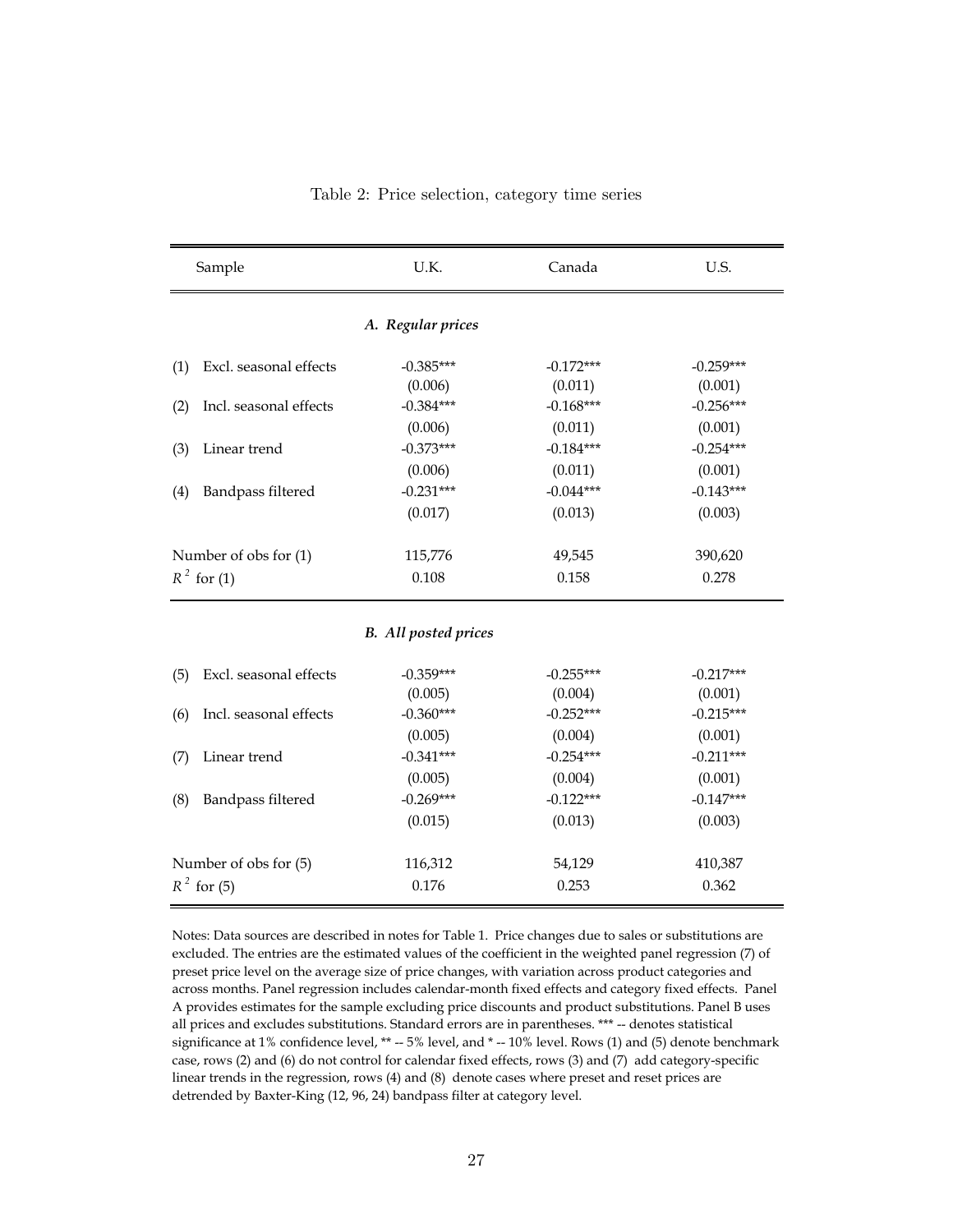<span id="page-28-0"></span>

| Level of aggregation     | Number of cross-<br>section categories | excl. substitutions<br>Regular prices, | incl. substitutions<br>Regular prices,               | excl. substitutions<br>Posted prices, | incl. substitutions<br>Posted prices, |
|--------------------------|----------------------------------------|----------------------------------------|------------------------------------------------------|---------------------------------------|---------------------------------------|
| (1) Category and stratum | 7079                                   | $0.359***$                             | $0.370***$                                           | $0.364***$                            | $0.365***$                            |
| (2) Category             | 298                                    | $(0.002)$<br>0.269***                  | $(0.002)$<br>$-0.302***$<br>$(0.006)$<br>$-0.156***$ | $(0.002)$<br>0.290***                 | $(0.002)$<br>0.297***                 |
| (3) Basic class          | 13                                     | $(0.007)$<br>0.156***<br>(0.018)       | (0.016)                                              | $(0.005)$<br>$0.186***$<br>(0.013)    | $(0.005)$<br>$0.182***$<br>(0.013)    |
|                          |                                        |                                        |                                                      |                                       |                                       |

Table 3: Price selection by level of aggregation, for food products in the United Kingdom Table 3: Price selection by level of aggregation, for food products in the United Kingdom

price changes. Levels of aggregation: category corresponds to "representative item"; category-stratum adds variation across geographical location and price changes. Levels of aggregation: category corresponds to "representative item"; category-stratum adds variation across geographical location and Sample period is from February 1996 through September 2015. The entries are coefficient in the regression of preset price level on the average size of coefficients in the weighted panel regression (7), with variation across product categories and across months. Panel regression also includes calendar-Sample period is from February 1996 through September 2015. The entries are coefficient in the regression of preset price level on the average size of coefficients in the weighted panel regression (7), with variation across product categories and across months. Panel regression also includes calendarstore type (less or more than 10 outlets); basic class is defined by Classification of Individual Consumption by Purpose (COICOP). Panel A provides month fixed effects and category fixed effects. Standard errors are in parentheses. \*\*\* -- denotes statistical significance at 1% confidence level, \*\* -- 5% month fixed effects and category fixed effects. Standard errors are in parentheses. \*\*\* -- denotes statistical significance at 1% confidence level, \*\* -- 5% Notes: Data are from the U.K. Office for National Statistics CPI database, available at http://www.ons.gov.uk/ons/datasets-and-tables/index.html. store type (less or more than 10 outlets); basic class is defined by Classification of Individual Consumption by Purpose (COICOP). Panel A provides Notes: Data are from the U.K. Office for National Statistics CPI database, available at http://www.ons.gov.uk/ons/datasets-and-tables/index.html. level, and \*--10% level. level, and \* -- 10% level.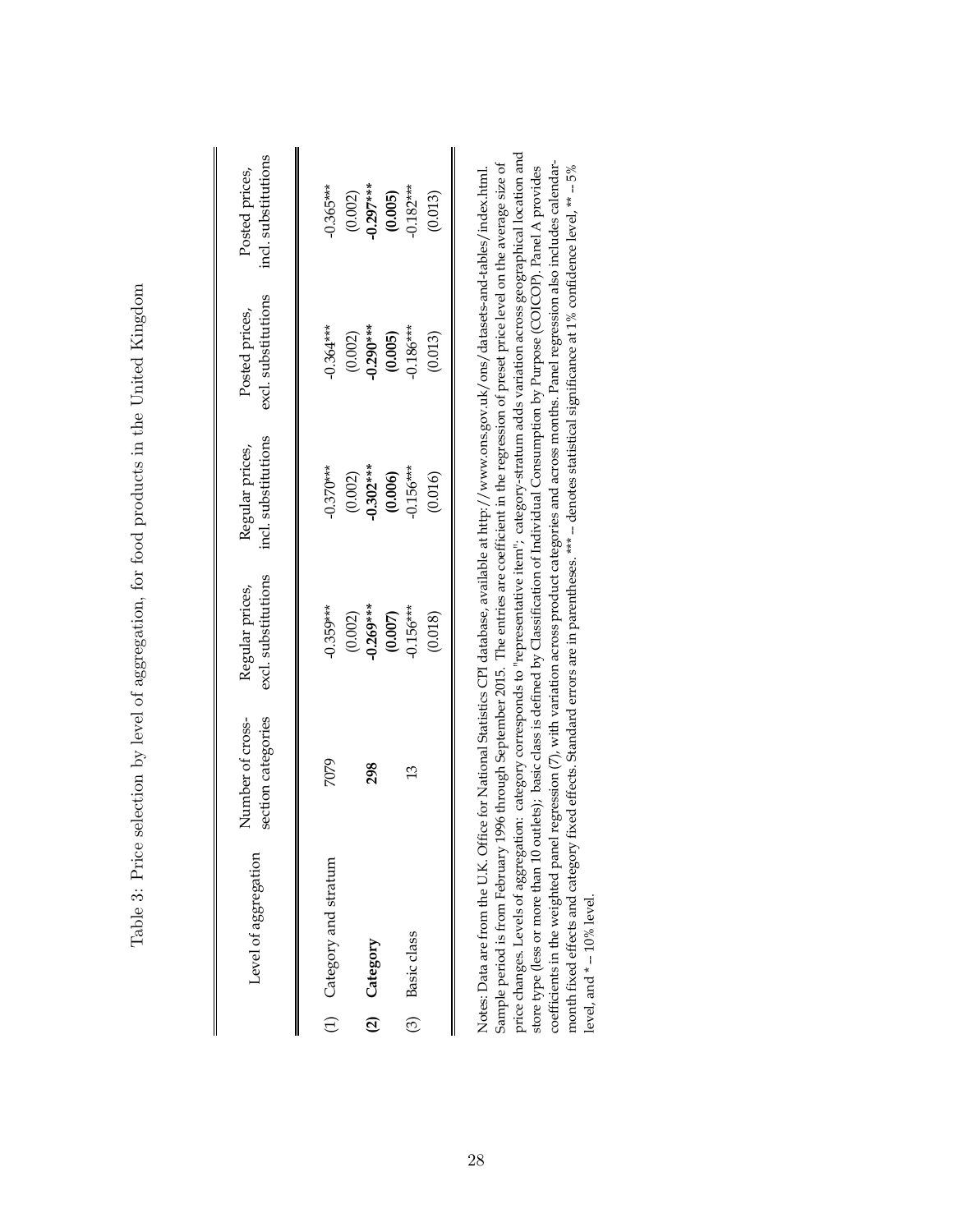| Sample                        | U.K.                        | Canada   | U.S.        |
|-------------------------------|-----------------------------|----------|-------------|
|                               | A. Regular prices           |          |             |
| Excl. seasonal effects<br>(1) | $-0.198***$                 | $-0.011$ | $0.060*$    |
|                               | (0.072)                     | (0.018)  | (0.035)     |
| Incl. seasonal effects<br>(2) | $-0.153**$                  | 0.001    | $-0.018$    |
|                               | (0.067)                     | (0.018)  | (0.026)     |
| Linear trend<br>(3)           | $-0.227***$                 | $-0.004$ | 0.062       |
|                               | (0.071)                     | (0.018)  | (0.035)     |
| Bandpass filtered<br>(4)      | $-0.319***$                 | 0.078    | $0.207***$  |
|                               | (0.109)                     | (0.101)  | (0.035)     |
| Number of obs for (1)         | 235                         | 133      | 131         |
| $R^2$ for (1)                 | 0.110                       | 0.285    | 0.132       |
|                               | <b>B.</b> All posted prices |          |             |
| Excl. seasonal effects<br>(5) | $-0.394***$                 | $-0.041$ | $-0.140***$ |
|                               | (0.065)                     | (0.027)  | (0.021)     |
| Incl. seasonal effects<br>(6) | $-0.378***$                 | $-0.016$ | $-0.134***$ |
|                               | (0.043)                     | (0.026)  | (0.019)     |
| Linear trend<br>(7)           | $-0.308***$                 | $-0.027$ | $-0.141***$ |
|                               | (0.063)                     | (0.025)  | (0.017)     |
| Bandpass filtered<br>(8)      | $-0.293***$                 | $-0.043$ | $0.254***$  |
|                               | (0.112)                     | (0.114)  | (0.049)     |
| Number of obs for (5)         | 235                         | 133      | 131         |
| $R^2$ for (5)                 | 0.327                       | 0.330    | 0.325       |

<span id="page-29-0"></span>

|  | Table 4: Price selection, aggregate time series |  |
|--|-------------------------------------------------|--|
|  |                                                 |  |

Notes: Data sources are described in notes for Table 1. Price changes due to substitutions are excluded. The entries are the estimated values of the coefficients in time-series regression (8), with variation across months; it also includes calendar-month fixed effects. Panel A provides estimates for the sample excluding price discounts and product substitutions. Panel B uses all prices and excludes substitutions. Standard errors are in parentheses. \*\*\* -- denotes statistical significance at 1% confidence level, \*\* -- 5% level, and \* -- 10% level. Rows (1) and (5) denote benchmark case, rows (2) and (6) do not control for calendar fixed effects, rows (3) and (7) add category-specific linear trends in the regression, rows (4) and (8) denote cases where preset and reset prices are detrended by Baxter-King (12, 96, 24) bandpass filter at item (Panel A) and aggregate (Panel B) levels.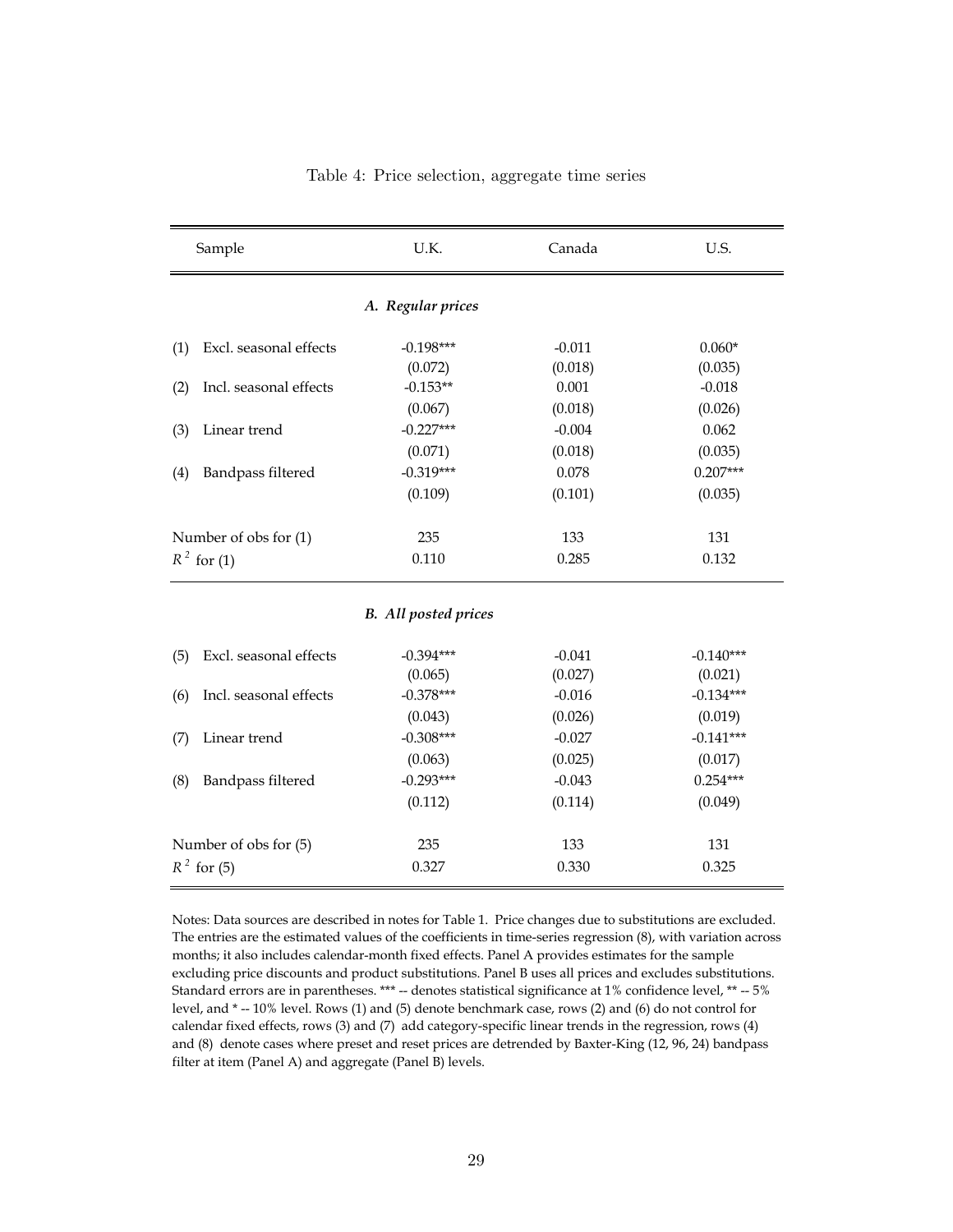| I                                                                                                                                         |
|-------------------------------------------------------------------------------------------------------------------------------------------|
| ;<br>(<br>)<br>                                                                                                                           |
| בני המסור המסורי המסור המסור המסור המסור המסור המסור המסור המסור המסורי המסורי המסורי המסורי המסורי המסורי המס<br>j<br>)<br>()<br>()<br>١ |
| ;<br>;<br>$\vdots$<br>l                                                                                                                   |
| )<br>2<br>うりろ                                                                                                                             |
| )<br>j<br>J<br>;<br>;<br>;                                                                                                                |
| I<br>ł<br>ł                                                                                                                               |
| \$<br>}<br>}                                                                                                                              |
| ì                                                                                                                                         |
| $\frac{1}{2}$<br>I                                                                                                                        |
| ļ                                                                                                                                         |
| $\frac{1}{2}$<br>j<br>ŀ<br>I                                                                                                              |

<span id="page-30-0"></span>

| Independent variables    | JK.                      |                          |                          | Canada                  | U.S.                     |                                                                                                          |
|--------------------------|--------------------------|--------------------------|--------------------------|-------------------------|--------------------------|----------------------------------------------------------------------------------------------------------|
|                          | $\widehat{\mathfrak{A}}$ | $\widehat{\mathfrak{B}}$ | $\widehat{\mathfrak{A}}$ | ê)                      | $\widehat{\mathfrak{A}}$ | ම                                                                                                        |
|                          |                          |                          |                          |                         |                          |                                                                                                          |
| È                        | $-0.317***$              | $-0.257***$              | $-0.204***$              | $-0.797***$             | $-0.256***$              | $-0.300***$                                                                                              |
|                          | (0.006)                  | (0.039)                  | $(0.011)$                | (0.062)                 | (0.001)                  | (0.005)                                                                                                  |
| Interaction terms        |                          |                          |                          |                         |                          |                                                                                                          |
| $DP \times Fr$           |                          | $0.386***$               |                          | $0.756***$              |                          | $0.643***$                                                                                               |
|                          |                          |                          |                          | (0.046)                 |                          | (0.007)                                                                                                  |
| $DP \times ADP$          |                          | $(0.048)$<br>$0.002**$   |                          | $0.006***$              |                          | $0.008***$                                                                                               |
|                          |                          | $(0.001)$<br>$0.019***$  |                          | $(0.002)$<br>$0.025***$ |                          | $\begin{array}{c} (0.000) \\ -0.000 \\ (0.000) \\ 0.000 \\ (0.001) \\ (0.001) \\ (0.001) \\ \end{array}$ |
| DP x Kurt p-changes      |                          |                          |                          |                         |                          |                                                                                                          |
|                          |                          | $(0.004)$<br>0.004       |                          | $(0.009)$<br>0.036***   |                          |                                                                                                          |
| $DP \times Std$ p-spells |                          |                          |                          |                         |                          |                                                                                                          |
|                          |                          | $(0.003)$<br>$0.005***$  |                          | $(0.003)$<br>$0.003***$ |                          |                                                                                                          |
| $DP \times DP$           |                          |                          |                          |                         |                          |                                                                                                          |
|                          |                          | (0.000)                  |                          | $(0.001)$               |                          | (0.000)                                                                                                  |
| Number of obs            | 115,776                  | 115,772                  | 49,545                   | 49,538                  | 390,620                  | 390,607                                                                                                  |
| $R^2$                    | 0.034                    | 0.0413                   | $0.010\,$                | 0.016                   | 0.110                    | 0.139                                                                                                    |
|                          |                          |                          |                          |                         |                          |                                                                                                          |

month fixed effects. Column (A) provides price selection coefficient in the regression without fixed effects. Column (B) breaks<br>down price selection via interaction with category-level means: Fr -- mean fraction of price c month fixed effects. Column (A) provides price selection coefficient in the regression without fixed effects. Column (B) breaks are coefficients in the weighted panel regression (9), with variation across product categories. Panel regression also includes deviation of complete price spell durations at stratum level, DP -- mean average size of price changes. Standard errors are in parentheses. \*\*\* -- denotes statistical significance at 1% confidence level, \*\* -- 5% level, a are coefficients in the weighted panel regression (9), with variation across product categories. Panel regression also includes deviation of complete price spell durations at stratum level, DP -- mean average size of price changes. Standard errors are in Notes: Data sources are described in notes for Table 1. Price changes due to sales or substitutions are excluded. The entries Notes: Data sources are described in notes for Table 1. Price changes due to sales or substitutions are excluded. The entries down price selection via interaction with category-level means: Fr -- mean fraction of price changes, ADP -- mean absolute size of price changes, Kurt -- mean kurtosis of non-zero price changes at stratum level, Std p-spells -- mean of the standard size of price changes, Kurt -- mean kurtosis of non-zero price changes at stratum level, Std p-spells -- mean of the standard parentheses. \*\*\* -- denotes statistical significance at 1% confidence level, \*\* -- 5% level, and \* -- 10% level.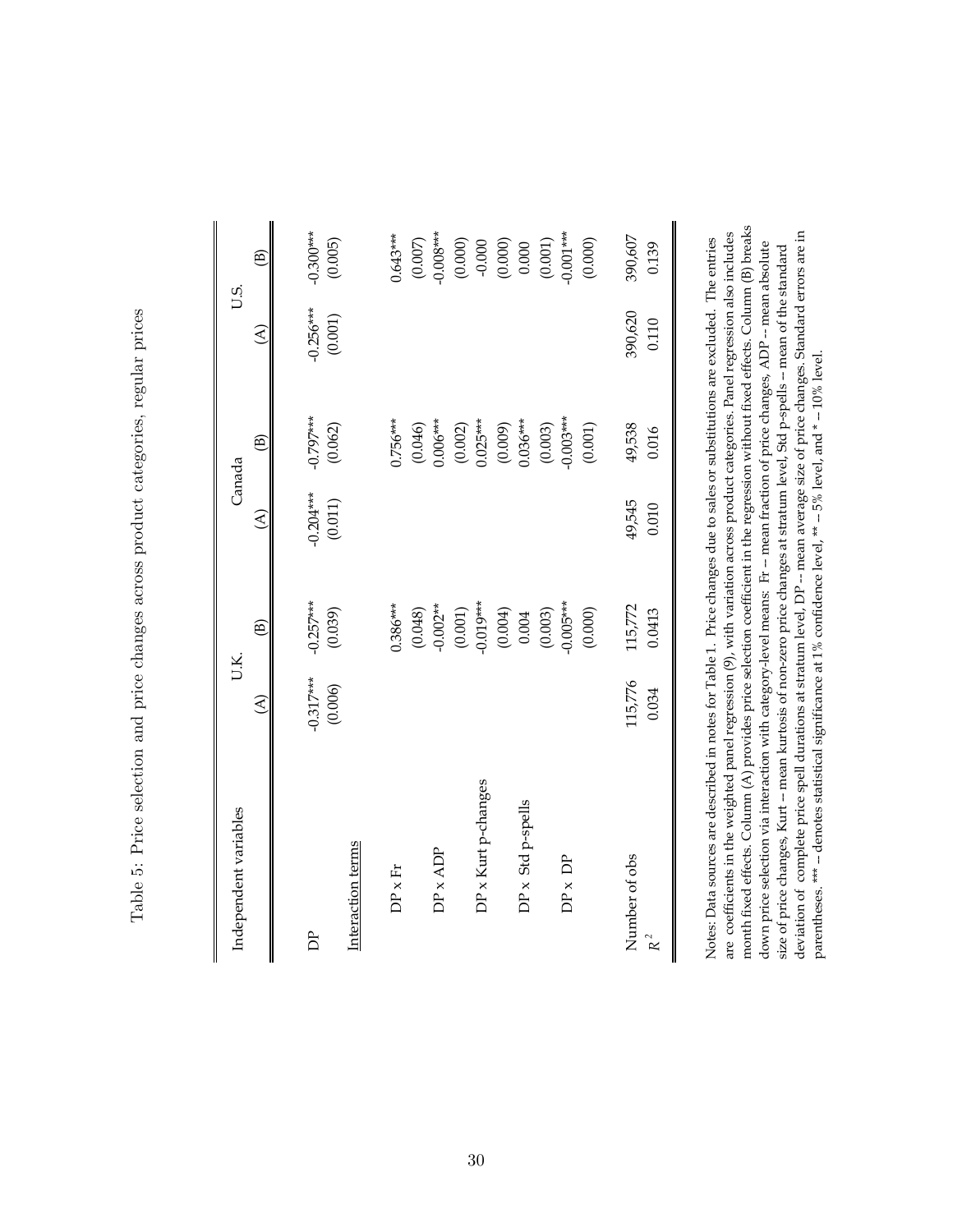| <br> <br>Í                                                                                                                                                                                                                                    |
|-----------------------------------------------------------------------------------------------------------------------------------------------------------------------------------------------------------------------------------------------|
| <br> <br> <br>֧ׅ֧֧֧֧֧֧֧֧֧֧֚֚֚֚֚֚֚֚֚֚֚֚֚֚֚֚֚֚֚֚֚֚֚֚֚֚֚֚֚֚֚֚֡֡֡֓֓֓֡֓֓֓֓֓֓֓֓֡֟֓֝֬֝֓                                                                                                                                                              |
| varior compositor and component providence and component component component component component component component component component component component component component component component component component compo<br>l<br>י<br>ג |
| j<br>;<br>;                                                                                                                                                                                                                                   |
| į<br>うりろ                                                                                                                                                                                                                                      |
| ジャンパーツ<br>1                                                                                                                                                                                                                                   |
| )<br> <br> <br>ו<br>ו<br>í                                                                                                                                                                                                                    |
| <br> <br> <br>                                                                                                                                                                                                                                |
| i<br>り・りりり<br>j                                                                                                                                                                                                                               |
| $\frac{1}{1}$<br>ĺ                                                                                                                                                                                                                            |
| -<br>-<br>-<br>-<br>.<br>!<br>ļ<br>5<br>1                                                                                                                                                                                                     |

| Independent variables                | U.K.                     |               | Canada                                                                            |                       | U.S.                     |                          |
|--------------------------------------|--------------------------|---------------|-----------------------------------------------------------------------------------|-----------------------|--------------------------|--------------------------|
|                                      | $\widehat{\mathfrak{C}}$ | $\circledR$   | $\widehat{\mathcal{E}}$                                                           | $\circledB$           | $\widehat{\mathfrak{C}}$ | $\widehat{\mathfrak{B}}$ |
|                                      |                          |               |                                                                                   |                       |                          |                          |
| È                                    | $-0.304***$              | $-0.224***$   | $-0.242***$                                                                       | $-0.656***$           | $-0.207***$              | $-0.314***$              |
|                                      | (0.005)                  | (0.032)       | (0.005)                                                                           | (0.034)               | $(0.001)$                | (0.004)                  |
| Interaction terms                    |                          |               |                                                                                   |                       |                          |                          |
| $DP \times Fr$                       |                          | $0.167***$    |                                                                                   | $0.503***$            |                          | 0.414***                 |
|                                      |                          | (160.0)       |                                                                                   | (0.024)               |                          | (0.005)                  |
| $DP \times ADP$                      |                          | $-0.001$      |                                                                                   | $0.002***$            |                          | $-0.004***$              |
|                                      |                          | $(0.001)$     |                                                                                   | $(0.001)$             |                          | (0.000)                  |
| DP x Kurt p-changes                  |                          | $-0.021***$   |                                                                                   | $0.050***$            |                          | $0.008***$               |
|                                      |                          | (0.003)       |                                                                                   | $(0.005)$<br>0.016*** |                          | (0.000)                  |
| $DP \times Std$ p-spells             |                          | $-0.007***$   |                                                                                   |                       |                          |                          |
|                                      |                          | (0.003)       |                                                                                   | (0.002)               |                          | $(0.000)$                |
| $DP \times DP$                       |                          | $-0.003***$   |                                                                                   | $-0.004***$           |                          | $-0.002***$              |
|                                      |                          | (0.000)       |                                                                                   | (0.000)               |                          | (0.000)                  |
| Number of obs                        | 116,312                  | 116,312       | 54,129                                                                            | 54,129                | 410,387                  | 410,377                  |
| $R^2$                                | 0.045                    | 0.050         | 0.048                                                                             | 0.070                 | 0.137                    | 0.175                    |
| $\frac{1}{2}$<br>$\overline{a}$<br>Ĭ | マンティング しょうしょう            | $\frac{1}{2}$ | $-1$ , $-1$ , $-1$ , $-1$ , $-1$ , $-1$ , $-1$ , $-1$ , $-1$ , $-1$ , $-1$ , $-1$ |                       | $\vdots$<br>医子宫 医子宫      |                          |

month fixed effects. Column (A) provides price selection coefficient in the regression without fixed effects. Column (B) breaks<br>down price selection via interaction with category-level means: Fr -- mean fraction of price c month fixed effects. Column (A) provides price selection coefficient in the regression without fixed effects. Column (B) breaks deviation of complete price spell durations at stratum level, DP -- mean average size of price changes. Standard errors are in parentheses. \*\*\* -- denotes statistical significance at 1% confidence level, \*\* -- 5% level, a deviation of complete price spell durations at stratum level, DP -- mean average size of price changes. Standard errors are in down price selection via interaction with category-level means: Fr -- mean fraction of price changes, ADP -- mean absolute size of price changes, Kurt -- mean kurtosis of non-zero price changes at stratum level, Std p-spells -- mean of the standard size of price changes, Kurt -- mean kurtosis of non-zero price changes at stratum level, Std p-spells -- mean of the standard coefficients in the weighted panel regression (9), with variation across product categories. Panel regression also includes coefficients in the weighted panel regression (9), with variation across product categories. Panel regression also includes Notes: Data sources are described in notes for Table 1. Price changes due to substitutions are excluded. The entries are Notes: Data sources are described in notes for Table 1. Price changes due to substitutions are excluded. The entries are parentheses. \*\*\* -- denotes statistical significance at 1% confidence level, \*\* -- 5% level, and \* -- 10% level.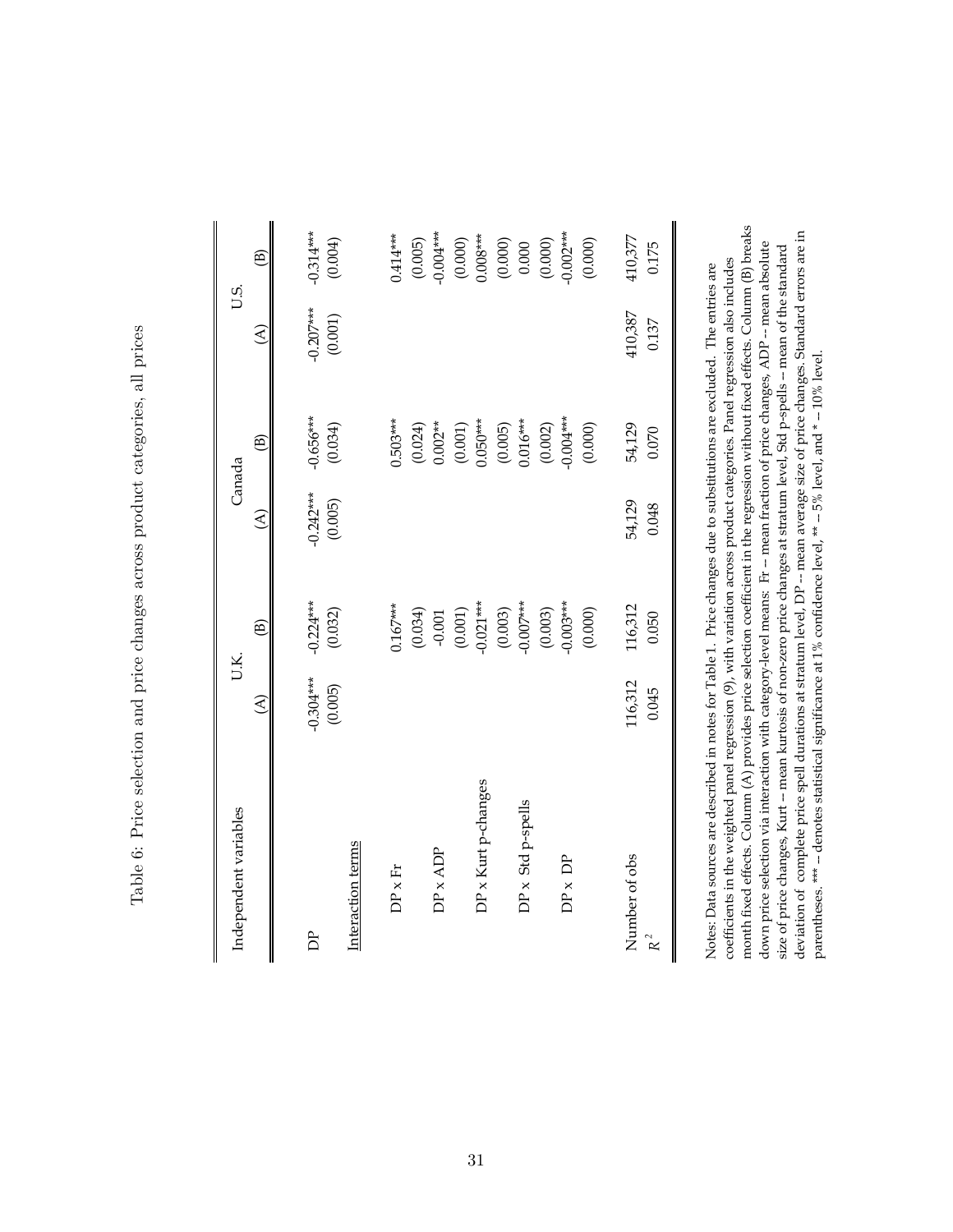|                           | Data    | Calvo        | Taylor       | GL           |
|---------------------------|---------|--------------|--------------|--------------|
| A. Calibration targets    |         |              |              |              |
| Fraction of pch, %        | 0.12    | 0.125        | 0.125        | 0.121        |
|                           |         | (0.000)      | (0.000)      | (0.000)      |
| Abs size of pch, %        | 12.2    | 12.4         | 12.3         | 12.2         |
|                           |         | (0.1)        | (0.0)        | (0.1)        |
| Serr corr of reset prices | $-0.03$ | $-0.03$      | $-0.03$      | $-0.05$      |
|                           |         | (0.05)       | (0.02)       | (0.02)       |
| Inflation mean, %         | 0.12    | 0.12         | 0.14         | 0.12         |
|                           |         | (0.06)       | (0.06)       | (0.02)       |
| Inflation stdev, %        | 0.23    | 0.23         | 0.23         | 0.23         |
|                           |         | (0.03)       | (0.03)       | (0.01)       |
| <b>B.</b> Price selection | $-0.14$ | $-0.01$      | $-0.44$      | $-0.34$      |
|                           |         | (0.01)       | (0.01)       | (0.01)       |
| C. Predicted moments      |         |              |              |              |
| Consumption stdev, %      |         | 1.60         | 0.98         | 1.27         |
|                           |         | (0.20)       | (0.10)       | (0.02)       |
| Consumption ser. corr     |         | 0.86         | 0.79         | 0.84         |
|                           |         | (0.04)       | (0.04)       | (0.06)       |
| Half-life of C, months    |         | 4.88         | 2.96         | 1.07         |
|                           |         | (3.54, 6.31) | (2.40, 3.51) | (0.90, 1.28) |
| Std of price spells       | 5.3     | 7.21         | 0.00         | 7.92         |
|                           |         | (0.08)       | (0.00)       | (0.07)       |
| Kurtosis of p-changes     | 5.7     | 4.79         | 3.00         | 1.23         |
|                           |         | (0.02)       | (0.00)       | (0.02)       |

<span id="page-32-0"></span>Table 7: Price selection in sticky price models

Notes: Table provides the results from simulations of three models: Calvo (1983), Taylor (1980), Golosov and Lucas (2007). We simulate equilibrium dynamics in each model over 235 months for a given draw of a money growth shocks and 10000 draws of idiosyncratic productivity shock. For each simulation we compute the time series for each of the variables. We repeat this simulation 100 times and report the means and standard deviations of model moments over these simulations.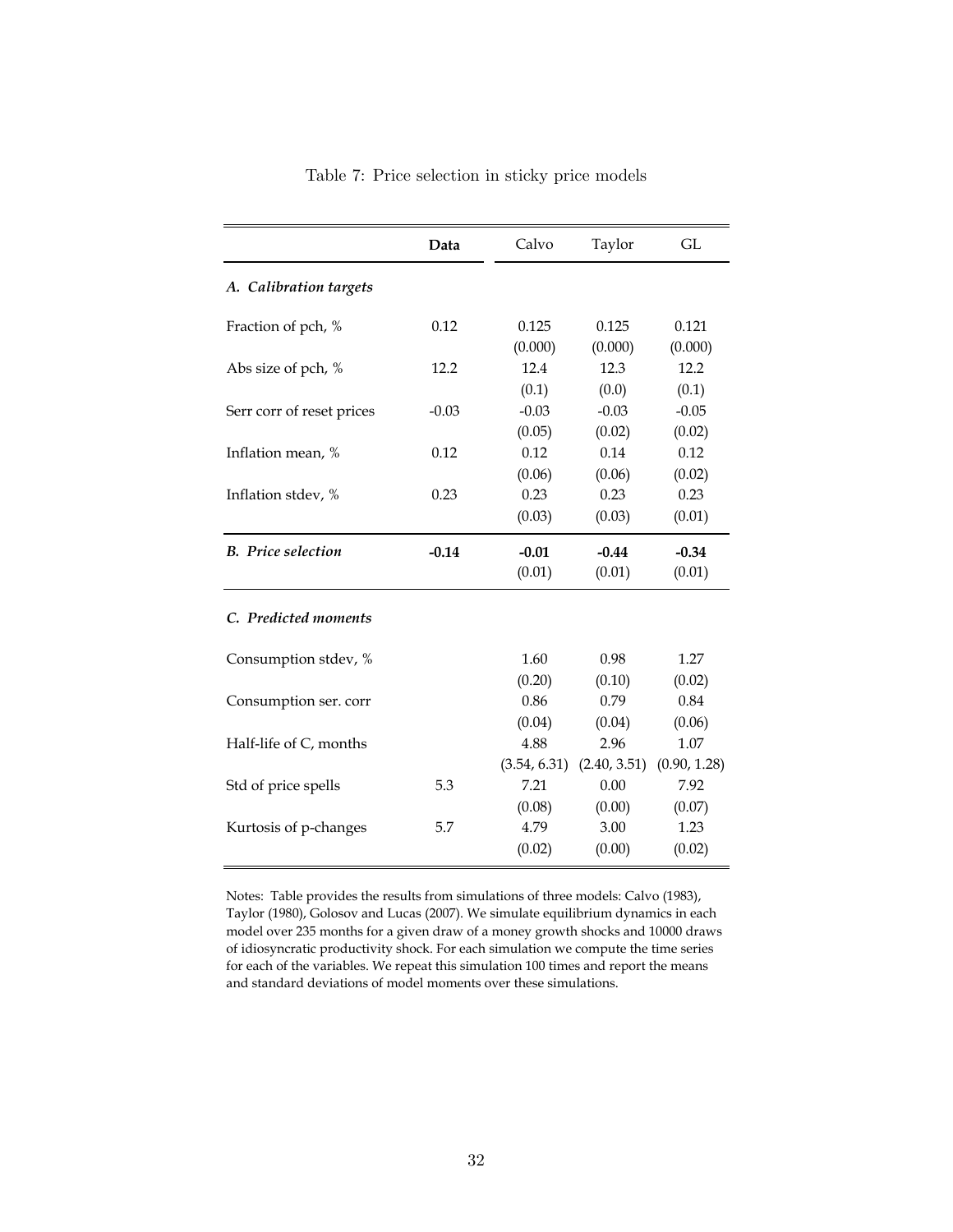<span id="page-33-0"></span>Figure 1: Price selection in sticky price models





B. State-dependent adjustment (Golosov-Lucas, 2007) Conditional on aggregate nominal shock, probability higher for low prices, and lower for high prices

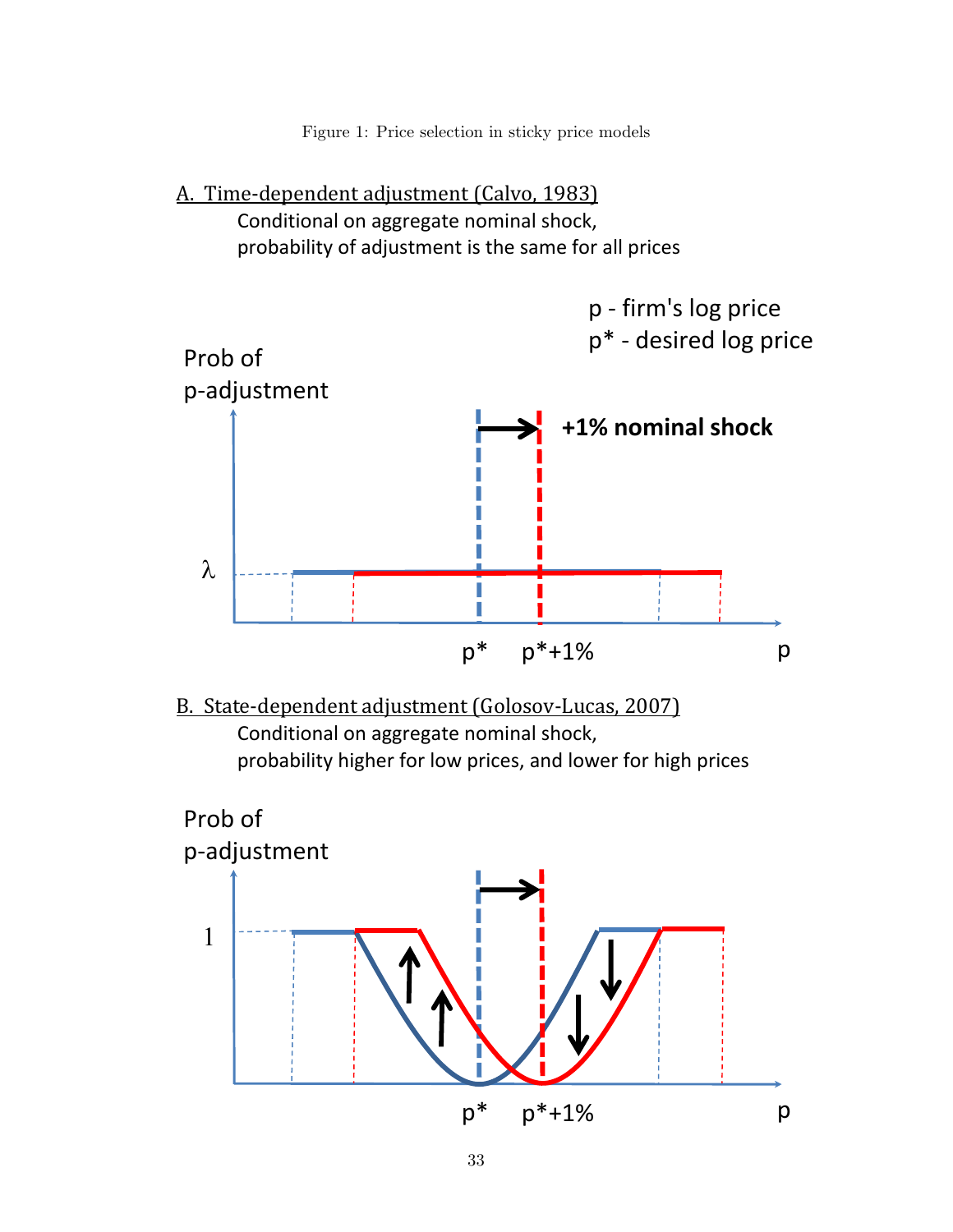Figure 2: Preset price level and average size of price changes, variation over time for selected product categories, U.K. CPI data Figure 2: Preset price level and average size of price changes, variation over time for selected product categories, U.K. CPI data

<span id="page-34-0"></span>

Notes: Figure provides scatter plots for nine selected product categories in the U.K., including oil, milk, hotel, and cigarettes. For each category, each point on the plot represents a monthly observation for the average size of price changes (x-axis) and preset price level (y-axis). Hence, each plot represents joint variation of  $P_{ct}^{pre}$  and  $DP_{ct}$  across months for a given category c. The slope of the trend line Notes: Figure provides scatter plots for nine selected product categories in the U.K., including oil, milk, hotel, and cigarettes. For each category, each point on the plot represents a monthly observation for the average size of price changes (x-axis) and preset price level  $P_{ct}^{pre}$  and  $DP_{ct}$  across months for a given category c. The slope of the trend line is equal to  $\hat{\beta}$ , representing the estimated degree of price selection.  $\hat{\beta},$  representing the estimated degree of price selection. (y-axis). Hence, each plot represents joint variation of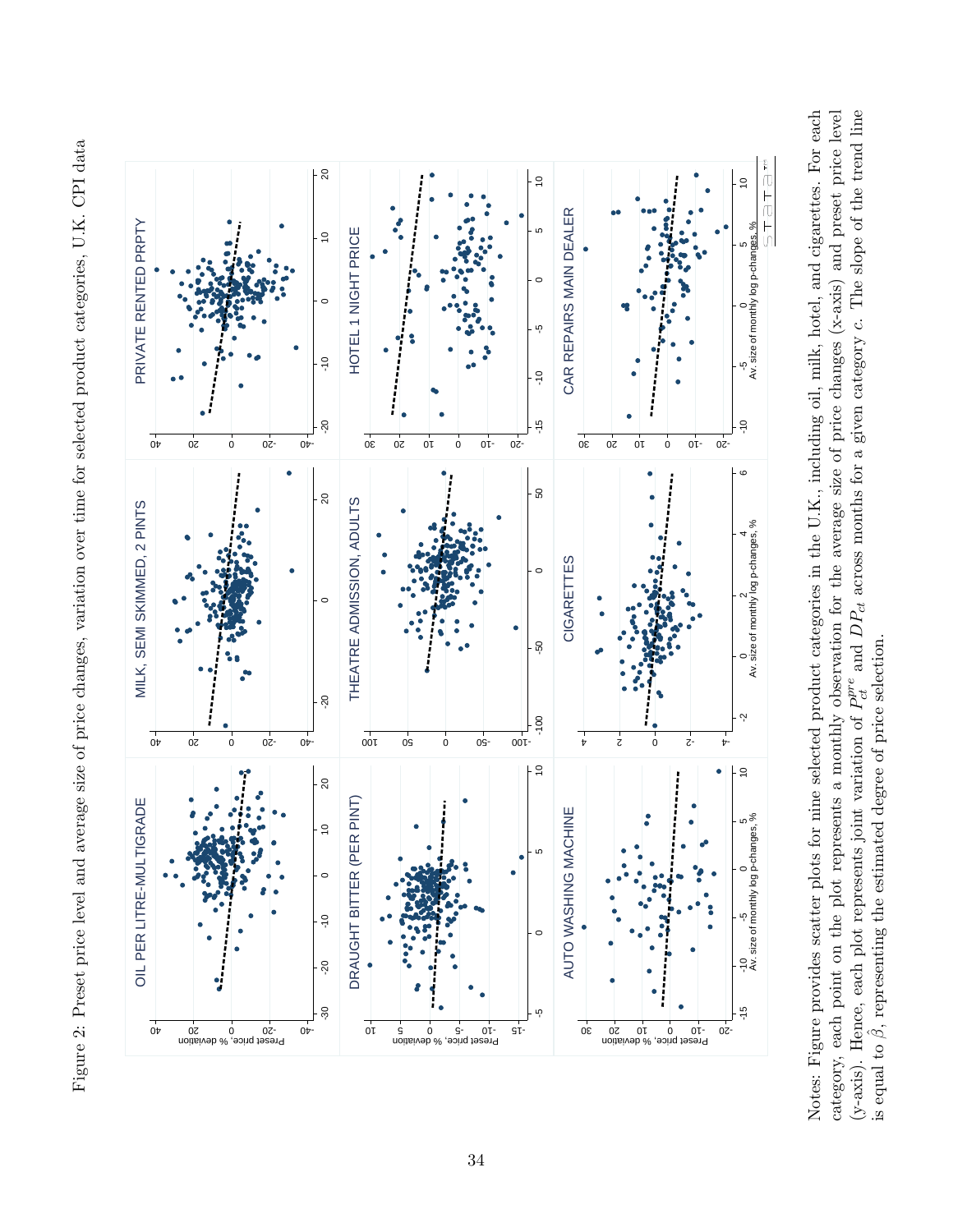

<span id="page-35-0"></span>Figure 3: Price selection across product categories, U.K. CPI data

Figure shows the histogram of price selection coefficients estimated individually by estimating regression [\(8\)](#page-17-0) for each category in the United Kingdom, for the case with regular prices and no substitutions. The empty red bars show the histogram for all estimated coefficients. Solid bars show the coefficients that are statistically different from zero.